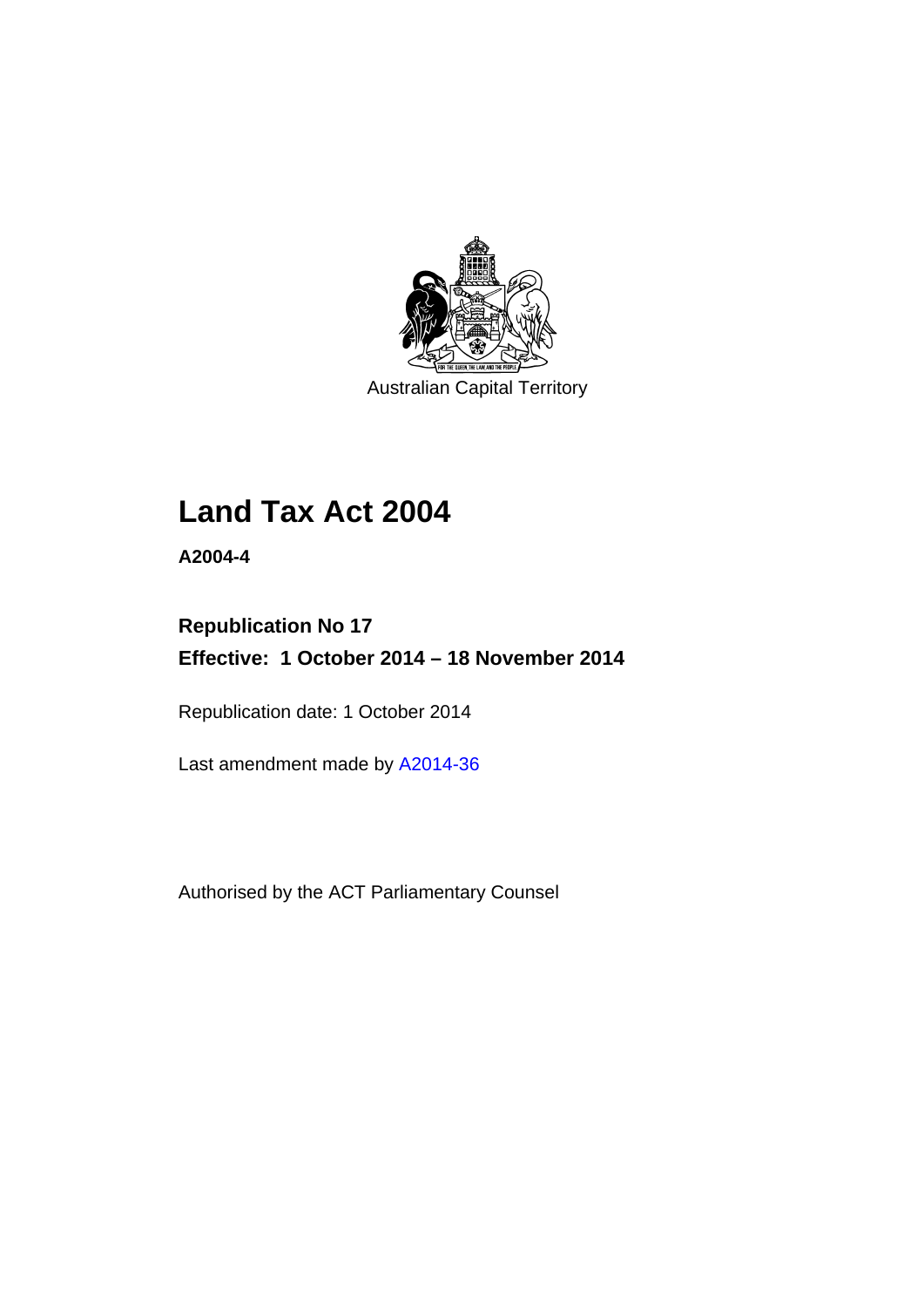#### **About this republication**

#### **The republished law**

This is a republication of the *Land Tax Act 2004* (including any amendment made under the *[Legislation Act 2001](http://www.legislation.act.gov.au/a/2001-14)*, part 11.3 (Editorial changes)) as in force on 1 October 2014*.* It also includes any commencement, amendment, repeal or expiry affecting this republished law to 1 October 2014.

The legislation history and amendment history of the republished law are set out in endnotes 3 and 4.

#### **Kinds of republications**

The Parliamentary Counsel's Office prepares 2 kinds of republications of ACT laws (see the ACT legislation register at [www.legislation.act.gov.au](http://www.legislation.act.gov.au/)):

- authorised republications to which the *[Legislation Act 2001](http://www.legislation.act.gov.au/a/2001-14)* applies
- unauthorised republications.

The status of this republication appears on the bottom of each page.

#### **Editorial changes**

The *[Legislation Act 2001](http://www.legislation.act.gov.au/a/2001-14)*, part 11.3 authorises the Parliamentary Counsel to make editorial amendments and other changes of a formal nature when preparing a law for republication. Editorial changes do not change the effect of the law, but have effect as if they had been made by an Act commencing on the republication date (see *[Legislation Act 2001](http://www.legislation.act.gov.au/a/2001-14)*, s 115 and s 117). The changes are made if the Parliamentary Counsel considers they are desirable to bring the law into line, or more closely into line, with current legislative drafting practice.

This republication includes amendments made under part 11.3 (see endnote 1).

#### **Uncommenced provisions and amendments**

If a provision of the republished law has not commenced, the symbol  $\mathbf{U}$  appears immediately before the provision heading. Any uncommenced amendments that affect this republished law are accessible on the ACT legislation register [\(www.legislation.act.gov.au\)](http://www.legislation.act.gov.au/). For more information, see the home page for this law on the register.

#### **Modifications**

If a provision of the republished law is affected by a current modification, the symbol  $\mathbf{M}$ appears immediately before the provision heading. The text of the modifying provision appears in the endnotes. For the legal status of modifications, see the *[Legislation Act 2001](http://www.legislation.act.gov.au/a/2001-14)*, section 95.

#### **Penalties**

At the republication date, the value of a penalty unit for an offence against this law is \$150 for an individual and \$750 for a corporation (see *[Legislation Act 2001](http://www.legislation.act.gov.au/a/2001-14)*, s 133).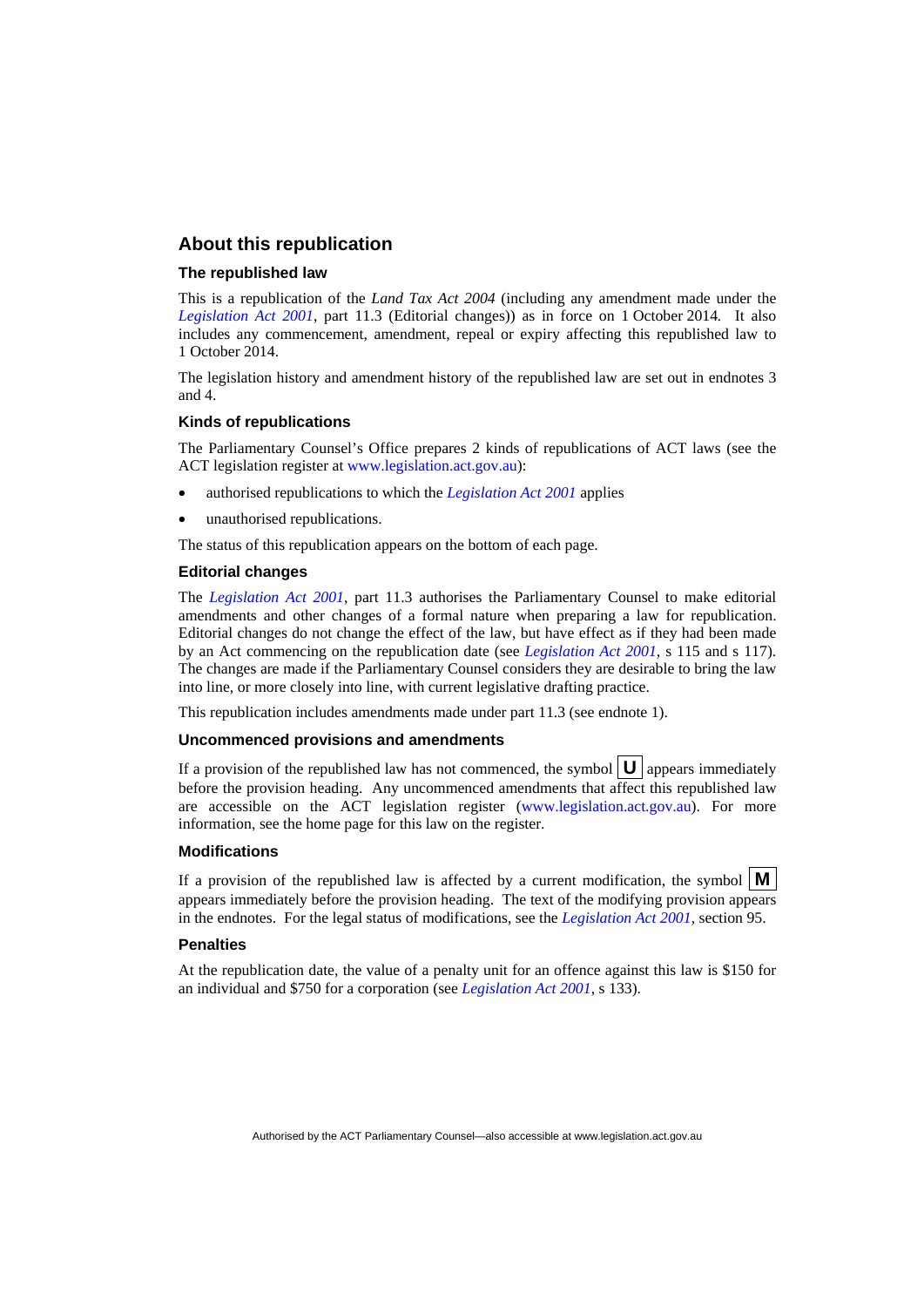

**Land Tax Act 2004** 

## **Contents**

|            |                                                       | Page       |
|------------|-------------------------------------------------------|------------|
| Part 1     | <b>Preliminary</b>                                    |            |
| 1          | Name of Act                                           | 2          |
| 3          | Dictionary                                            | 2          |
| 4          | <b>Notes</b>                                          | 2          |
| 5          | Offences against Act-application of Criminal Code etc | 3          |
| Part 2     | Imposition and payment of land tax                    |            |
| 6          | Pt 2 subject to pt 4                                  | 4          |
| 7          | Definitions for pt 2                                  | 4          |
| 8          | When is something rented for pt 2?                    | 5          |
| 9          | Imposition of land tax                                | 6          |
| 10         | Land exempted from s 9 generally                      | 7          |
| 11         | Land exempted from land tax                           | 9          |
| 12         | Application for compassionate case exemption          | 10         |
| 13         | Decision on compassionate application                 | 10         |
| <b>R17</b> | Land Tax Act 2004                                     | contents 1 |
| 01/10/14   | Effective: 01/10/14-18/11/14                          |            |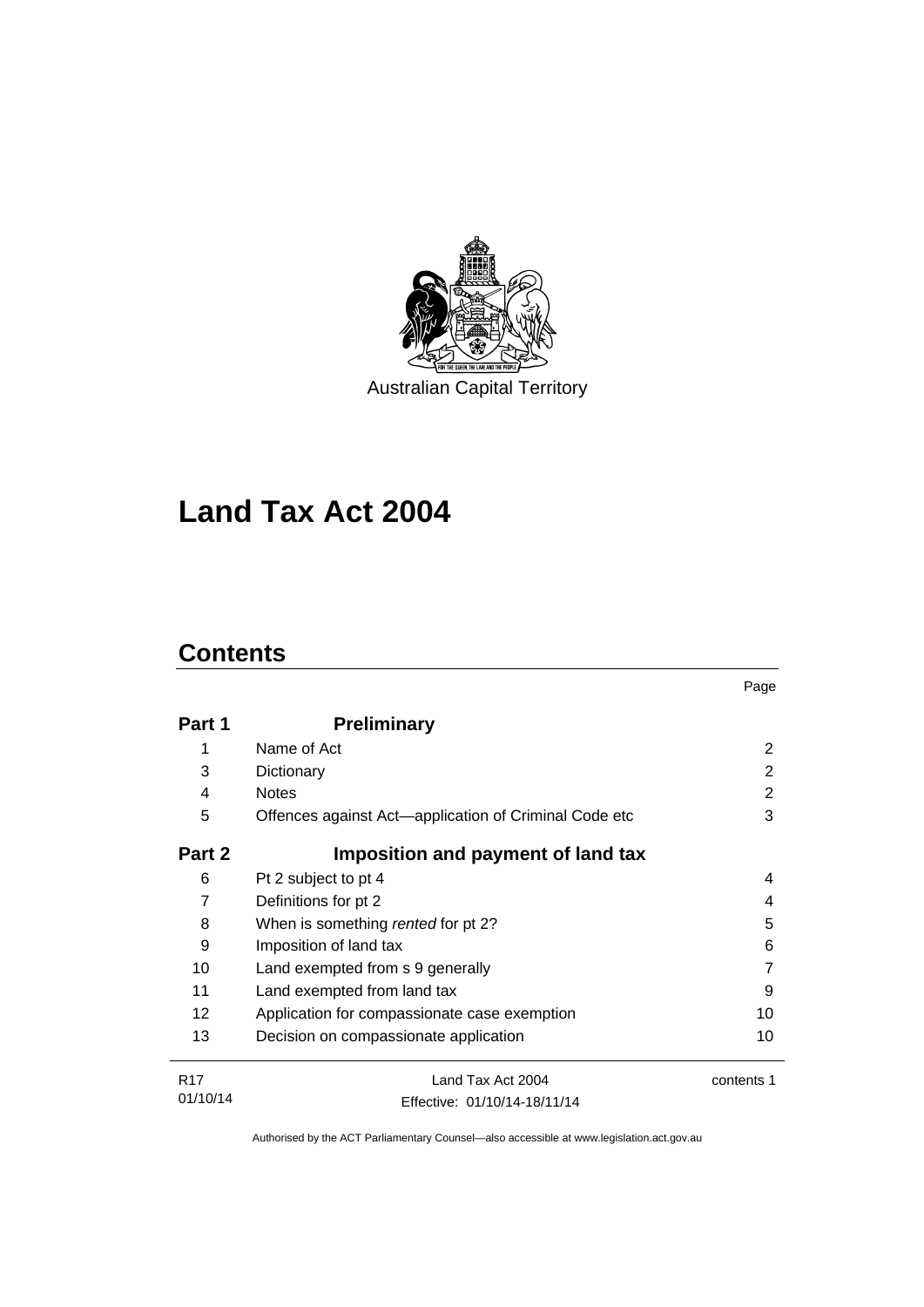| Contents   |                                                                       |                 |
|------------|-----------------------------------------------------------------------|-----------------|
|            |                                                                       | Page            |
| 14         | Commissioner to be told if residential land rented                    | 11              |
| 14A        | Commissioner to be told if residential land owned by an individual as |                 |
|            | trustee                                                               | 12 <sup>2</sup> |
| 15         | Multiple dwellings                                                    | 13              |
| 16         | Land partly owned by corporation or trustee                           | 14              |
| 17         | Payment of land tax                                                   | 15              |
| 18         | Land tax for part of quarter                                          | 16              |
| Part 3     | <b>Enforcement</b>                                                    |                 |
| 19         | Interest payable on overdue land tax                                  | 17              |
| 19A        | Interest and penalty tax payable on land tax if no disclosure         | 18              |
| 20         | Charge of land tax on rateable land                                   | 19              |
| 21         | Notice of land tax in arrears                                         | 19              |
| 22         | Unoccupied land-letting for unpaid land tax                           | 20              |
| 23         | Entitlement to possession of land held by commissioner                | 21              |
| 24         | Sale of land for nonpayment of land tax                               | 22              |
| 25         | Application may relate to more than 1 parcel                          | 25              |
| Part 4     | <b>Unit subdivisions</b>                                              |                 |
| 26         | Unit subdivisions                                                     | 27              |
| 27         | Unit subdivisions-land tax                                            | 27              |
| Part 5     | <b>Exemptions, remissions and certain interest</b>                    |                 |
|            | payments                                                              |                 |
| 34         | Exemption from land tax                                               | 29              |
| 35         | Remission of land tax                                                 | 29              |
| 36         | Remission of interest                                                 | 30              |
| 37         | Interest on refund                                                    | 30              |
| Part 6     | <b>Miscellaneous</b>                                                  |                 |
| 38         | Objections                                                            | 31              |
| 39         | Review of decisions by ACAT                                           | 31              |
| 40         | Working out amounts with fractions for Act                            | 32              |
| 41         | Certificate of land tax and other charges                             | 32              |
| 42         | Statement of amounts payable and payments made                        | 33              |
| 43         | Determination of fees                                                 | 33              |
|            |                                                                       |                 |
| contents 2 | Land Tax Act 2004                                                     | R <sub>17</sub> |
|            | Effective: 01/10/14-18/11/14                                          | 01/10/14        |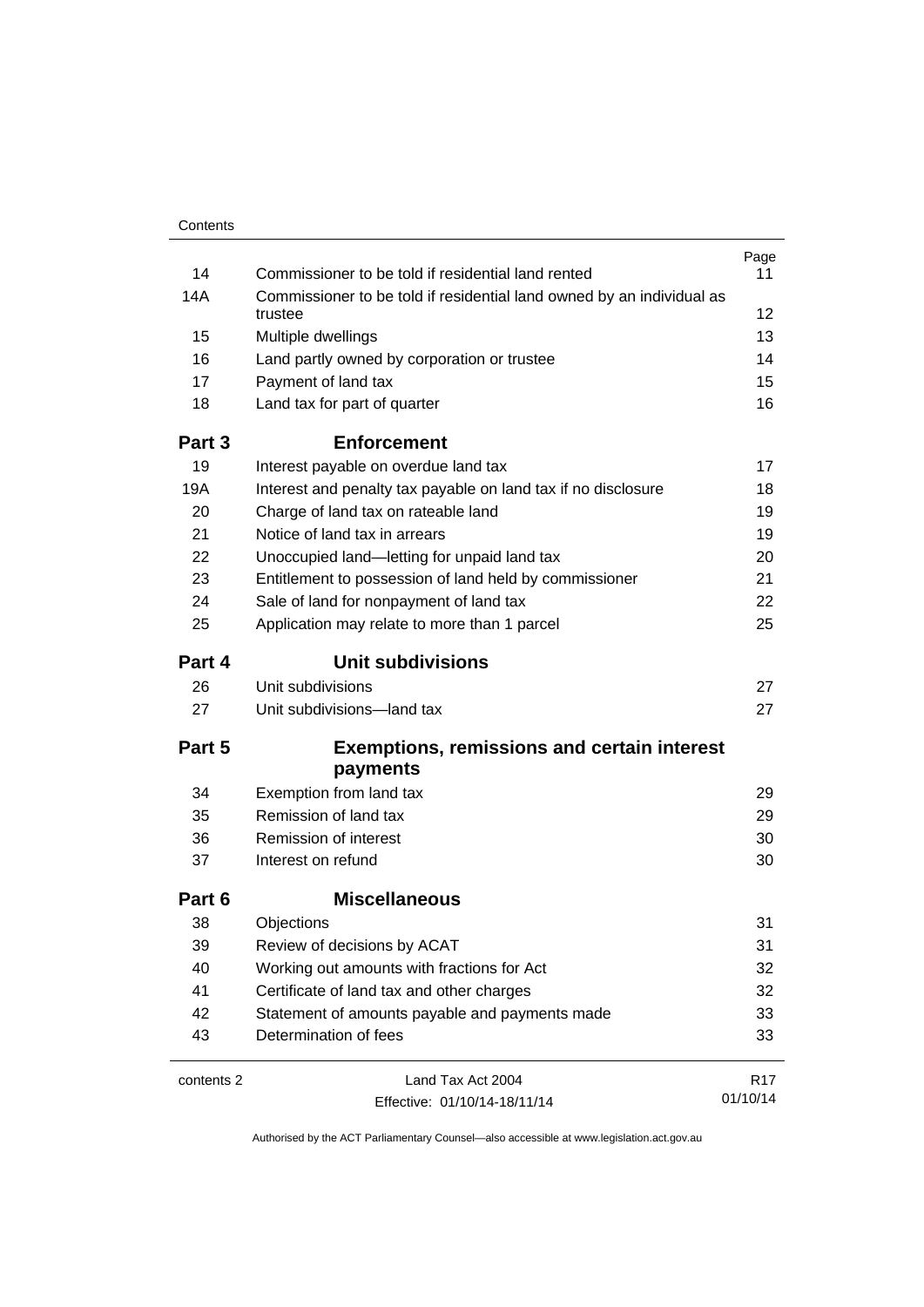|                   |                         | Contents   |
|-------------------|-------------------------|------------|
| 44                | Regulation-making power | Page<br>34 |
| <b>Dictionary</b> |                         | 35         |
| <b>Endnotes</b>   |                         |            |
| 1                 | About the endnotes      | 39         |
| 2                 | Abbreviation key        | 39         |
| 3                 | Legislation history     | 40         |
| 4                 | Amendment history       | 43         |
| 5                 | Earlier republications  | 46         |

Land Tax Act 2004 Effective: 01/10/14-18/11/14 contents 3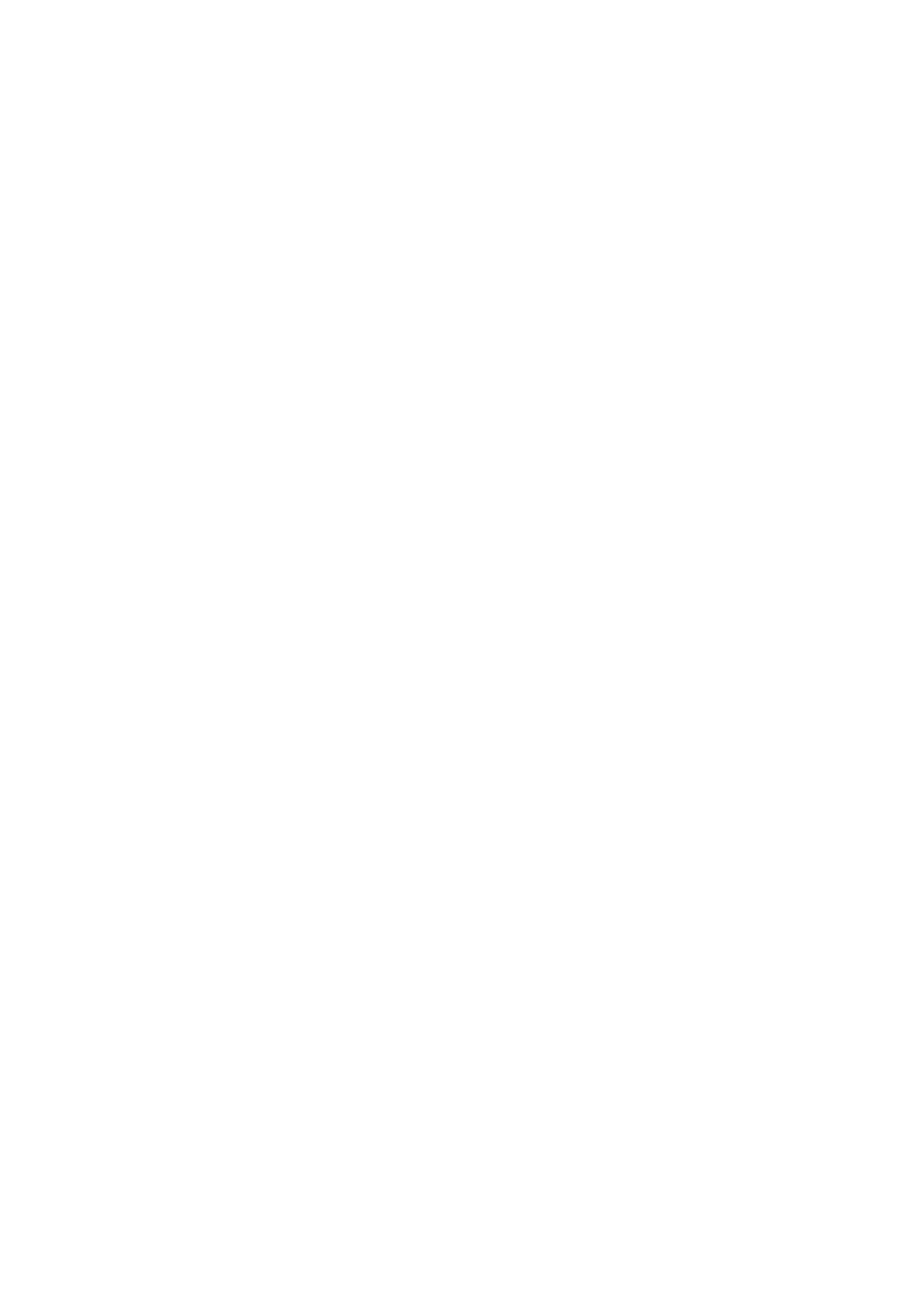

# **Land Tax Act 2004**

An Act about land tax

l

R17 01/10/14

Land Tax Act 2004 Effective: 01/10/14-18/11/14 page 1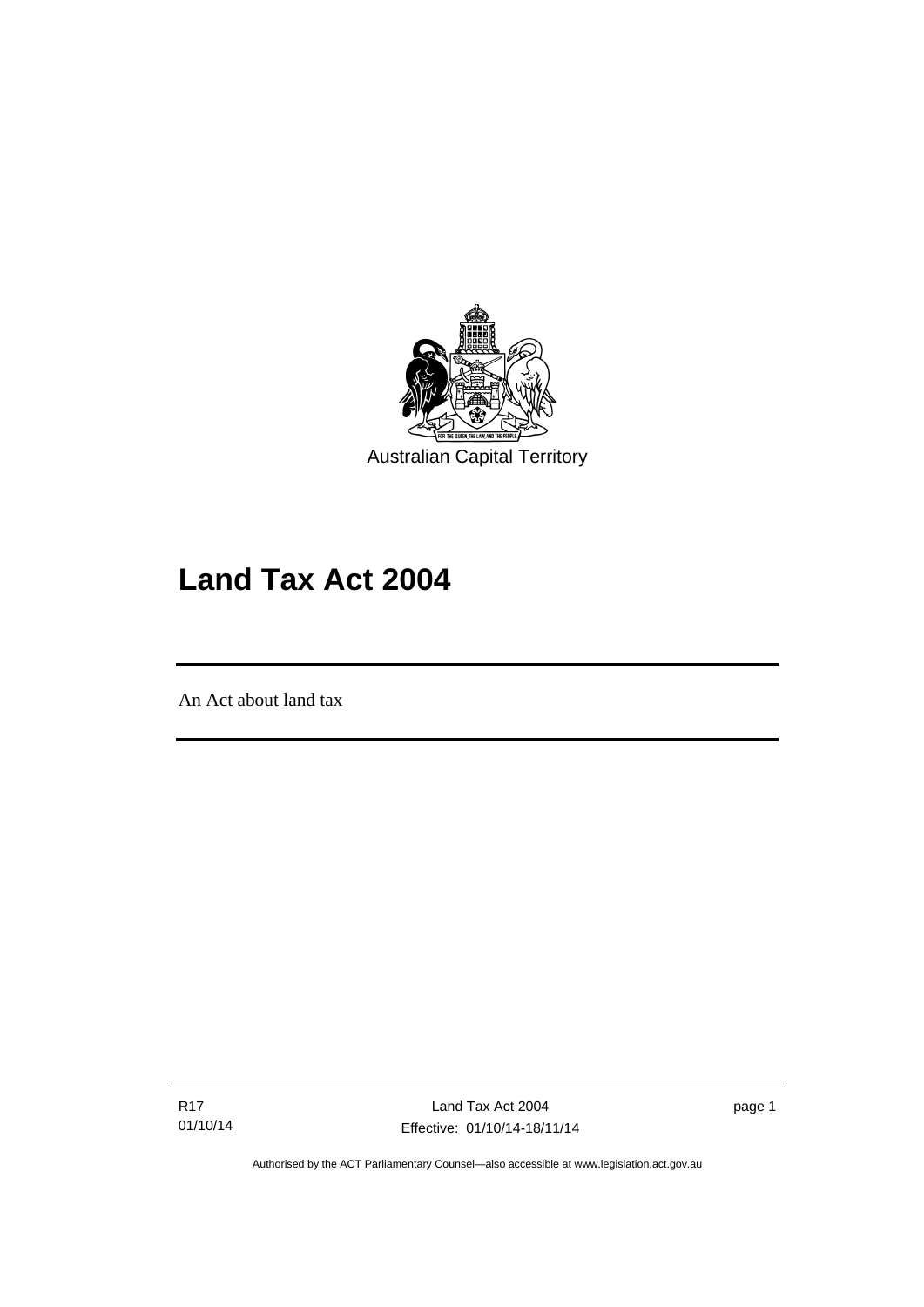#### Part 1 **Preliminary**

Section 1

## <span id="page-7-0"></span>**Part 1** Preliminary

## <span id="page-7-1"></span>**1 Name of Act**

This Act is the *Land Tax Act 2004*.

*Note* This Act is a *tax law* under the Taxation Administration Act. As a tax law, this Act is subject to provisions of the Taxation Administration Act about the administration and enforcement of tax laws generally.

### <span id="page-7-2"></span>**3 Dictionary**

The dictionary at the end of this Act is part of this Act.

*Note 1* The dictionary at the end of this Act defines certain terms used in this Act, and includes references (*signpost definitions*) to other terms defined elsewhere.

> For example, the signpost definition '*unit subdivision*—see the *[Rates](http://www.legislation.act.gov.au/a/2004-3)  [Act 2004](http://www.legislation.act.gov.au/a/2004-3)*, dictionary.' means that the term 'unit subdivision' is defined in that dictionary and the definition applies to this Act.

*Note* 2 A definition in the dictionary (including a signpost definition) applies to the entire Act unless the definition, or another provision of the Act, provides otherwise or the contrary intention otherwise appears (see [Legislation Act,](http://www.legislation.act.gov.au/a/2001-14)  $s$  155 and  $s$  156 (1)).

## <span id="page-7-3"></span>**4 Notes**

A note included in this Act is explanatory and is not part of this Act.

*Note* See [Legislation Act,](http://www.legislation.act.gov.au/a/2001-14) s 127 (1), (4) and (5) for the legal status of notes.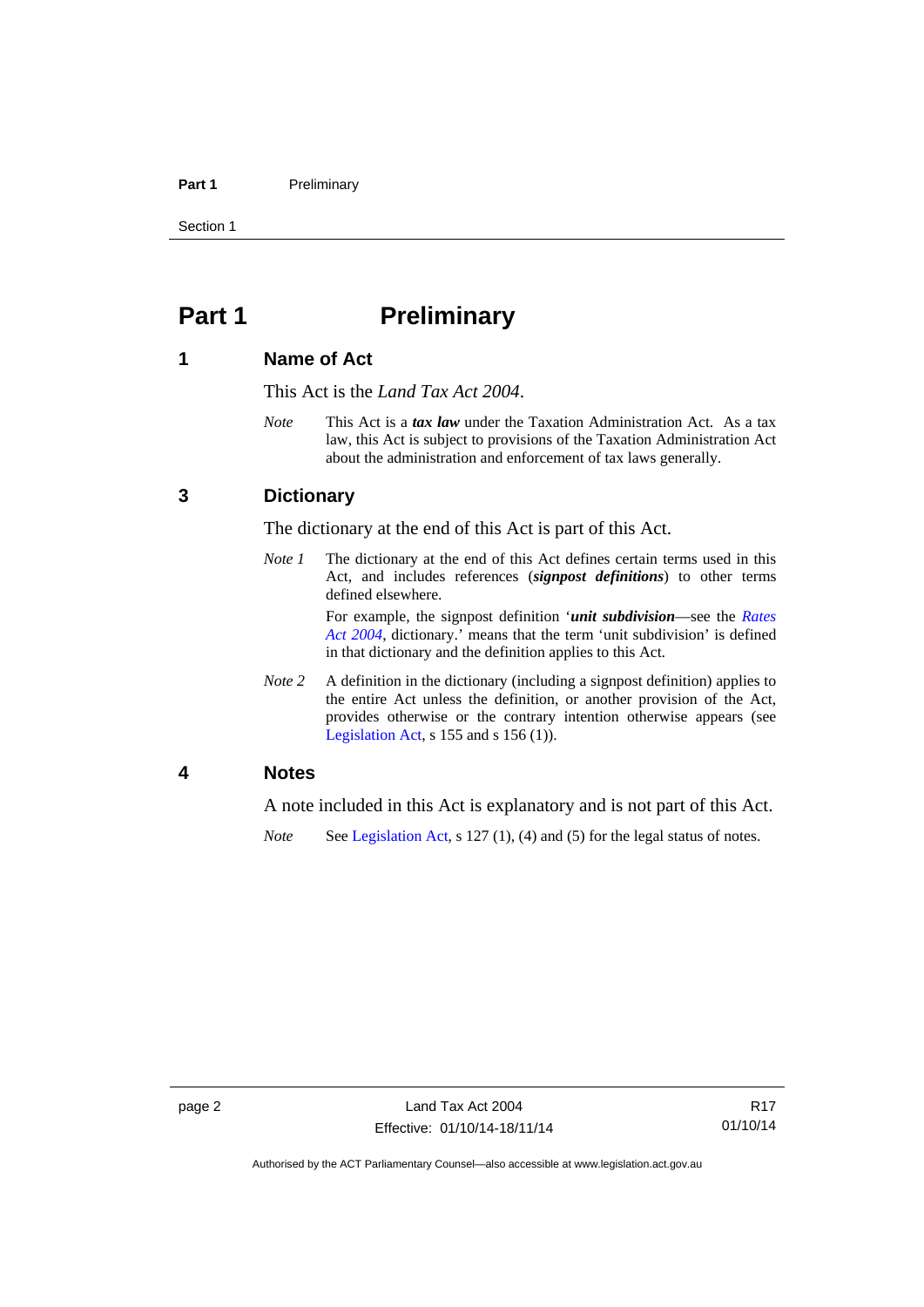## <span id="page-8-0"></span>**5 Offences against Act—application of Criminal Code etc**

Other legislation applies in relation to offences against this Act.

#### *Note 1 Criminal Code* The [Criminal Code](http://www.legislation.act.gov.au/a/2002-51), ch 2 applies to all offences against this Act (see Code, pt 2.1). The chapter sets out the general principles of criminal responsibility (including burdens of proof and general defences), and defines terms used for offences to which the Code applies (eg *conduct*, *intention*, *recklessness* and *strict liability*).

*Note 2 Penalty units* 

The [Legislation Act](http://www.legislation.act.gov.au/a/2001-14), s 133 deals with the meaning of offence penalties that are expressed in penalty units.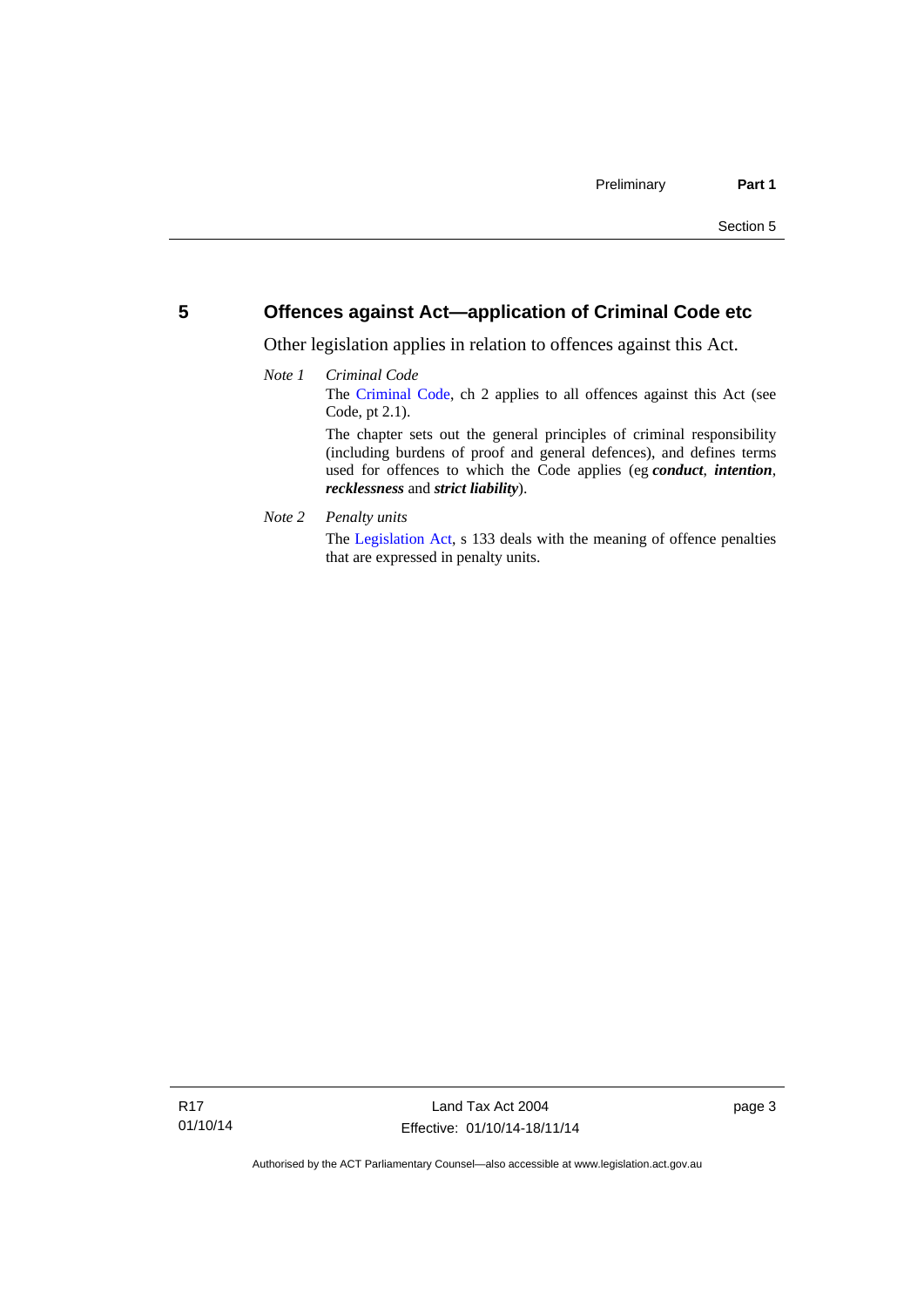## <span id="page-9-0"></span>**Part 2 Imposition and payment of land tax**

#### <span id="page-9-1"></span>**6 Pt 2 subject to pt 4**

This part is subject to part 4 (Unit subdivisions).

## <span id="page-9-2"></span>**7 Definitions for pt 2**

In this part:

*rent* means valuable consideration for which a tenant is liable under a tenancy agreement in relation to the tenancy or a period of the tenancy.

#### *tenancy agreement*—

- (a) means an agreement under which a person grants to someone else for value a right of occupation of a parcel of land for use as a residence—
	- (i) whether the right of occupation is exclusive or not; and
	- (ii) whether the agreement is express or implied; and
	- (iii) whether the agreement is in writing, is oral, or is partly in writing and partly oral; but
- (b) does not include an agreement giving a right of occupation only as a boarder or lodger.

*tenant* means a person with a right of occupation under a tenancy agreement.

*trustee* does not include—

- (a) in relation to a dead person—an executor of the will, or an administrator of the estate, of the dead person; or
- (b) a guardian or manager of the property of a person with a legal disability.

R17 01/10/14

Authorised by the ACT Parliamentary Counsel—also accessible at www.legislation.act.gov.au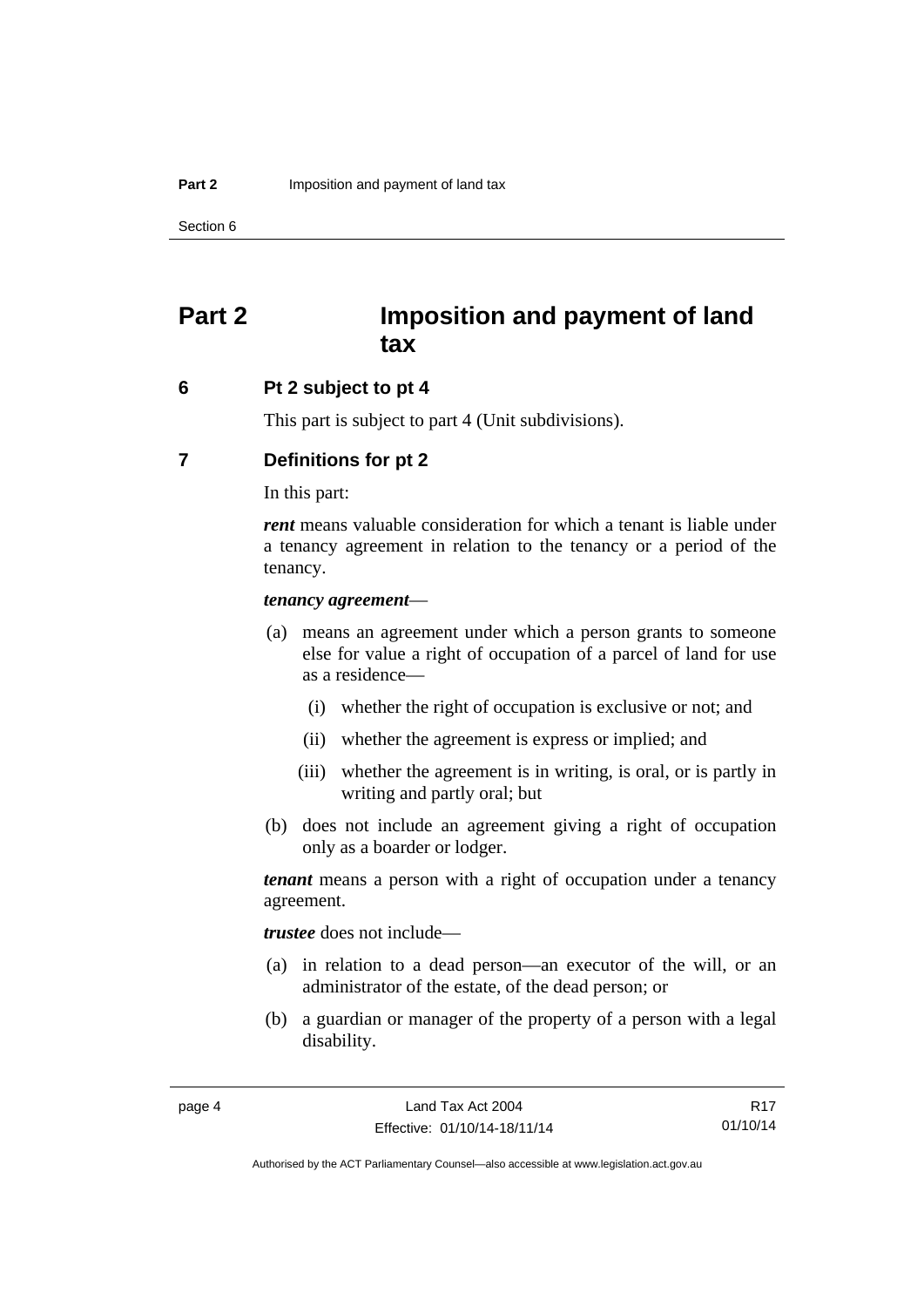## <span id="page-10-0"></span>**8 When is something** *rented* **for pt 2?**

 (1) For this part, a parcel of land or dwelling is not taken to be *rented* only because a tenant is liable to pay for rates, land tax, repairs, maintenance or insurance in relation to the parcel or dwelling.

*Note* For provision about multiple dwellings on a parcel of land, see s 15.

- (2) For this part, a parcel of land or dwelling is taken to be *rented* if it is rented on the 1st day of a quarter.
- (3) For this part, a parcel of land or dwelling is taken to be *rented* on the 1st day of a quarter if—
	- (a) it is leased for residential purposes on that day; and
	- (b) it was rented at any time in the previous quarter.
- (4) However, the parcel of land or dwelling is taken not to be *rented* on the 1st day of a quarter if—
	- (a) the owner gives written notice to the commissioner before the beginning of the quarter that the parcel or dwelling will not be rented at any time in the quarter; or
	- (b) the owner gives written notice to the commissioner during the quarter that the parcel or dwelling has not been, and will not be, rented at any time in the quarter; or
	- (c) the owner gives written notice to the commissioner after the quarter that the parcel was not rented at any time in the quarter; or
	- (d) the owner gives written notice to the commissioner that the parcel or dwelling was not rented during a continuous period of at least 91 days that—
		- (i) begins in a quarter after the 1st day of the quarter; and
		- (ii) ends in the following quarter.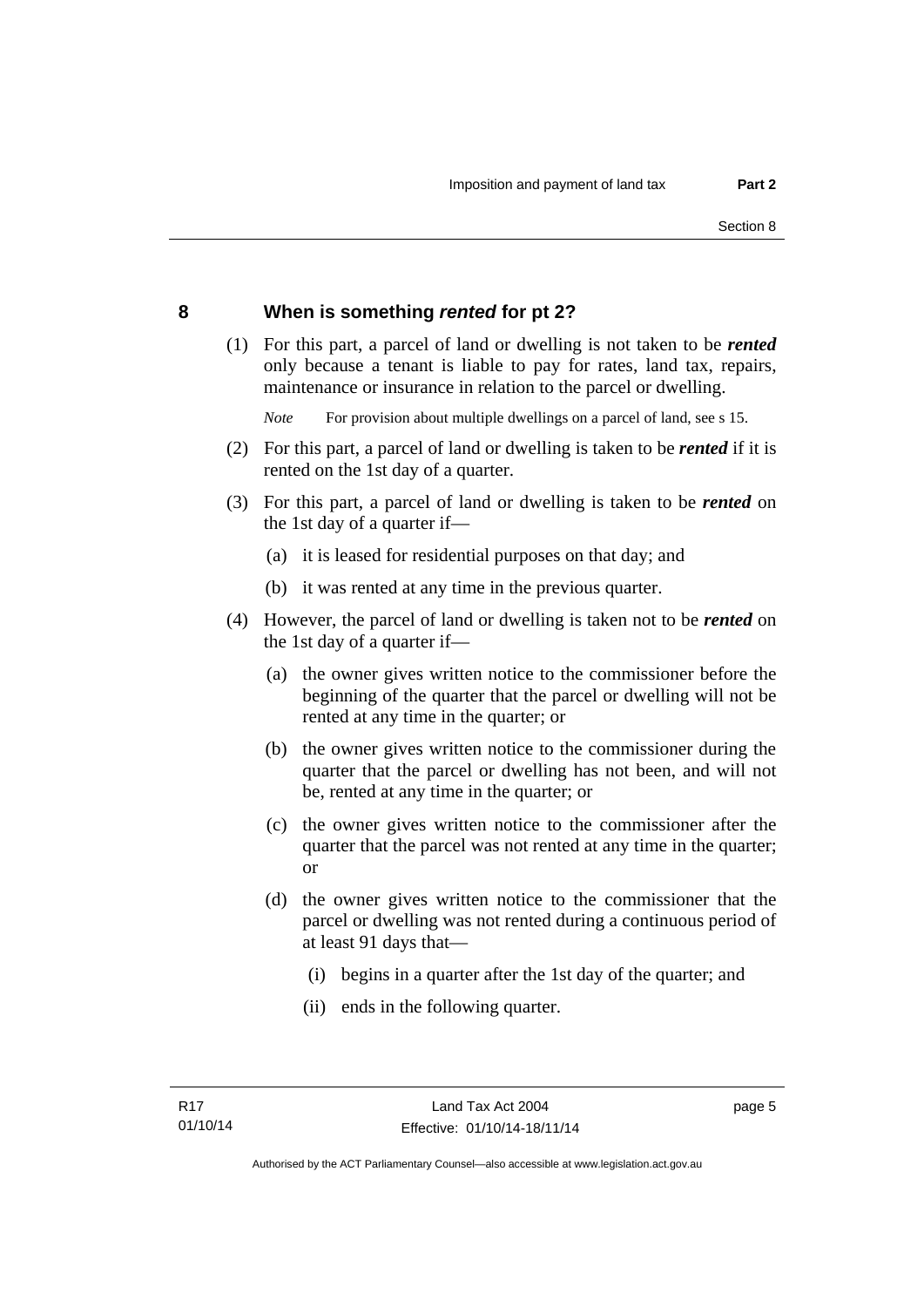- (5) Also, if the owner of a parcel of land becomes the owner on the 1st day of a quarter or during the previous quarter, the parcel is taken to be not rented on the 1st day of the quarter unless—
	- (a) the owner advises under section 14 that the parcel is rented; or
	- (b) the commissioner is otherwise satisfied that the parcel is rented.

#### <span id="page-11-0"></span>**9 Imposition of land tax**

- (1) Land tax at the appropriate rate is imposed for a quarter on each parcel of rateable land that is—
	- (a) rented residential land; or
	- (b) residential land owned by a corporation or trustee.
- (2) The *appropriate rate* of land tax for a parcel of land is the amount worked out for the parcel as follows:

 $FC + (AUV \times P)$ 

- (3) However, land tax is not imposed on a parcel of land that is exempt under section 10 or section 11.
- (4) In this section:

*AUV* means the average unimproved value of the parcel of land under the *[Rates Act 2004](http://www.legislation.act.gov.au/a/2004-3)*.

*FC* means the fixed charge determined under the [Taxation](http://www.legislation.act.gov.au/a/1999-4/default.asp)  [Administration Act](http://www.legislation.act.gov.au/a/1999-4/default.asp), section 139 for the parcel of land.

*P* means the percentage rate determined under the [Taxation](http://www.legislation.act.gov.au/a/1999-4/default.asp)  [Administration Act](http://www.legislation.act.gov.au/a/1999-4/default.asp), section 139 for the parcel of land.

*Note* Power to determine a fixed charge or percentage rate under the Taxation [Administration Act](http://www.legislation.act.gov.au/a/1999-4/default.asp) includes the power to determine a different charge or rate for different matters or classes of matter (see [Legislation Act,](http://www.legislation.act.gov.au/a/2001-14) s 48).

R17 01/10/14

Authorised by the ACT Parliamentary Counsel—also accessible at www.legislation.act.gov.au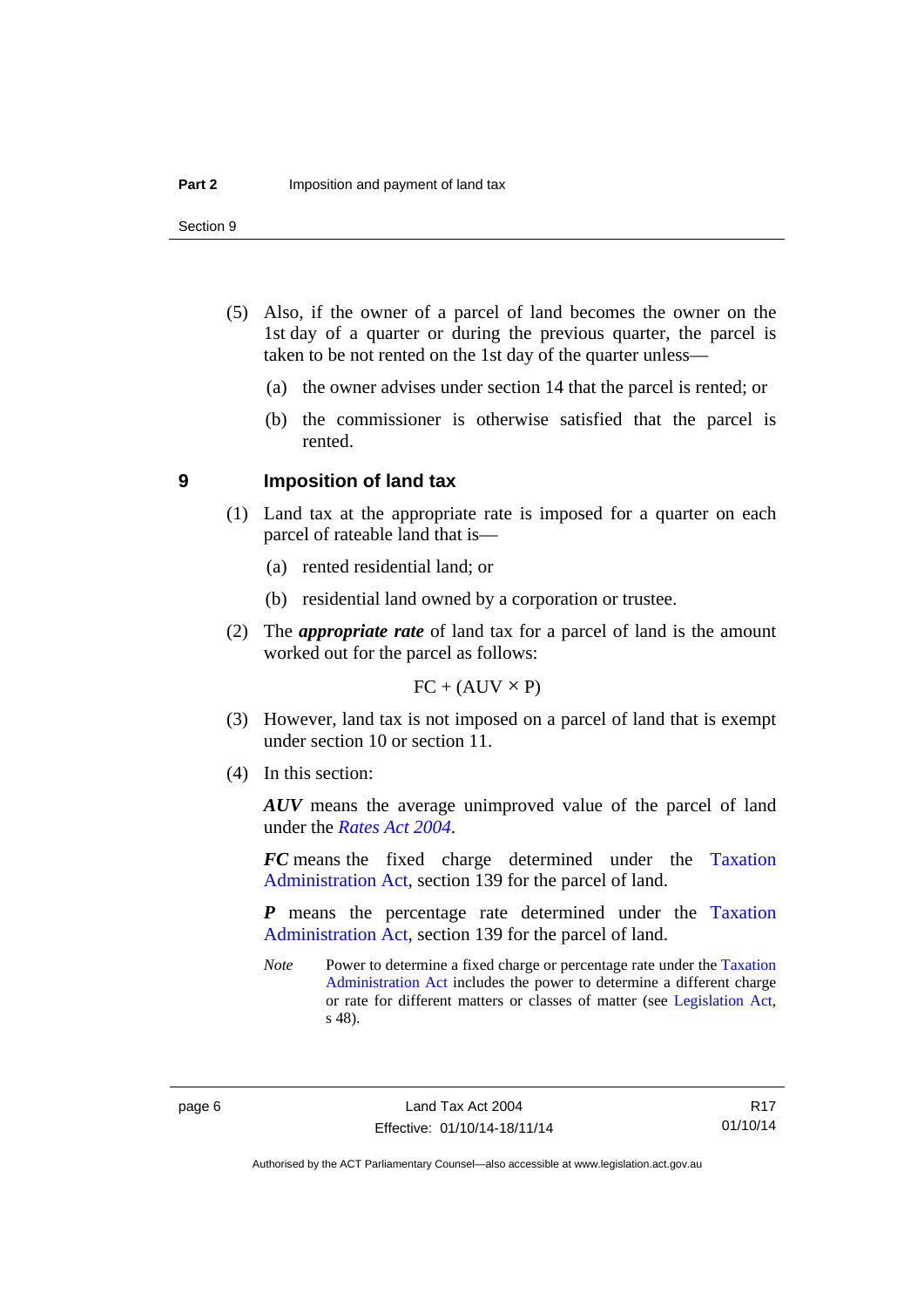## <span id="page-12-0"></span>**10 Land exempted from s 9 generally**

- (1) The following parcels of land are exempt from land tax imposed under section 9:
	- (a) a parcel of residential land owned by an individual if the parcel is exempted under section 13 (Decision on compassionate application) in relation to the parcel;
	- *Note* An exemption under s 13 is for 1 year or less.
	- (b) a parcel of rural land;
	- (c) a parcel of land owned by the housing commissioner under the *[Housing Assistance Act 2007](http://www.legislation.act.gov.au/a/2007-8)*;
	- (d) a parcel of land owned or leased by an entity declared under the *[Duties Act 1999](http://www.legislation.act.gov.au/a/1999-7)*, section 73A (Transfers etc to entities for community housing);
	- (e) a parcel of land leased for a retirement village;
	- (f) a parcel of land leased for a nursing home;
	- (g) a parcel of land leased for a nursing home and a retirement village;
	- (h) a parcel of land leased by a religious institution or order to provide residential accommodation to a member of the institution or order and allow the member to perform his or her duties as a member of the institution or order;
	- (i) a parcel of land, other than a parcel of residential land leased to a corporation or trustee, being used for a purpose prescribed under the regulations.
- (2) In this section:

*nursing home* means premises that—

 (a) are approved, or taken to be approved, as a nursing home under the *[National Health Act 1953](http://www.comlaw.gov.au/Details/C2013C00083)* (Cwlth); and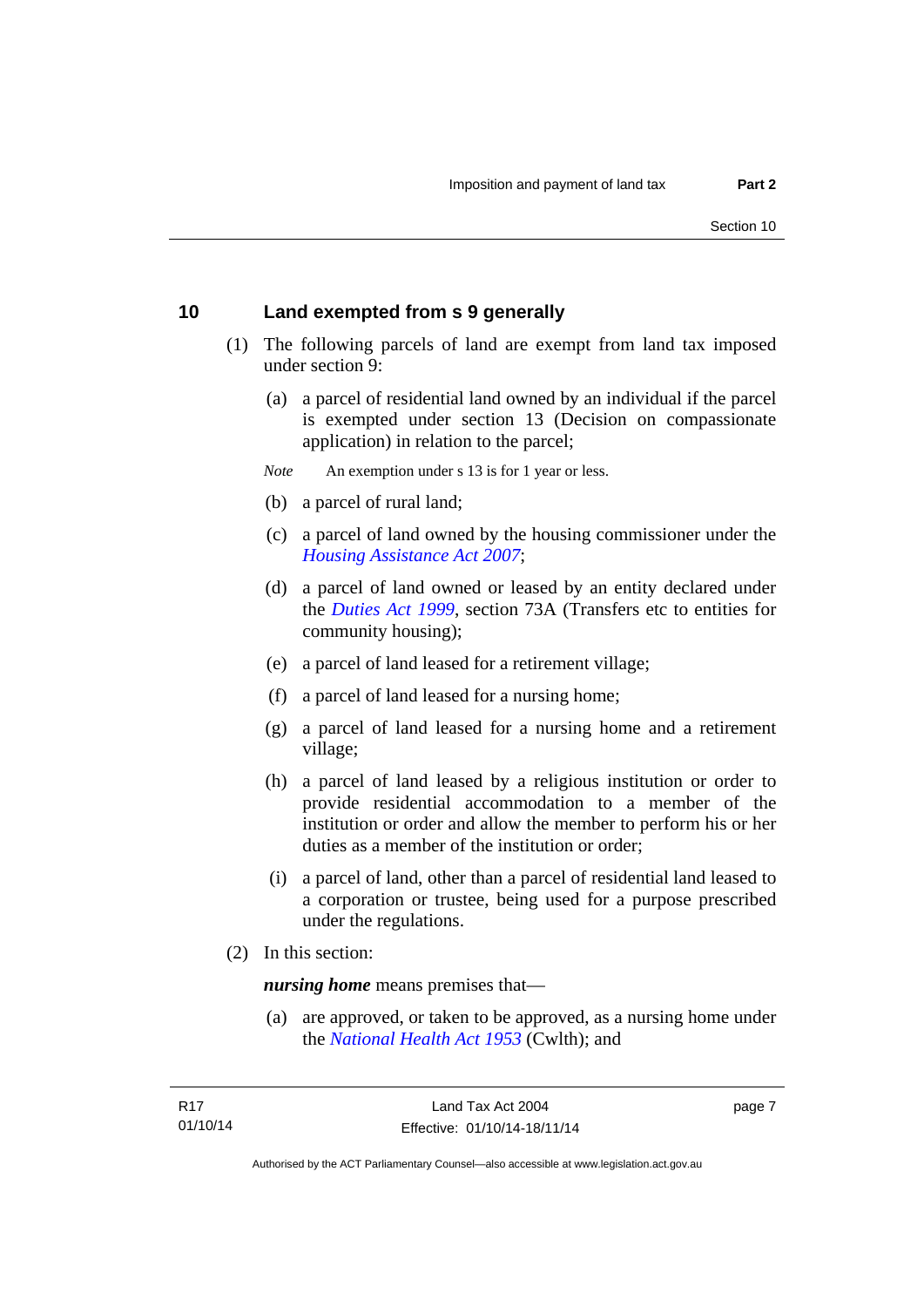- (b) are built on land under a lease that allows the use of the land—
	- (i) for residential accommodation and nursing care for patients who, because of infirmity or illness, disease, incapacity or disability have a continuing need for nursing care; and
	- (ii) if the land is also used, or to be used, as a retirement village—for residential retirement accommodation.

*retirement village* means a complex of buildings (whether or not including hostel units)—

- (a) that is intended predominantly for retired people who are at least 55 years old, or couples, at least 1 of whom is at least 55 years old; and
- (b) each of which is, or is to be, occupied or used under a sublease, licence or other arrangement (other than a lease); and
- (c) each of which is intended, and able, to be occupied as a home; and
- (d) that is built on land under a lease that allows the use of the land—
	- (i) for residential retirement accommodation; and
	- (ii) if the land is also used, or to be used, for a nursing home—for residential accommodation and nursing care for patients who, because of infirmity or illness, disease, incapacity or disability have a continuing need for nursing care; and
- (e) from which no business activity is conducted by the lessee, other than a business connected with the conduct of—
	- (i) a retirement village; or

Authorised by the ACT Parliamentary Counsel—also accessible at www.legislation.act.gov.au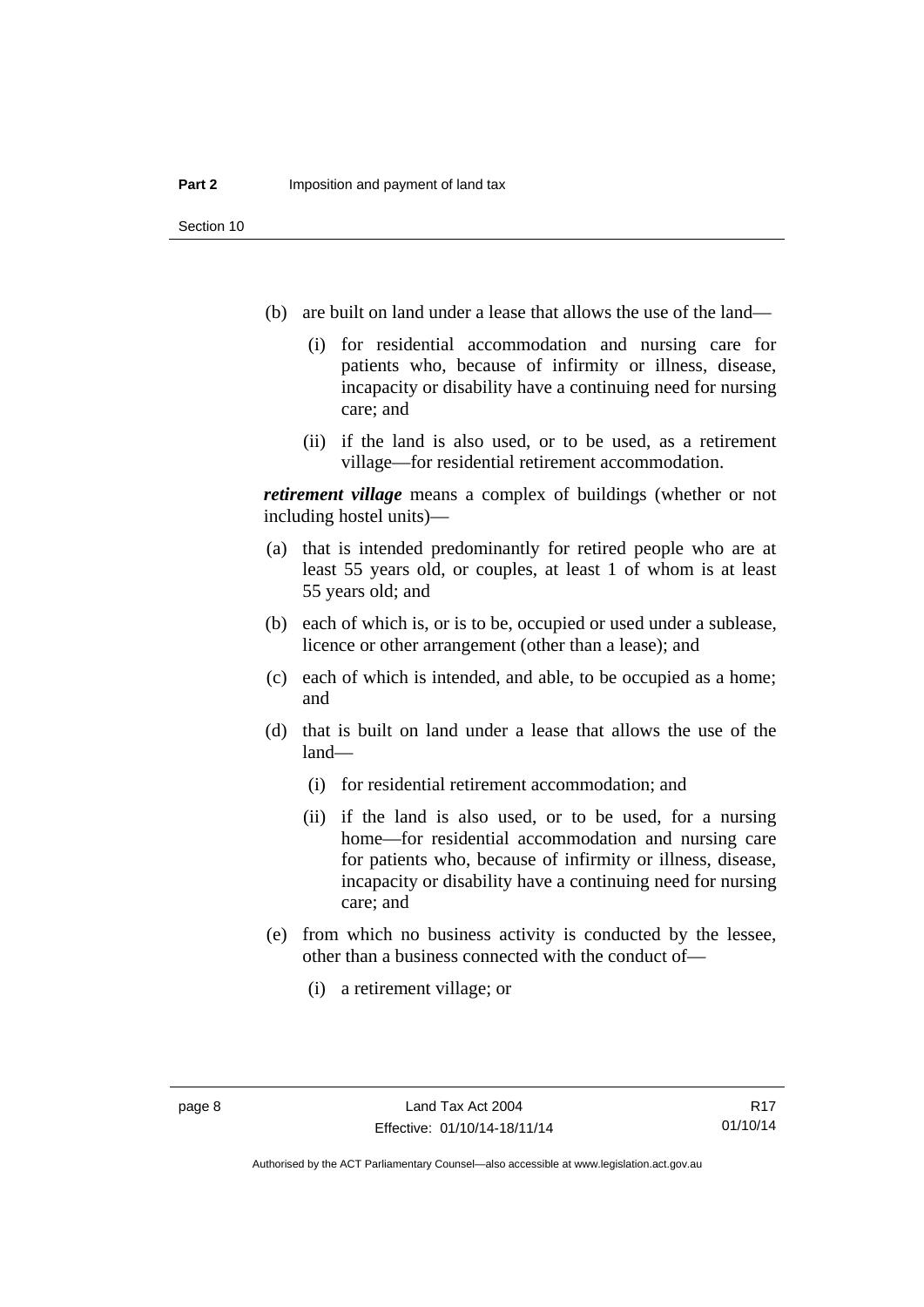- (ii) if a nursing home is also conducted under the same lease—the nursing home.
- *Note* Section 15 (2) disapplies this section in certain circumstances.

<span id="page-14-0"></span>**11 Land exempted from land tax** 

- (1) The following parcels of land are exempted from land tax:
	- (a) a parcel of land held under a development lease by a corporation;
	- (b) a parcel of residential land owned by a not-for-profit housing corporation.
- (2) A parcel of land owned by a corporation carrying on business as a builder or land developer is exempt from land tax in relation to the parcel for 2 years beginning on the 1st day of the 1st quarter after the corporation becomes the owner of the parcel if—
	- (a) the parcel is used by the corporation only to construct new residential premises; and
	- (b) the new residential premises are to be sold by the corporation when finished.
- (3) In this section:

*development lease*, of land, means a lease for the development of the land by the lessee, or at the lessee's expense, by clearing, filling, grading, draining, levelling or excavating the land to make it suitable for subdivision into parcels of land to be leased.

*new residential premises* includes premises intended and able to be occupied as a home that—

- (a) have been created through substantial renovations of a building; or
- (b) have been built, or contain a building that has been built, to replace demolished premises on the same land.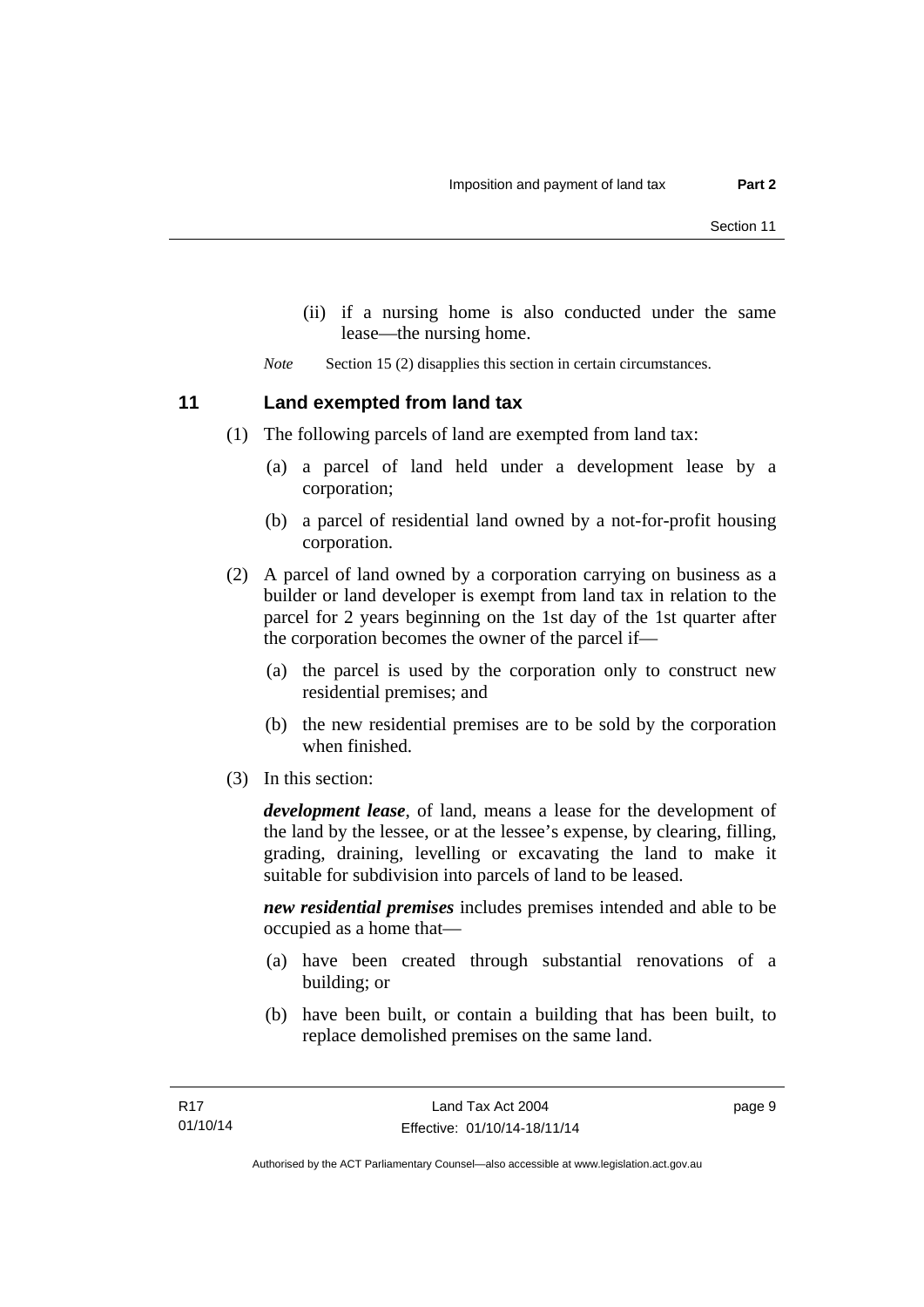Section 12

*not-for-profit housing corporation* means a corporation registered under the [Corporations Act](http://www.comlaw.gov.au/Series/C2004A00818) or the *[Cooperatives Act 2002](http://www.legislation.act.gov.au/a/2002-45)* with a constitution that—

- (a) states that the main objective of the corporation is the provision of housing; and
- (b) prohibits the corporation from making a distribution (whether in money, property or another way) to its members.

*substantial renovations*, of a building, are renovations in which all, or substantially all, of the building is removed or replaced, whether or not the renovations involve removal or replacement of foundations, external walls, interior supporting walls, floors, roof or staircases.

*Note* Section 15 (2) disapplies this section in certain circumstances.

### <span id="page-15-0"></span>**12 Application for compassionate case exemption**

- (1) This section applies if, on the  $1<sup>st</sup>$  day of a quarter, a parcel of residential land is owned by an individual (the *owner*) and rented by a tenant.
- (2) The owner may apply in writing to the commissioner for a declaration that the parcel of land be treated as exempt from land tax on compelling compassionate grounds.
- (3) The application must set out the grounds on which it is made.

#### <span id="page-15-1"></span>**13 Decision on compassionate application**

- (1) On receiving an application under section 12 by the owner of a parcel of land, the commissioner must—
	- (a) if satisfied that the owner is temporarily absent because of compelling compassionate reasons and the parcel is not a parcel to which subsection (2) relates—exempt the parcel from land tax; or
	- (b) in any other case—refuse to exempt the parcel from land tax.

R17 01/10/14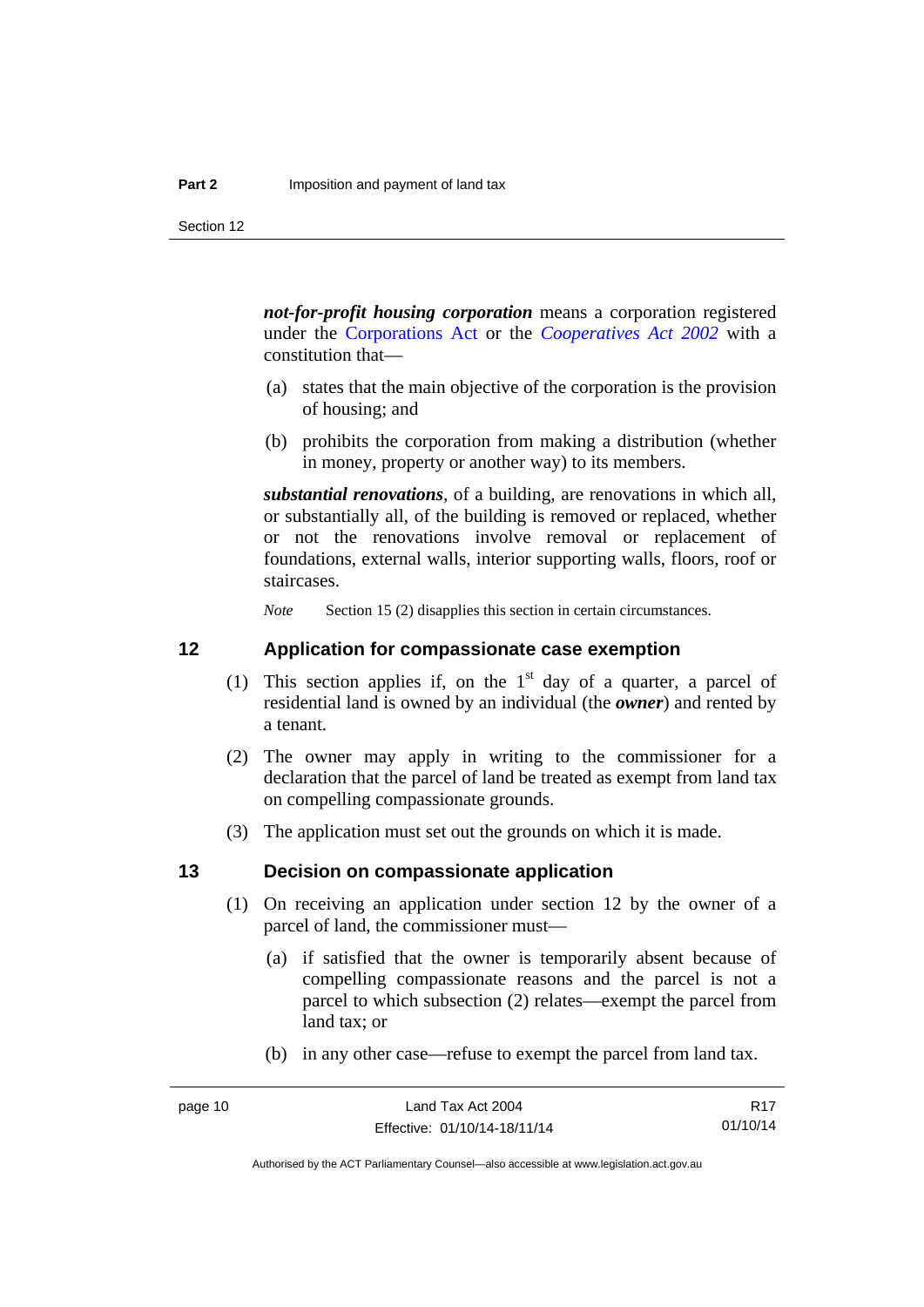- (2) The commissioner must not exempt a parcel of land under this section if—
	- (a) a person carries on business as the proprietor of a boarding house on the parcel; or
	- (b) the parcel is leased to a corporation or trustee.
- (3) An exemption under subsection (1) in relation to a parcel of land must state that the parcel is exempt from land tax for a stated period of 1 year or less.
- (4) A notice of refusal under subsection (1) (b) must give reasons why the commissioner is not satisfied that the parcel should be exempt from land tax under this section.
- (5) The commissioner may, by notice given to the owner of the parcel of land, revoke an exemption under this section if satisfied that the parcel should no longer be exempted.

#### <span id="page-16-0"></span>**14 Commissioner to be told if residential land rented**

- (1) This section applies in relation to a parcel of land that—
	- (a) is leased for residential purposes; and
	- (b) is rented by a tenant.
- (2) A relevant person must tell the commissioner, in writing—
	- (a) that the parcel is rented; and
	- (b) when the rental began.
	- *Note 1* If a form is approved under the *[Taxation Administration Act 1999](http://www.legislation.act.gov.au/a/1999-4)*, s 139C, the form must be used.
	- *Note* 2 It is an offence to fail to notify the commissioner under this section (see *[Taxation Administration Act 1999](http://www.legislation.act.gov.au/a/1999-4)*, s 67 (2)).
	- *Note 3* It is also an offence to knowingly avoid paying, or disclosing a liability to pay, part or all of an amount of tax (see *[Taxation Administration](http://www.legislation.act.gov.au/a/1999-4)  [Act 1999](http://www.legislation.act.gov.au/a/1999-4)*, s 65 (1)).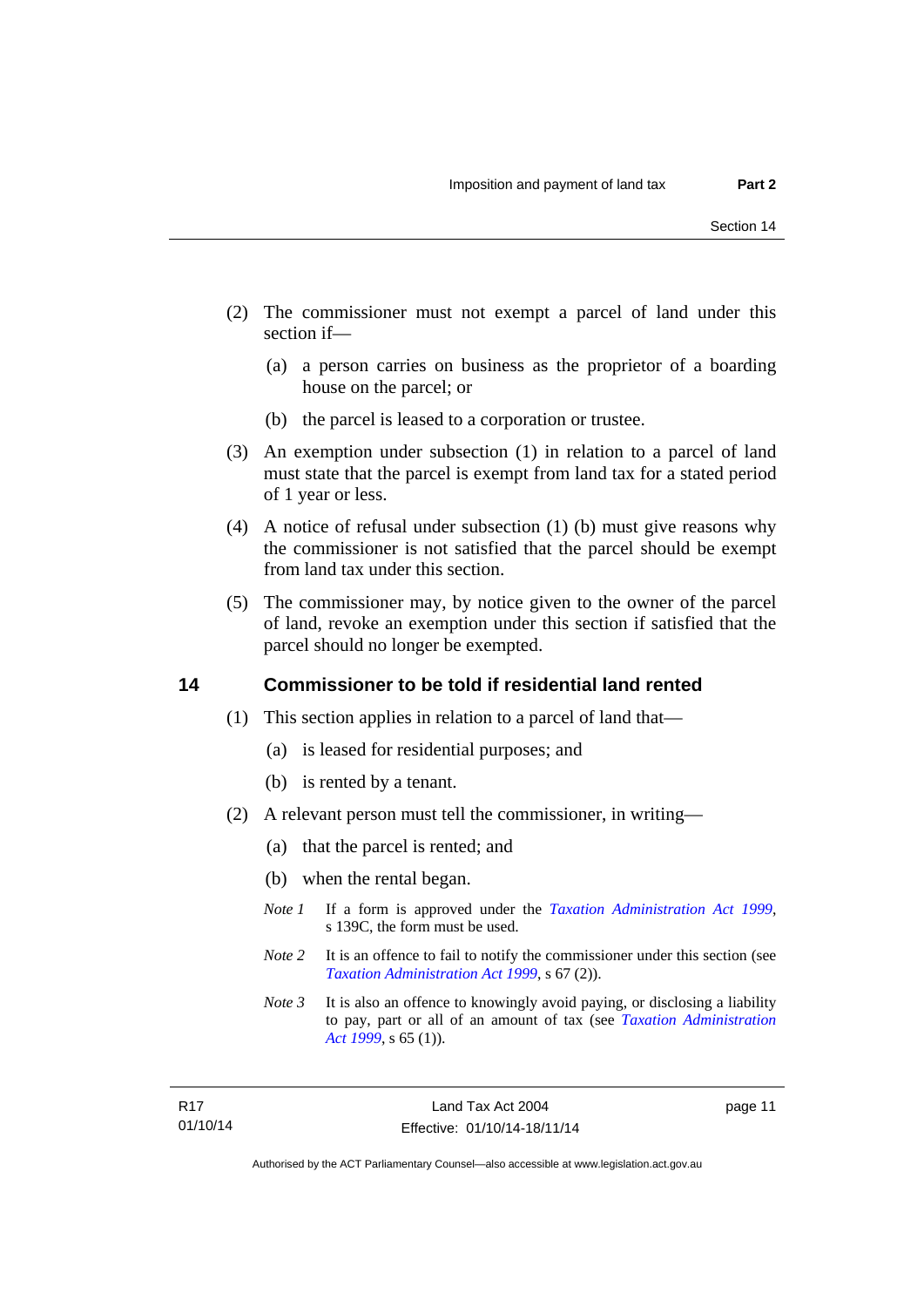Section 14A

- (3) The relevant person must tell the commissioner the information mentioned in subsection (2) not later than 30 days after—
	- (a) if there is a change of ownership of the parcel—the day the ownership changes; or
	- (b) in any other case—the day the rental begins.
- (4) This section does not apply if the owner of the parcel of land is a corporation.
- (5) In this section:

*relevant person* means—

- (a) the owner of the parcel of land; or
- (b) if the owner has authorised an agent to act on the owner's behalf in relation to the rental of the parcel—the agent.

#### **Examples—agent**

accountant, real estate agent, solicitor

*Note* An example is part of the Act, is not exhaustive and may extend, but does not limit, the meaning of the provision in which it appears (see [Legislation Act,](http://www.legislation.act.gov.au/a/2001-14) s 126 and s 132).

## <span id="page-17-0"></span>**14A Commissioner to be told if residential land owned by an individual as trustee**

- (1) This section applies in relation to a parcel of residential land that is owned by an individual as trustee.
- (2) The individual must tell the commissioner, in writing—
	- (a) that the individual owns the parcel as trustee; and

R17 01/10/14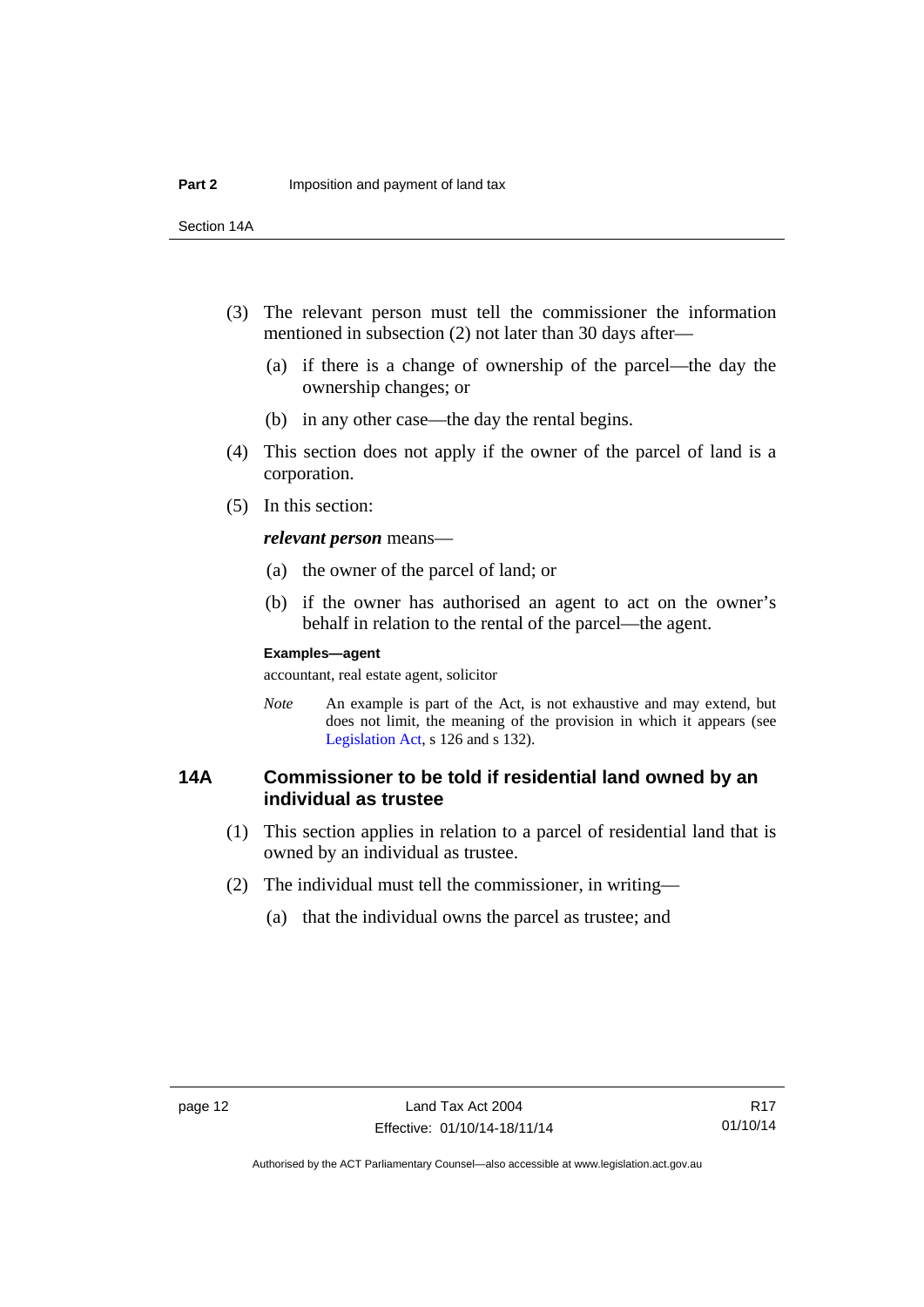- (b) when the ownership as trustee began.
- *Note 1* If a form is approved under the *[Taxation Administration Act 1999](http://www.legislation.act.gov.au/a/1999-4)*, s 139C, the form must be used.
- *Note 2* It is an offence to fail to notify the commissioner under this section (see *[Taxation Administration Act 1999](http://www.legislation.act.gov.au/a/1999-4)*, s 67 (2)).
- *Note 3* It is also an offence to knowingly avoid paying, or disclosing a liability to pay, part or all of an amount of tax (see *[Taxation Administration](http://www.legislation.act.gov.au/a/1999-4)  [Act 1999](http://www.legislation.act.gov.au/a/1999-4)*, s 65 (1)).
- (3) The individual must tell the commissioner the information mentioned in subsection (2) not later than 30 days after—
	- (a) if there is a change of ownership of the parcel—the day the ownership changes; or
	- (b) in any other case—the day the ownership as trustee begins.

## <span id="page-18-0"></span>**15 Multiple dwellings**

- (1) This section applies if—
	- (a) a parcel of residential land owned by someone other than a corporation or trustee contains multiple dwellings; and
	- (b) at least 1 of the dwellings is rented by a tenant.
- (2) Section 10 (Land exempted from s 9 generally) and section 11 (Land exempted from land tax) do not apply to the parcel of land.
- (3) In working out the land tax payable for the parcel of land under section 9 (Imposition of land tax), the AUV of the parcel of land is the amount worked out as follows:

$$
AUV \times \frac{FA}{TFA}
$$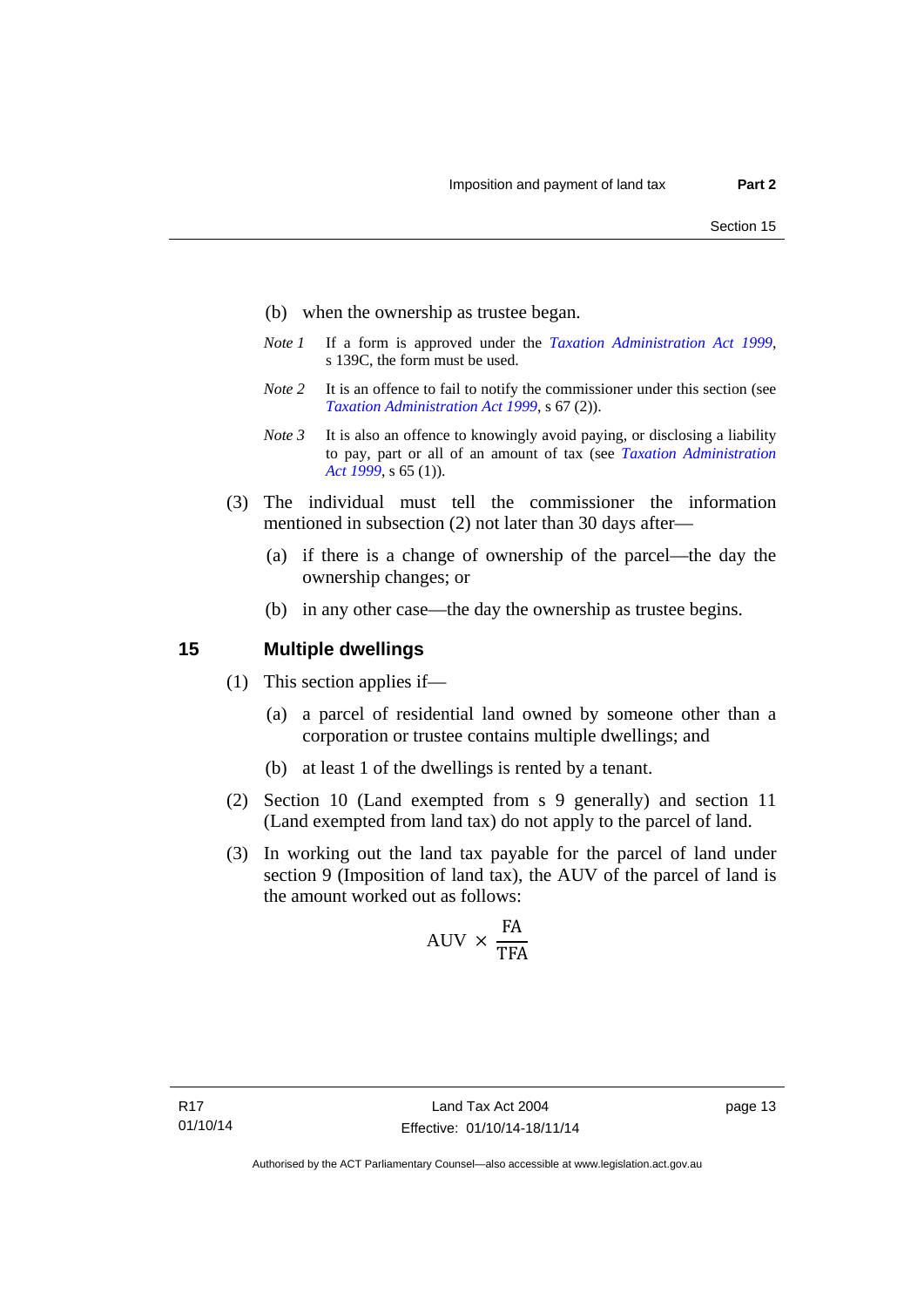Section 16

 (4) In working out the land tax payable for the parcel of land under section 9 (Imposition of land tax), the FC for the parcel of land is the amount worked out as follows:

$$
FC \times \frac{FA}{TFA}
$$

(5) In this section:

*AUV* means the average unimproved value of the parcel of land under the *[Rates Act 2004](http://www.legislation.act.gov.au/a/2004-3)*.

*dwelling* does not include—

- (a) a garage, carport, garden shed, veranda, pergola or patio, or any other structure not used for living in; or
- (b) a unit.

*FA* means the floor area of the rented dwelling.

*FC* means the fixed charge determined under the [Taxation](http://www.legislation.act.gov.au/a/1999-4/default.asp)  [Administration Act](http://www.legislation.act.gov.au/a/1999-4/default.asp), section 139 for section 9 (4), definition of *FC*.

*TFA* means the total floor area of all dwellings on the parcel of land.

## <span id="page-19-0"></span>**16 Land partly owned by corporation or trustee**

- (1) This section applies to a parcel of residential land that is not rented and is owned by—
	- (a) 1 or more people who are corporations or trustees; and
	- (b) 1 or more people who are not corporations or trustees.
- (2) In working out the land tax payable for the parcel of land under section 9 (Imposition of land tax), the AUV of the parcel of land is the amount worked out as follows:

 $\sim$   $\sim$   $\sim$ 

$$
AVV \times \frac{C\&11}{AI}
$$

R17 01/10/14

Authorised by the ACT Parliamentary Counsel—also accessible at www.legislation.act.gov.au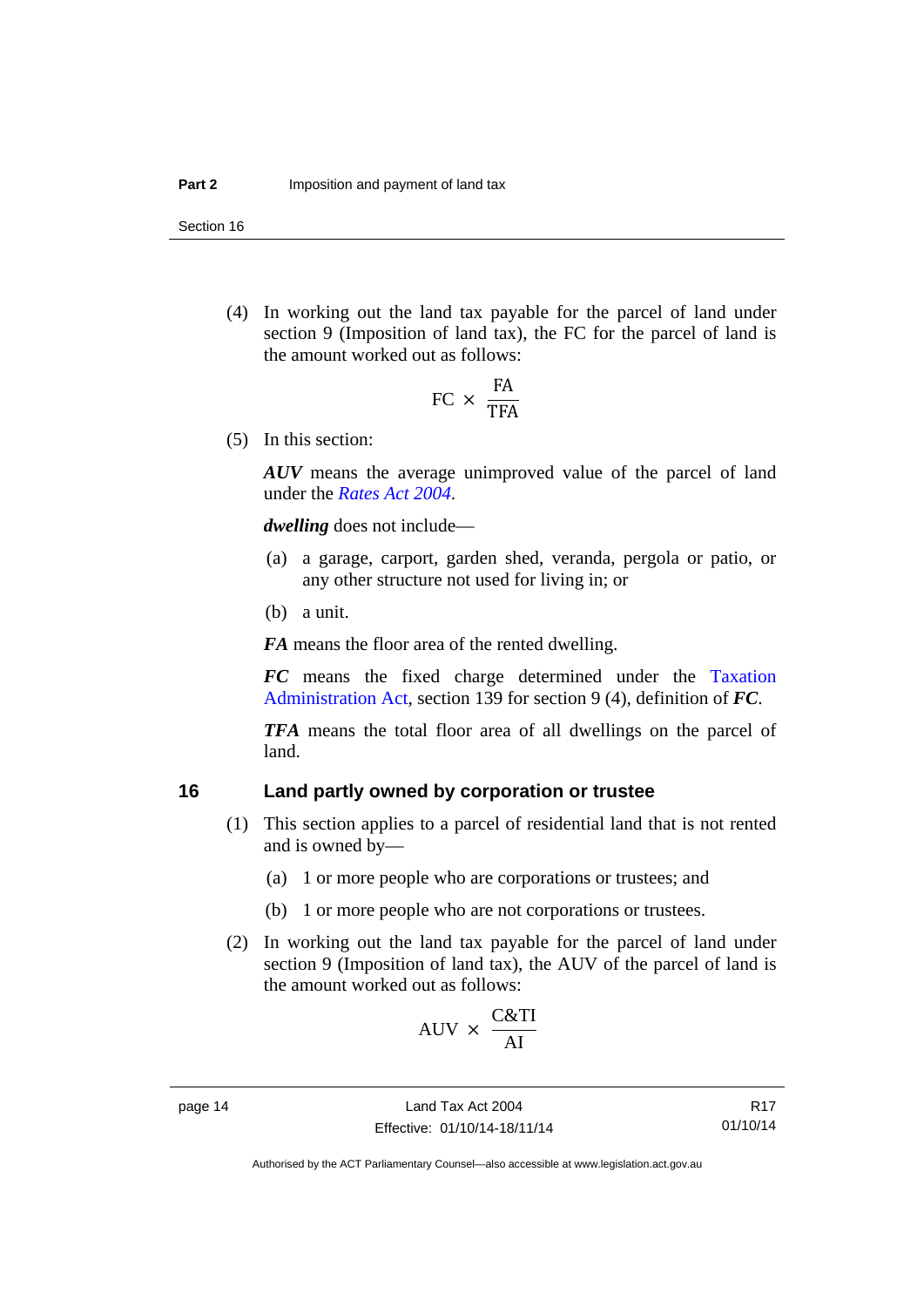(3) In working out the land tax payable for the parcel of land under section 9 (Imposition of land tax), the FC for the parcel of land is the amount worked out as follows:

$$
FC \times \frac{C&TI}{AI}
$$

(4) In subsection (2):

*AI* means the value of all interests in the parcel of land.

*AUV* means the average unimproved value of the parcel of land under the *[Rates Act 2004](http://www.legislation.act.gov.au/a/2004-3)*.

*C&TI* means the value of all interests in the parcel of land held by corporations and trustees.

*FC* means the fixed charge determined under the [Taxation](http://www.legislation.act.gov.au/a/1999-4/default.asp)  [Administration Act](http://www.legislation.act.gov.au/a/1999-4/default.asp), section 139 for section 9 (4), definition of *FC*.

 (5) Any land tax payable for the parcel of land is payable by the owners of the land who are corporations or trustees.

## <span id="page-20-0"></span>**17 Payment of land tax**

- (1) Land tax in relation to a parcel of land is payable to the commissioner by the owner of the parcel.
- (2) A person who is the owner of the parcel of land is liable to pay to the commissioner any unpaid land tax payable in relation to the parcel, whether the amount became payable before or after the person became the owner.
- (3) However, if the owner of the parcel is a person to whom section 20 (3) applies in relation to the unpaid land tax, the amount is payable by the person who was the owner of the parcel for the period to which the liability relates.
- (4) The assessment notice for the land tax payable for a quarter for a parcel of land must state a date for payment of the land tax (the *payment date*).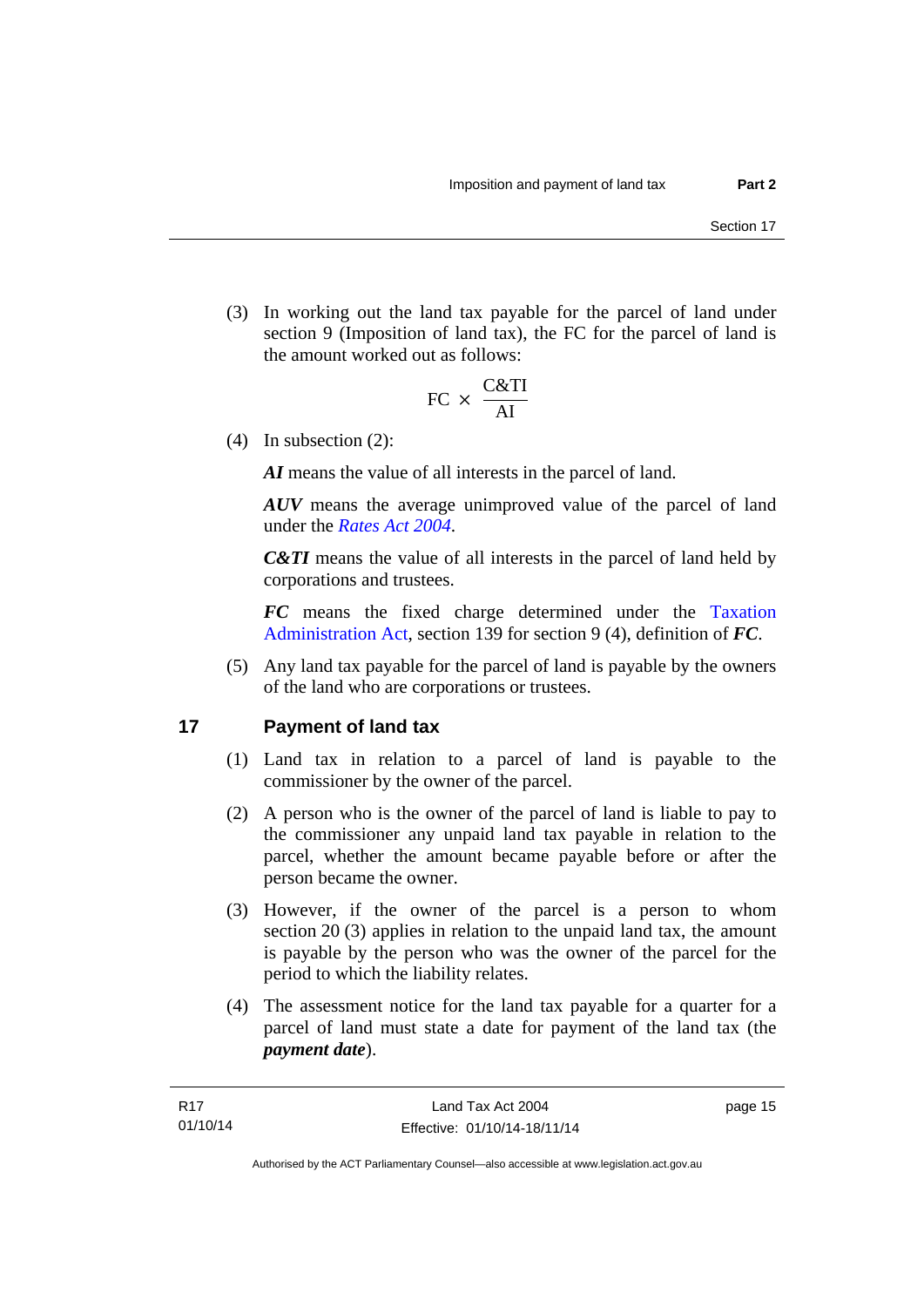Section 18

- (5) The payment date must not be earlier than 4 weeks after the date of the notice.
- (6) A person may pay the land tax in relation to which an assessment notice has been given—
	- (a) if the amount payable is for a quarter and any arrears of land tax in relation to previous quarters have been paid in full—by paying, on or before the date for the payment of the land tax, the amount of the land tax; or
	- (b) if the amount payable is for part of a quarter—by paying the amount of the land tax on or before the payment date for the land tax; or
	- (c) by paying the amounts on the days that the person wishes, but so that the amount owing on the date for payment is paid no later than the date for payment.

## <span id="page-21-0"></span>**18 Land tax for part of quarter**

- (1) This section applies to a parcel of land if—
	- (a) the parcel starts or stops being rateable in the quarter; and
	- (b) land tax is payable for the parcel at any time during the quarter.
- (2) In working out the land tax payable for the parcel of land under section 9 (Imposition of land tax), the amount of land tax payable for the parcel for the quarter is the amount worked out in accordance with the following formula:

quarter day land tax otherwise payable for quarter  $\times$  taxable days

(3) In subsection (2):

*taxable days* means the number of days in the quarter that the parcel of land was a rateable parcel.

*quarter days* means the number of days in the quarter.

R17 01/10/14

Authorised by the ACT Parliamentary Counsel—also accessible at www.legislation.act.gov.au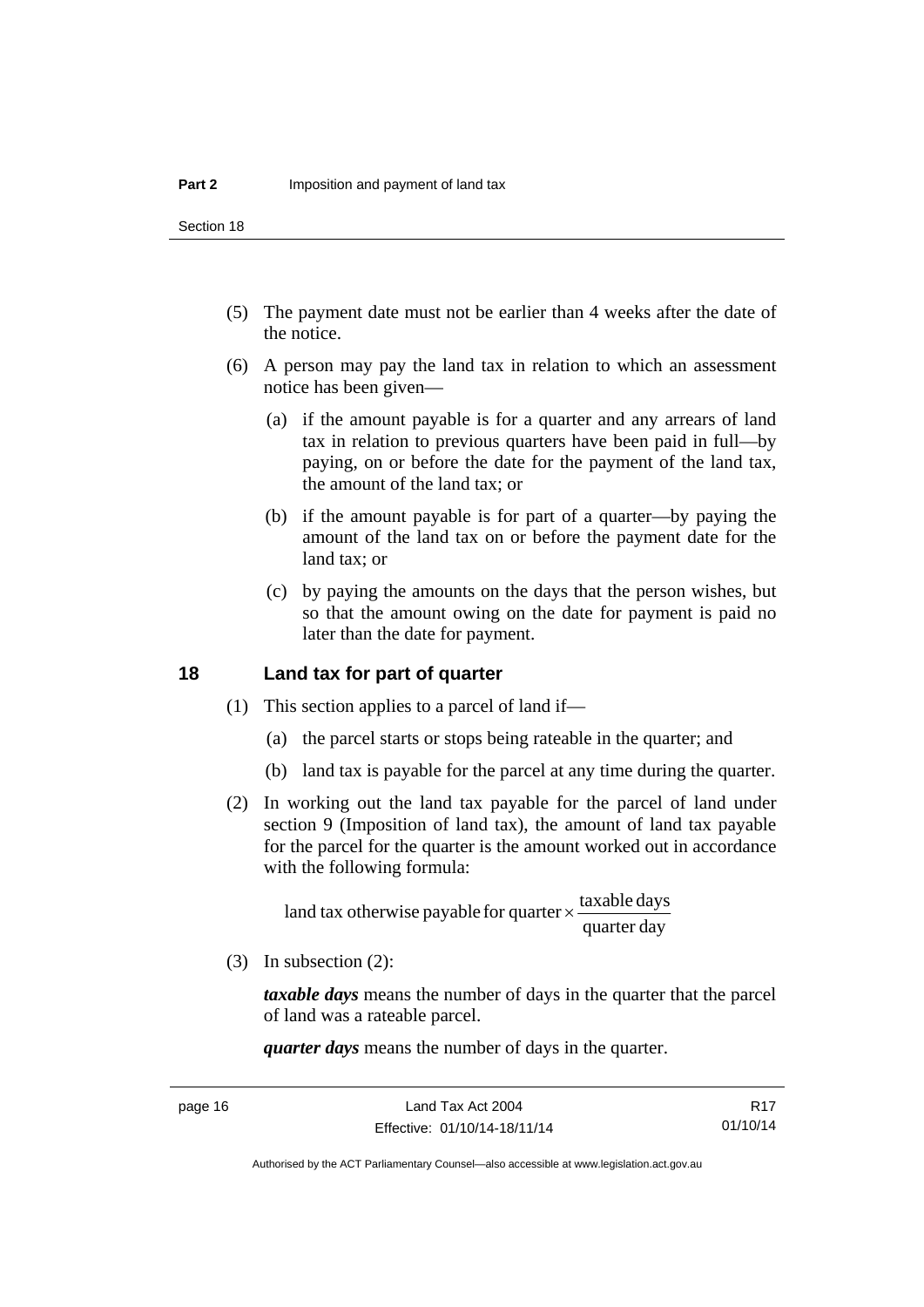## <span id="page-22-0"></span>**Part 3 Enforcement**

## <span id="page-22-1"></span>**19 Interest payable on overdue land tax**

- (1) Interest on an amount of unpaid overdue land tax is worked out—
	- (a) for each calendar month that the amount remains unpaid; and
	- (b) on the 1st day of that month; and
	- (c) at the interest rate applying to that day; and
	- (d) on the total amount of overdue land tax that is unpaid on a day when the interest is worked out.
	- *Note* The Minister may determine an interest rate for this section under the [Taxation Administration Act,](http://www.legislation.act.gov.au/a/1999-4/default.asp) section 139.
- (2) For subsection (1) (a), if an amount remains unpaid for part of a calendar month, interest is payable for the whole month.

#### **Example**

Fred's land tax is due on 15 August. He doesn't pay it until 5 October. Fred has to pay interest worked out for the overdue period from 16 August to 5 October. Because of the operation of s (2), Fred has to pay interest for the period from 16 August to 15 October. Interest for the month from 16 August to 15 September is at the rate applying on 16 August, which is the 1st day of the 1st month that the amount remains unpaid (see s (1)). Interest for the month from 16 September to 15 October is at the rate applying on 16 September, which is the 1st day of the 2nd month that the amount remains unpaid (see s (1)).

- *Note* An example is part of the Act, is not exhaustive and may extend, but does not limit, the meaning of the provision in which it appears (see [Legislation Act,](http://www.legislation.act.gov.au/a/2001-14) s 126 and s 132).
- (3) The [Taxation Administration Act,](http://www.legislation.act.gov.au/a/1999-4/default.asp) section 25 (Interest in relation to tax defaults) does not apply to unpaid overdue land tax.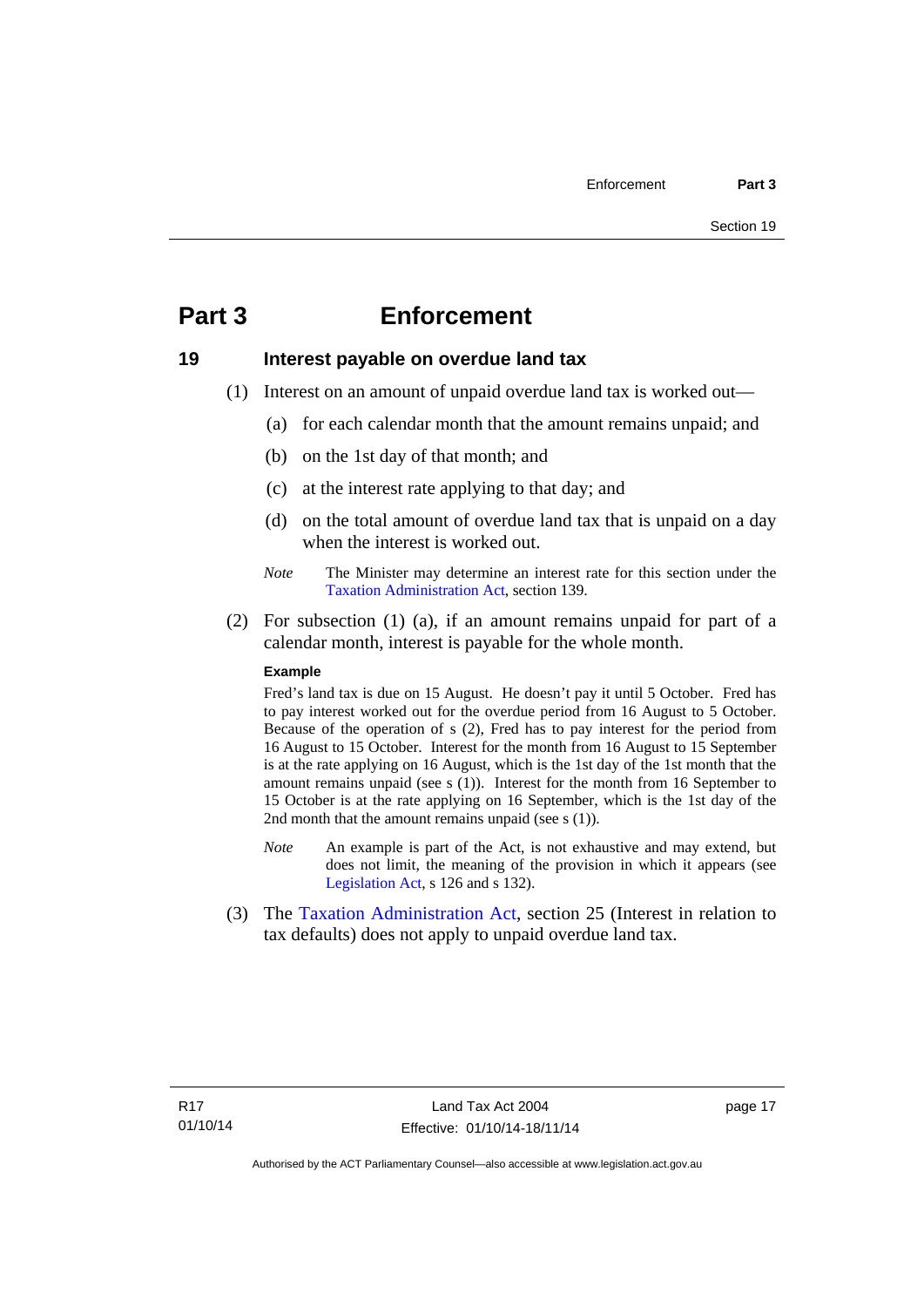#### **Part 3** Enforcement

Section 19A

## <span id="page-23-0"></span>**19A Interest and penalty tax payable on land tax if no disclosure**

- (1) This section applies if—
	- (a) land tax is imposed on a parcel of rateable land under section  $9(1)(a)$ ; and
	- (b) the owner of the parcel of land fails to comply with section 14 (Commissioner to be told if residential land rented).
- (2) The owner is liable to pay interest on the amount of land tax from the end of 30 days after the 1st day of the 1st quarter for which the tax is imposed.
- (3) Interest on the amount of land tax is worked out—
	- (a) for each calendar month that the amount is payable; and
	- (b) on the 1st day of that month; and
	- (c) at the interest rate applying to that day; and
	- (d) on the total amount of land tax that is payable on a day when the interest is worked out.
	- *Note* The Minister may determine an interest rate for this section under the [Taxation Administration Act,](http://www.legislation.act.gov.au/a/1999-4/default.asp) s 139.
- (4) For subsection (3) (a), if an amount of land tax is payable for part of a calendar month, interest is payable for the whole month.
- (5) The [Taxation Administration Act,](http://www.legislation.act.gov.au/a/1999-4/default.asp) division 5.2 (Penalty tax) applies to the owner of the parcel of land as if—
	- (a) the owner's failure to comply with section 14 were a tax default; and
	- (b) a reference to interest under division 5.1 were a reference to interest under this section; and
	- (c) a reference to the amount of tax unpaid were a reference to the amount of land tax payable.

R17 01/10/14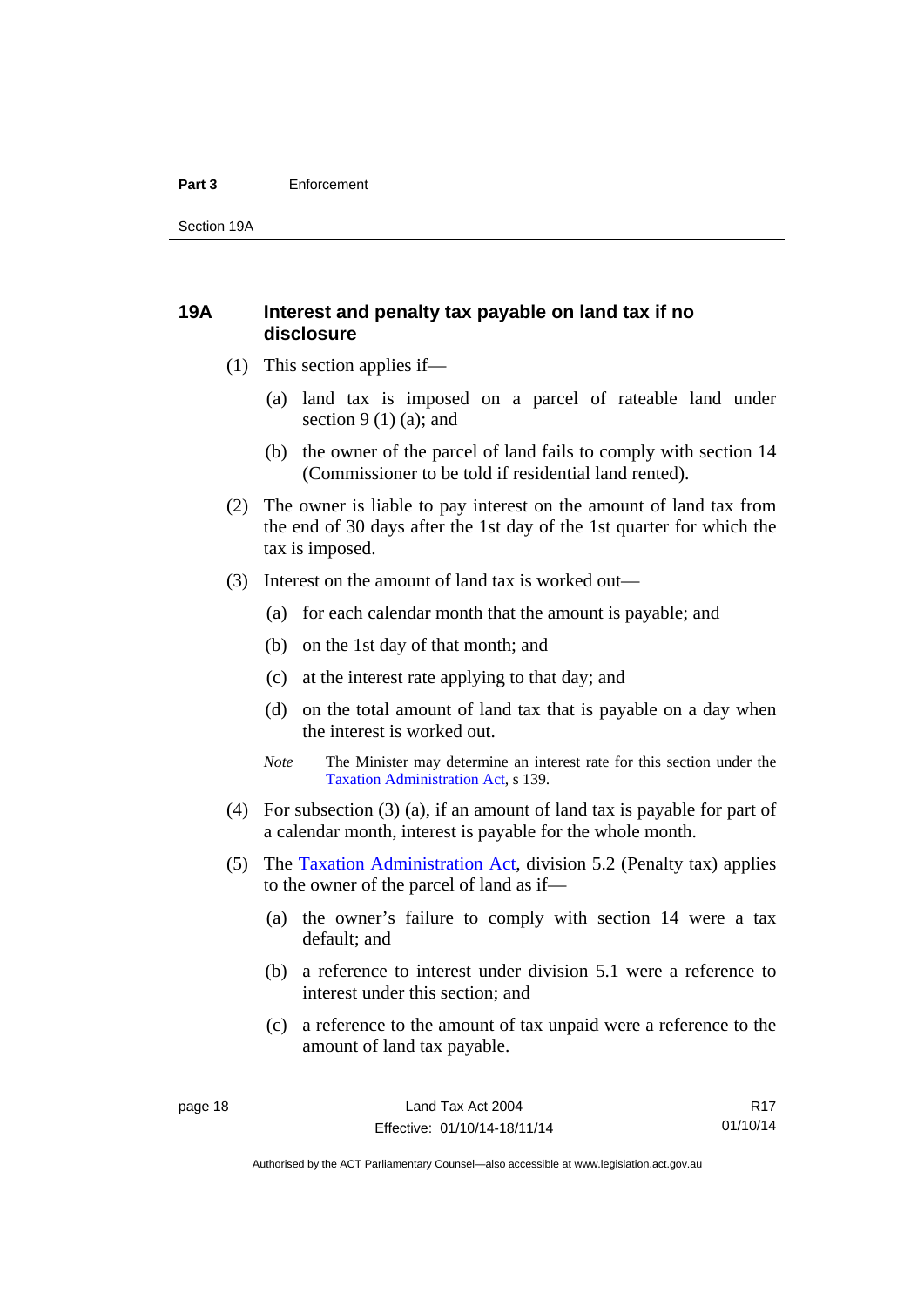(6) This section applies to land tax imposed before or after the commencement of this section.

## <span id="page-24-0"></span>**20 Charge of land tax on rateable land**

- (1) Land tax payable in relation to a parcel of rateable land is a charge on the interest held by the owner of the parcel.
- (2) The charge takes priority over a sale, conveyance, transfer, mortgage, charge, lien or encumbrance in relation to the parcel of land.
- (3) The charge does not have effect against an honest purchaser of the parcel of land for value if—
	- (a) the purchaser had obtained a certificate under section 41 (Certificate of land tax and other charges) in relation to the parcel before the purchase; and
	- (b) at the time of purchase, the purchaser did not have notice of liability under the charge.

## <span id="page-24-1"></span>**21 Notice of land tax in arrears**

- (1) If land tax payable for a parcel of land has been in arrears for at least 1 year, the commissioner may give the owner of the parcel written notice that the land tax is in arrears.
- (2) At any time after giving notice, the commissioner may declare, in writing, that the land tax for the parcel of land is in arrears.
- (3) A declaration is a notifiable instrument.
	- *Note* A notifiable instrument must be notified under the [Legislation Act](http://www.legislation.act.gov.au/a/2001-14).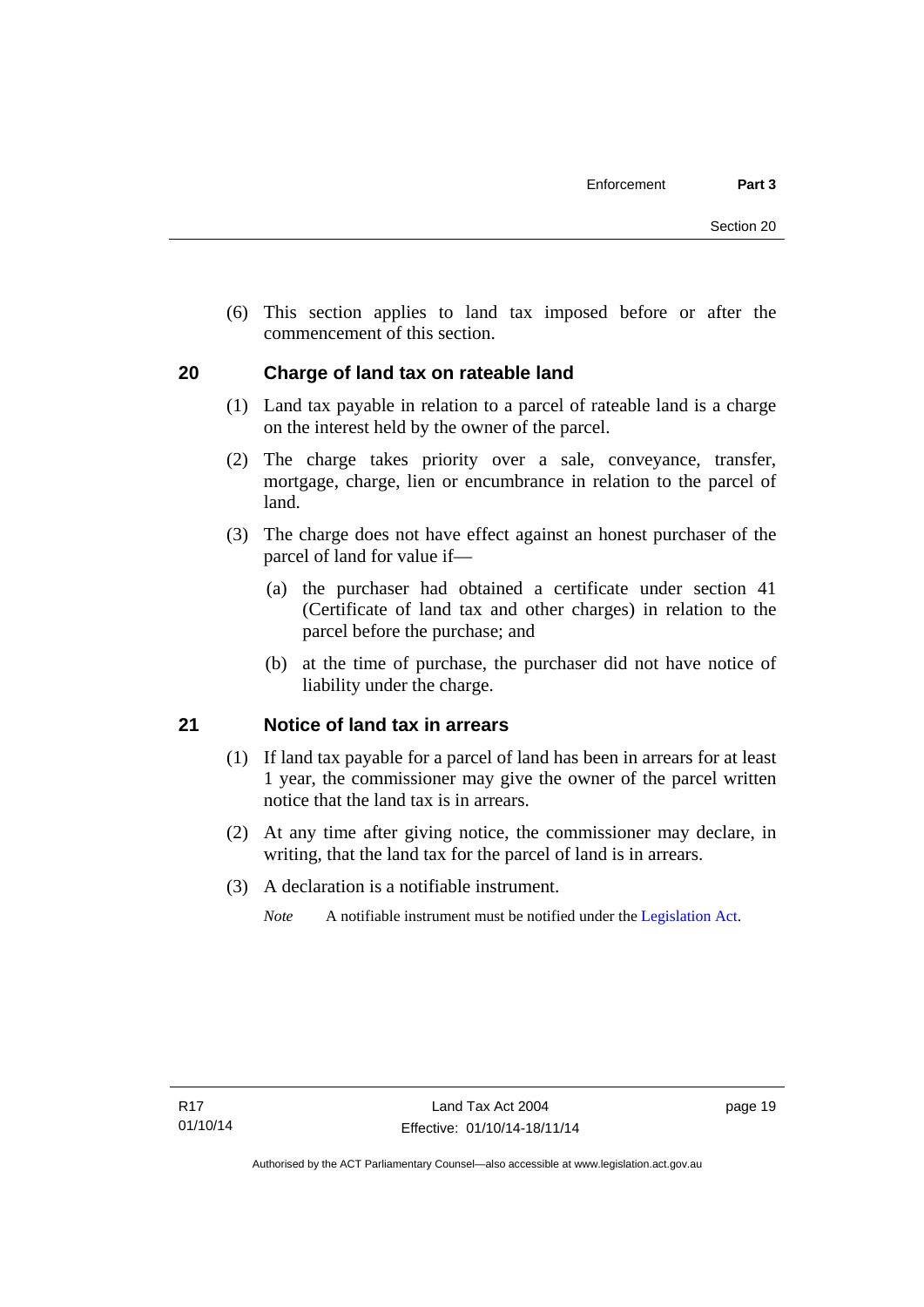#### **Part 3** Enforcement

Section 22

### <span id="page-25-0"></span>**22 Unoccupied land—letting for unpaid land tax**

- (1) This section applies if—
	- (a) a declaration is made under section 21 in relation to an unoccupied parcel of land; and
	- (b) the land tax payable for the parcel is not paid within 30 days after the day the declaration is notified.
- (2) The commissioner may—
	- (a) take possession of the parcel of land; and
	- (b) hold the parcel against anyone; and
	- (c) lease the parcel for not longer than 7 years.
- (3) If the commissioner takes possession of the parcel of land, the commissioner must keep accounts of—
	- (a) rent and other amounts received by the commissioner in relation to the parcel; and
	- (b) the expenses of the lease; and
	- (c) the land tax and rates payable for the land.
- (4) If rent and other amounts are received by the commissioner under this section—
	- (a) the rent and other amounts must be applied against—
		- (i) the expenses of the lease necessarily incurred by the commissioner; and
		- (ii) the land tax payable for the land; and
		- (iii) the rates payable for the land; and
		- (iv) any other expenses incurred by the commissioner in relation to the parcel; and

Authorised by the ACT Parliamentary Counsel—also accessible at www.legislation.act.gov.au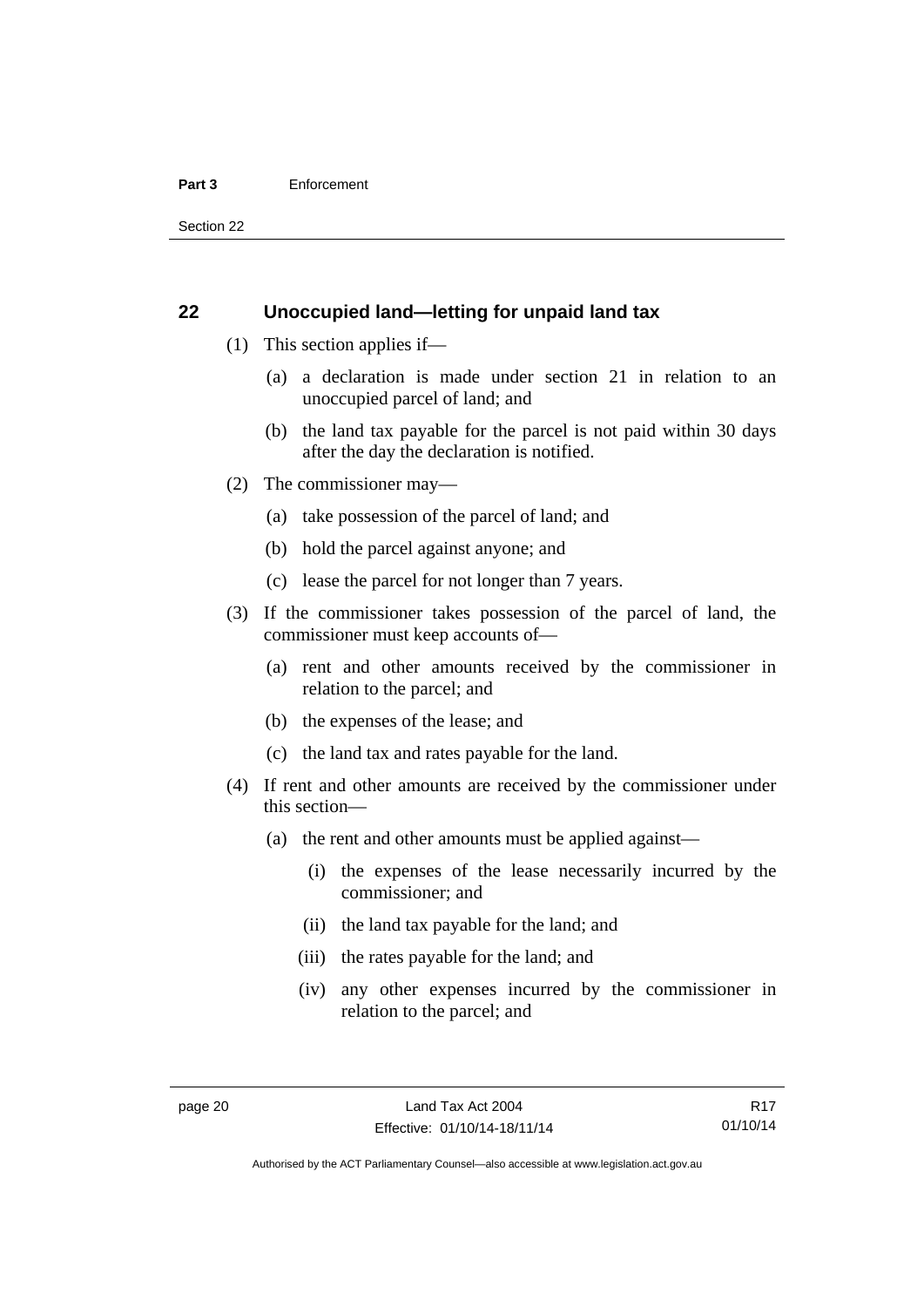- (b) any remaining rent and other amounts received belongs to anyone who, at the time it is received, would have been entitled to receive it if the parcel had not been in the commissioner's possession.
- (5) In this section:

*expenses*, of a lease, includes expenses incidental to the lease and the collection of rent under the lease.

## <span id="page-26-0"></span>**23 Entitlement to possession of land held by commissioner**

- (1) This section does not apply to a parcel of land sold under section 24.
- (2) A person who, apart from section 22, would be entitled to a parcel of land may, within 16 years after the day the commissioner takes possession of the parcel—
	- (a) inspect the accounts kept under section 22; and
	- (b) ask the commissioner to put the person in possession of the parcel.
- (3) On request under subsection (2), the commissioner must put the person in possession of the parcel of land—
	- (a) if land tax, rates or both are payable for the parcel—on payment by the person of the amount payable; and
	- (b) if the parcel is subject to a lease made by the commissioner under section 22—subject to the lease.
- (4) If no-one is put in possession of the parcel of land under this section within 16 years after the day the commissioner takes possession of the parcel—
	- (a) the parcel vests absolutely in the Commonwealth; and
	- (b) rent and any other amounts received by the commissioner in relation to the land vest in the Territory.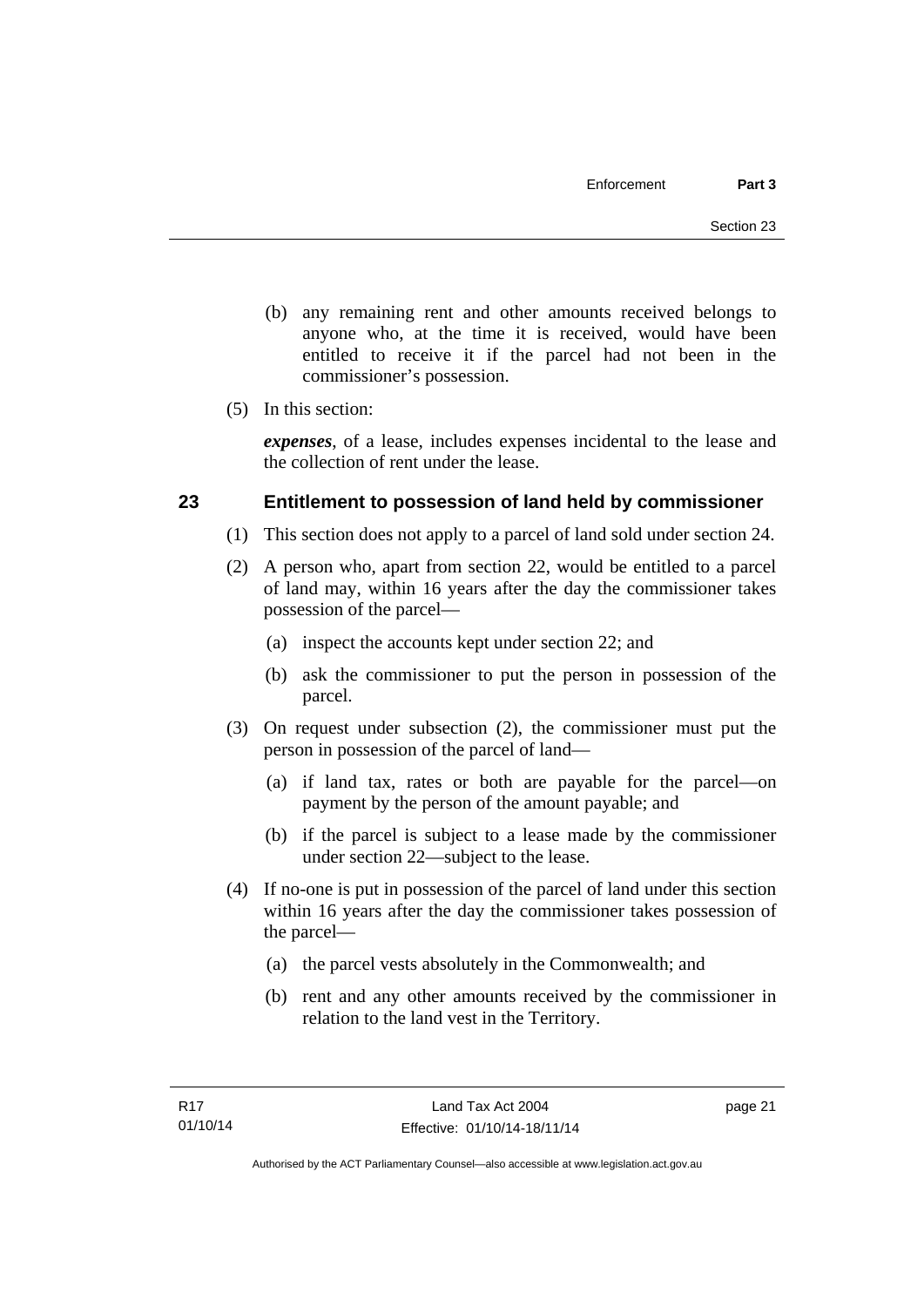#### **Part 3** Enforcement

#### <span id="page-27-0"></span>**24 Sale of land for nonpayment of land tax**

- (1) This section applies if—
	- (a) a parcel of land is held by the owner under a lease from the Commonwealth for a term of years; and
	- (b) the commissioner has complied with section 21 (Notice of land tax in arrears) in relation to the parcel; and
	- (c) land tax payable for the parcel are in arrears for at least 1 year after the day of notification under section 21 in relation to the parcel.
- (2) The commissioner may apply to a court of competent jurisdiction for an order for the sale of all or part of the parcel.

#### **Example**

The commissioner has given notice and made a declaration under section 21 in relation to a parcel of land held under lease from the Commonwealth. If the parcel is unoccupied, the commissioner may take action under section 22 to lease the parcel or, if the land tax is in arrears for at least 1 year after the day of notification of the declaration, make an application under this section for an order for sale. The option to lease would not be available if the property were occupied.

- *Note 1* An example is part of the Act, is not exhaustive and may extend, but does not limit, the meaning of the provision in which it appears (see [Legislation Act,](http://www.legislation.act.gov.au/a/2001-14) s 126 and s 132).
- *Note* 2 A single application form may be approved for this section and the *[Rates Act 2004](http://www.legislation.act.gov.au/a/2004-3)*, s 26 (see [Legislation Act,](http://www.legislation.act.gov.au/a/2001-14) s 255 (7)).
- (3) In the application, the commissioner may ask that the proceeds of the sale also be applied in paying the total amount of any land tax, land rent or rates in arrears for 1 or more related parcels of land stated in the application.
- (4) If the court is satisfied that this section applies to the parcel, the court must—
	- (a) order the sale by public auction of the parcel, or as much of the parcel as will be sufficient to pay the total of the following:

R17 01/10/14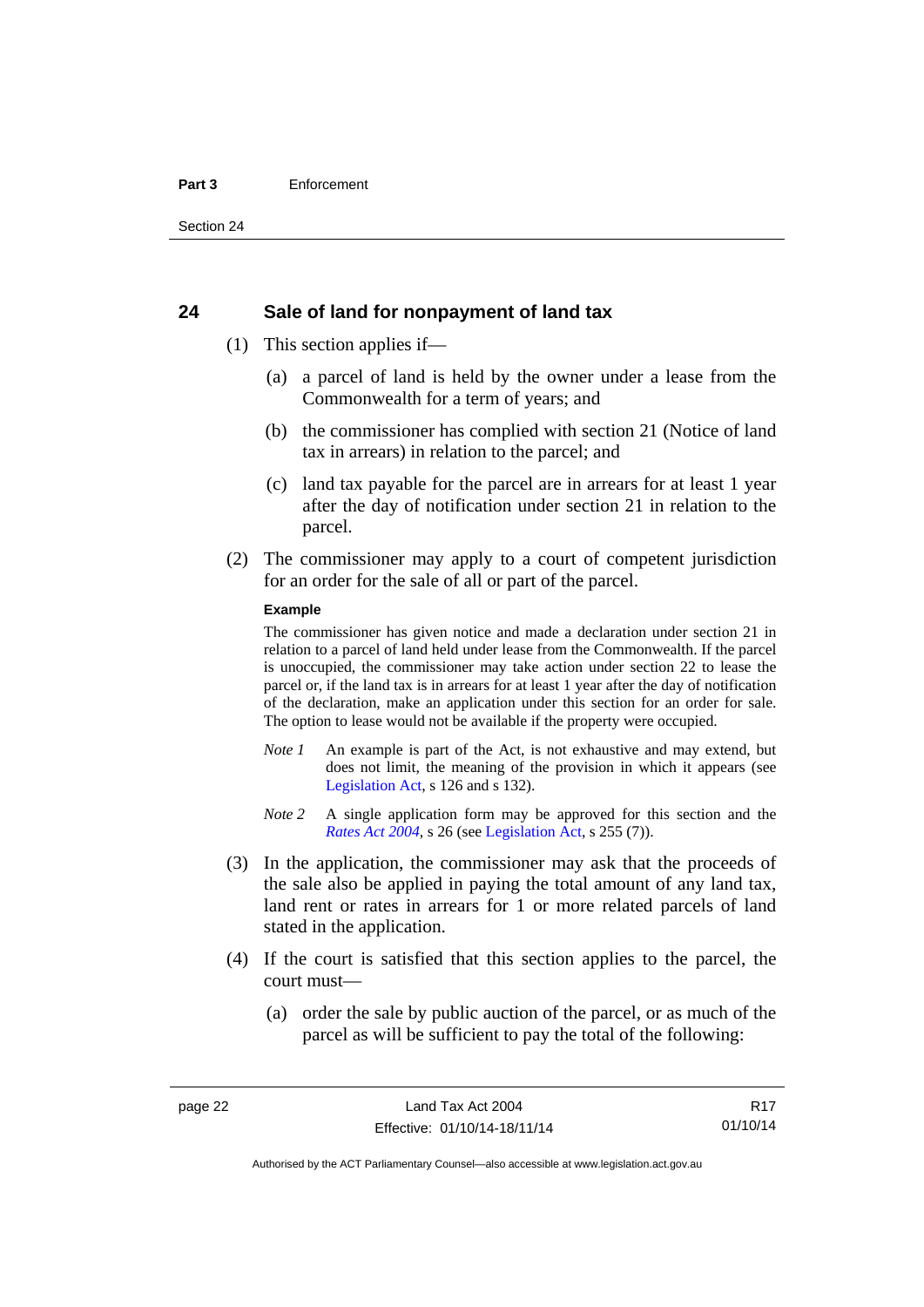- (i) the total amount of land tax in arrears for the parcel at the time the court makes the order;
- (ii) the total amount of any rates in arrears for the parcel at the time the court makes the order;
- (iii) costs and expenses in relation to the declaration, application and sale in relation to the parcel;
- (iv) if the commissioner has made a request mentioned in subsection (3) in the application in relation to another parcel of land and the court is satisfied that the parcel is a related parcel of land—the total amount of any land tax, land rent or rates in arrears for the other parcel, at the time the court makes the order; and
- (b) order that the proceeds be paid into court; and
- (c) order that the title to the parcel be transferred to the purchaser free from mortgages and other encumbrances.
- (5) The proceeds of the sale are to be applied in the following order:
	- (a) first, the commissioner is entitled to be paid the total of the amounts mentioned in subsection  $(4)$   $(a)$   $(i)$  to  $(iii)$ ;
	- (b) second, a person who was a mortgagee of the parcel before the sale is entitled to be paid the amount owing to the person under the mortgage (or, if that amount is more than the amount of any remaining proceeds, the remaining proceeds);
	- (c) third, subject to subsection (9), the commissioner is entitled to be paid the total of amounts to which subsection (4) (a) (iv) applies (or, if that amount is more than the amount of any remaining proceeds, the remaining proceeds);
	- (d) finally, subject to subsection (10), the person who was the owner of the parcel before the sale is entitled to be paid any balance.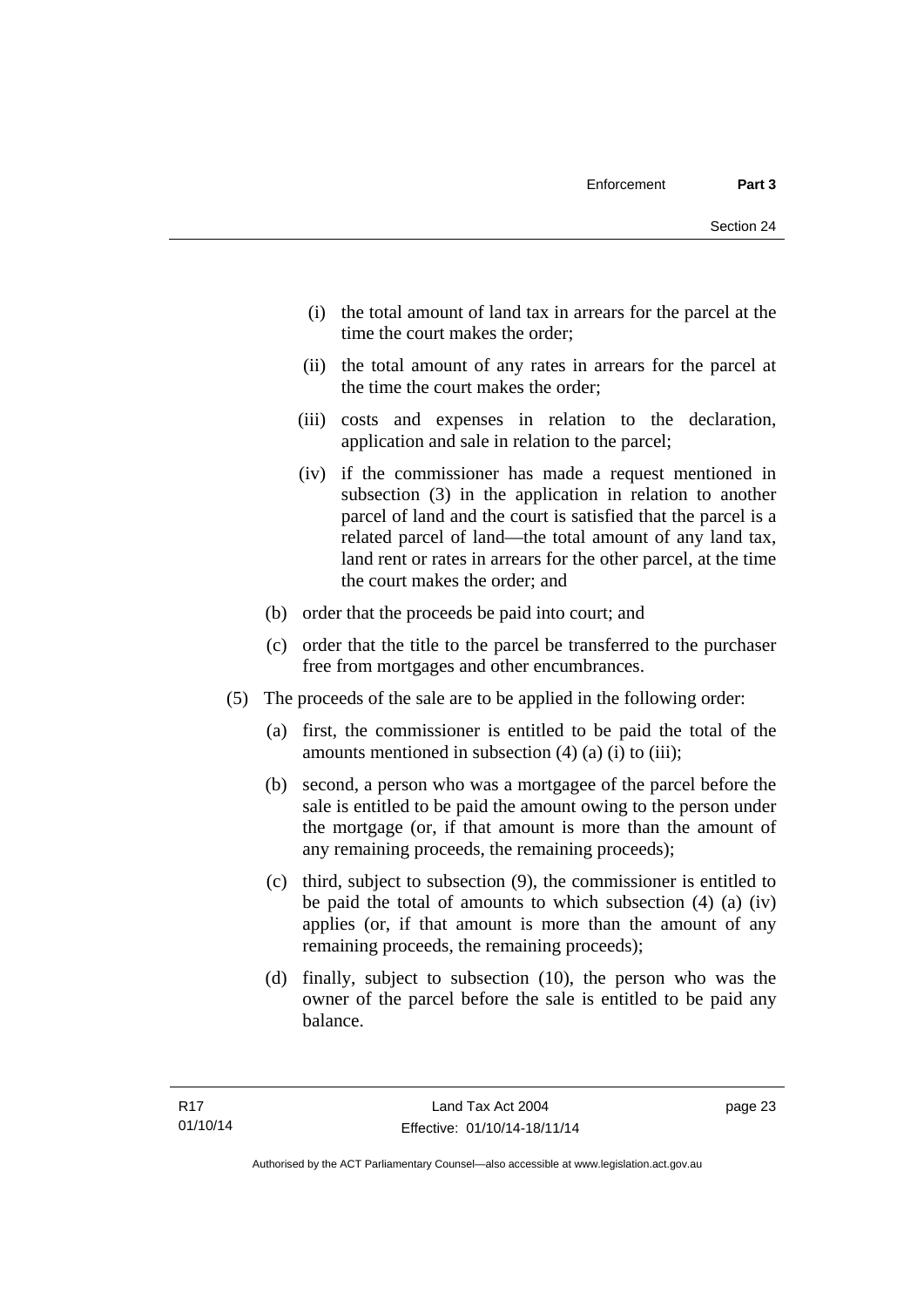- (6) The commissioner must be paid out of court any amounts to which the commissioner is entitled under subsection (5) without a court order.
- (7) If a person who was the owner or mortgagee of the parcel before the sale hands over to the court the certificate or other title to the parcel, the person must be paid out of court any amount to which the person is entitled under subsection (5) without a court order.
- (8) If there were 2 or more mortgagees of the parcel before the sale, the court may make the orders about their respective entitlements that the court considers just.
- (9) On application by a person who has an interest in the land otherwise than as owner or mortgagee, the court may order that the person is entitled to be paid the value of the person's interest (as decided by the court) in priority to the commissioner's entitlement under subsection  $(5)$  (c).
- (10) On application by any other interested person, the court may order payment out of court of all or part of any balance to a person other than the person who was the owner before the sale if the court considers it just to do so.
- (11) Any sale of the parcel or a part of the parcel under this section must be abandoned if the owner pays—
	- (a) the total land tax in arrears for the parcel at the time of the payment; and
	- (b) the total of any rates in arrears for the parcel at the time of the payment; and
	- (c) the costs and expenses incurred up to the time of payment in relation to the declaration, application and sale in relation to the parcel; and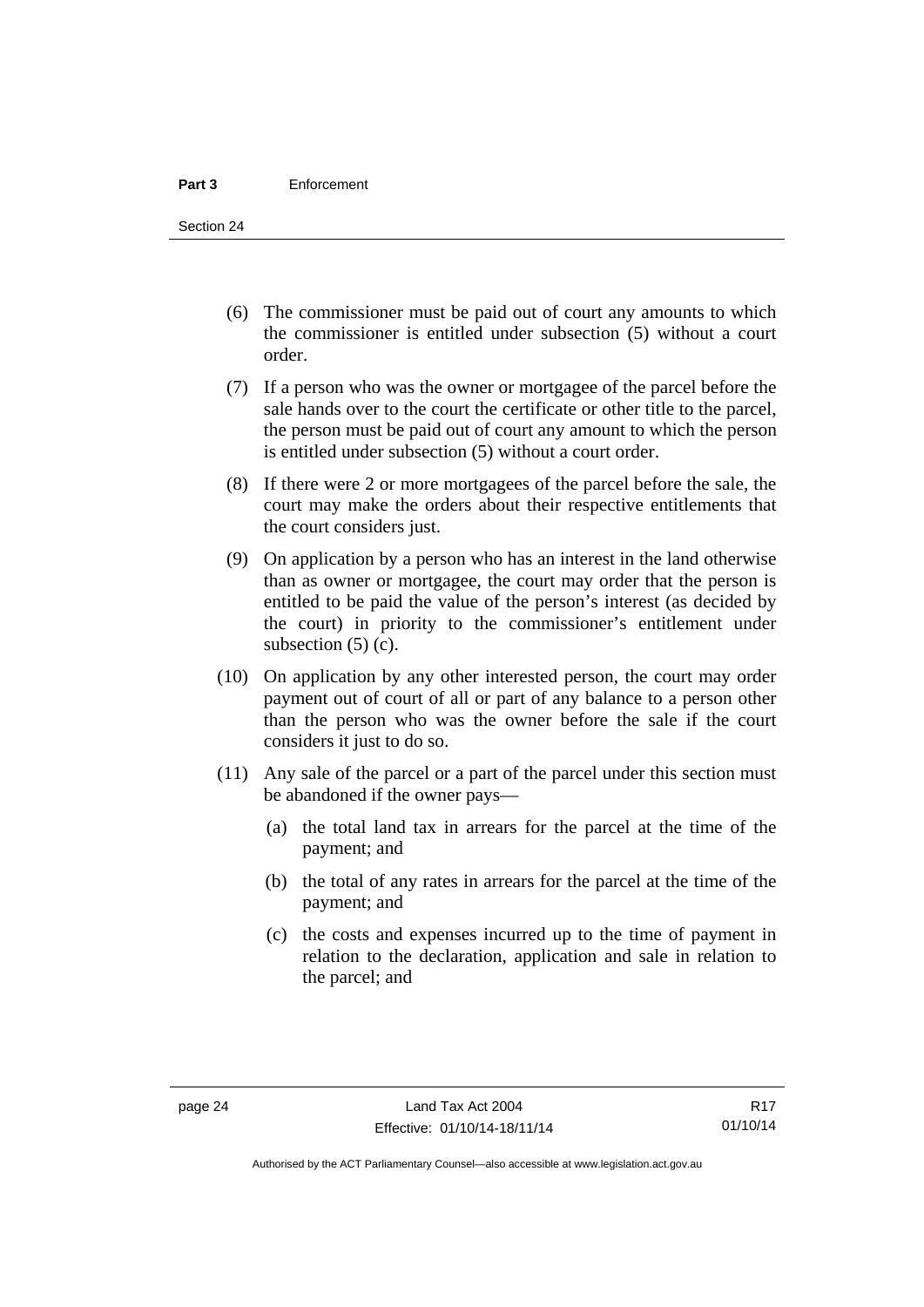- (d) the costs and expenses reasonably incurred in relation to the abandonment of the sale; and
- (e) if the commissioner has made a request under subsection (3) in the application in relation to 1 or more related parcels of land—the total amount of any land tax or rates in arrears for the related parcel or parcels at the time of the payment.

#### **Example for par (d)**

advising the public that an auction has been cancelled

(12) In this section:

*related*—a parcel of land is a *related* parcel of land in relation to another parcel of land if—

- (a) the parcels have the same owner; and
- (b) the commissioner has complied with section 21 in relation to them.

## <span id="page-30-0"></span>**25 Application may relate to more than 1 parcel**

- (1) The commissioner may make a single application under section 24 in relation to more than 1 parcel of land even if—
	- (a) the parcels belong to different owners; or
	- (b) the notices under section 21 (Notice of land tax in arrears) for the parcels were given at different times.
- (2) If the commissioner makes an application in relation to 2 or more parcels of land, the following provisions apply:
	- (a) if the parcels or 2 or more of them have the same owner—the court may, on application by the commissioner, make a single order under section 24 in relation to all of those parcels;
	- (b) the court may make the orders about apportionment of rates and land tax, and any other amounts payable, that the court considers just;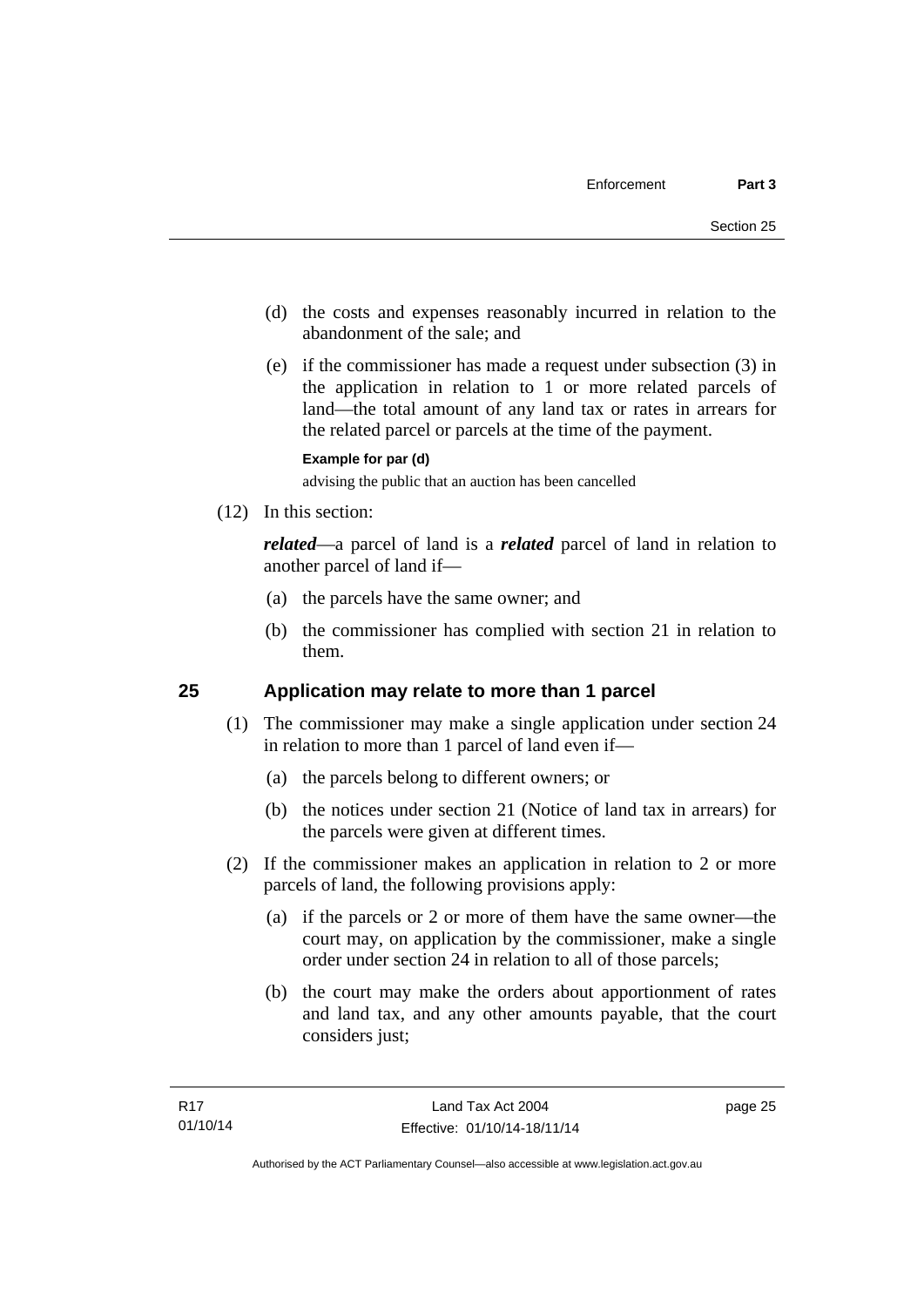#### **Part 3** Enforcement

Section 25

- (c) if the court makes an order under paragraph (a)—the court may, on application by the commissioner, also make any consequential or ancillary orders that the court considers appropriate.
- *Note* The application may include an application under the *[Rates Act 2004](http://www.legislation.act.gov.au/a/2004-3)*, s 26 in relation to the parcel (see [Legislation Act,](http://www.legislation.act.gov.au/a/2001-14) s 49).

page 26 Land Tax Act 2004 Effective: 01/10/14-18/11/14

R17 01/10/14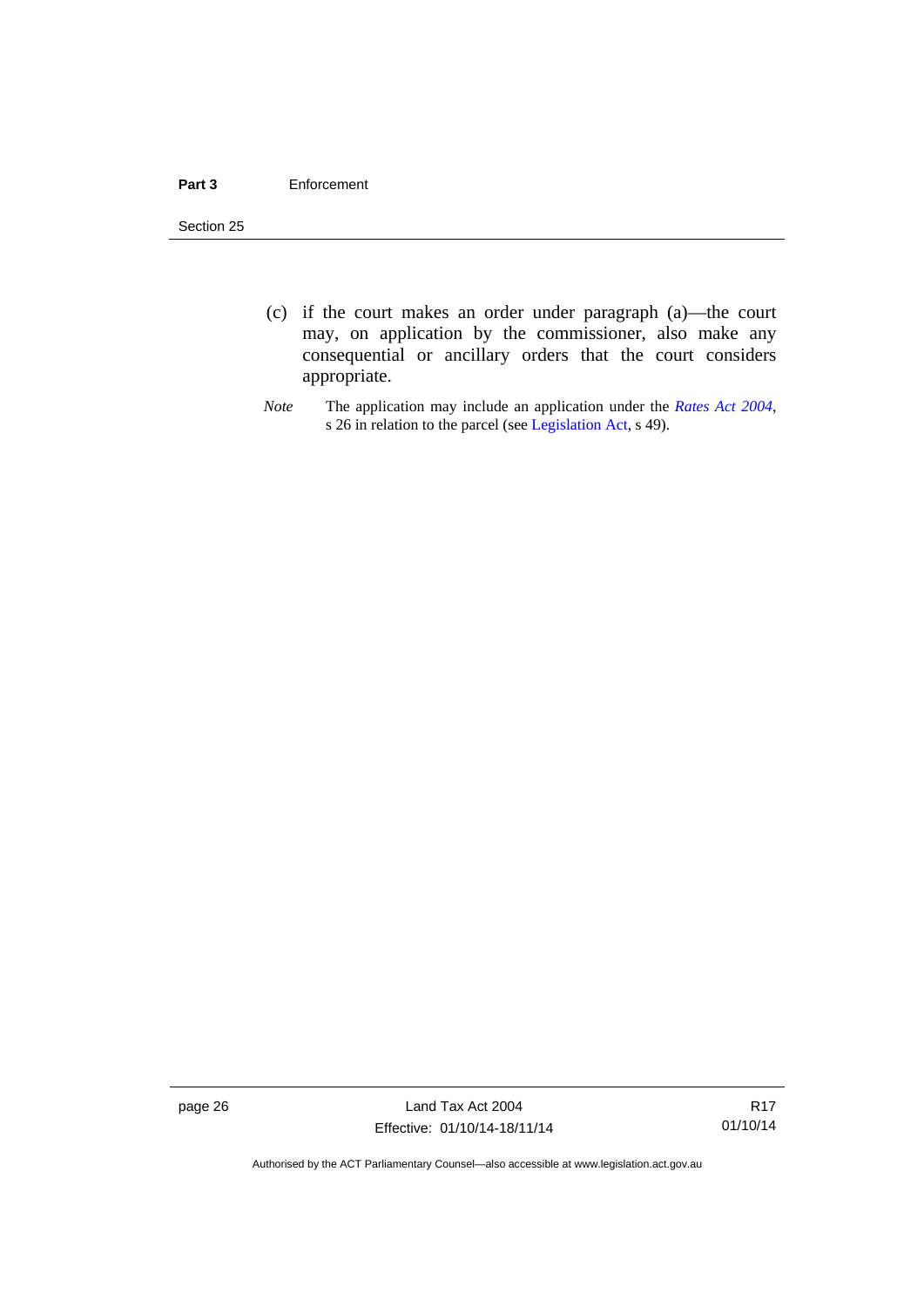## <span id="page-32-0"></span>**Part 4 Unit subdivisions**

*Note* Section 9 imposes land tax on unit subdivisions.

<span id="page-32-1"></span>**26 Unit subdivisions** 

- (1) For this Act, if a parcel of land is a unit subdivision, the land making up the parcel is taken to continue to be a single parcel of land.
- (2) However, in the application of this Act to a unit subdivision—
	- (a) a reference to a parcel of land in relation to the assessment or payment of land tax is a reference to a unit; and
	- (b) a reference to the owner is—
		- (i) in relation to the assessment or payment of land tax—a reference to the unit owner; and
		- (ii) in relation to any other notice—a reference to the owners corporation.

## <span id="page-32-2"></span>**27 Unit subdivisions—land tax**

- (1) This section applies to a parcel of land that is a unit subdivision.
- (2) If land tax imposed for the parcel of land for the quarter when the units plan is registered is not paid before registration of the units plan, it is payable by the person who was the owner of the parcel on the day before the day when the units plan was registered.
- (3) On and after the 1st day of the next quarter after the day when the units plan is registered or, if it is registered on the 1st day of a quarter, on and after that day—
	- (a) any land tax imposed for the parcel of land is payable by the unit owners whose units are subject to land tax; and
	- (b) the amount payable by each unit owner whose unit is subject to land tax is the amount worked out under subsection (5); and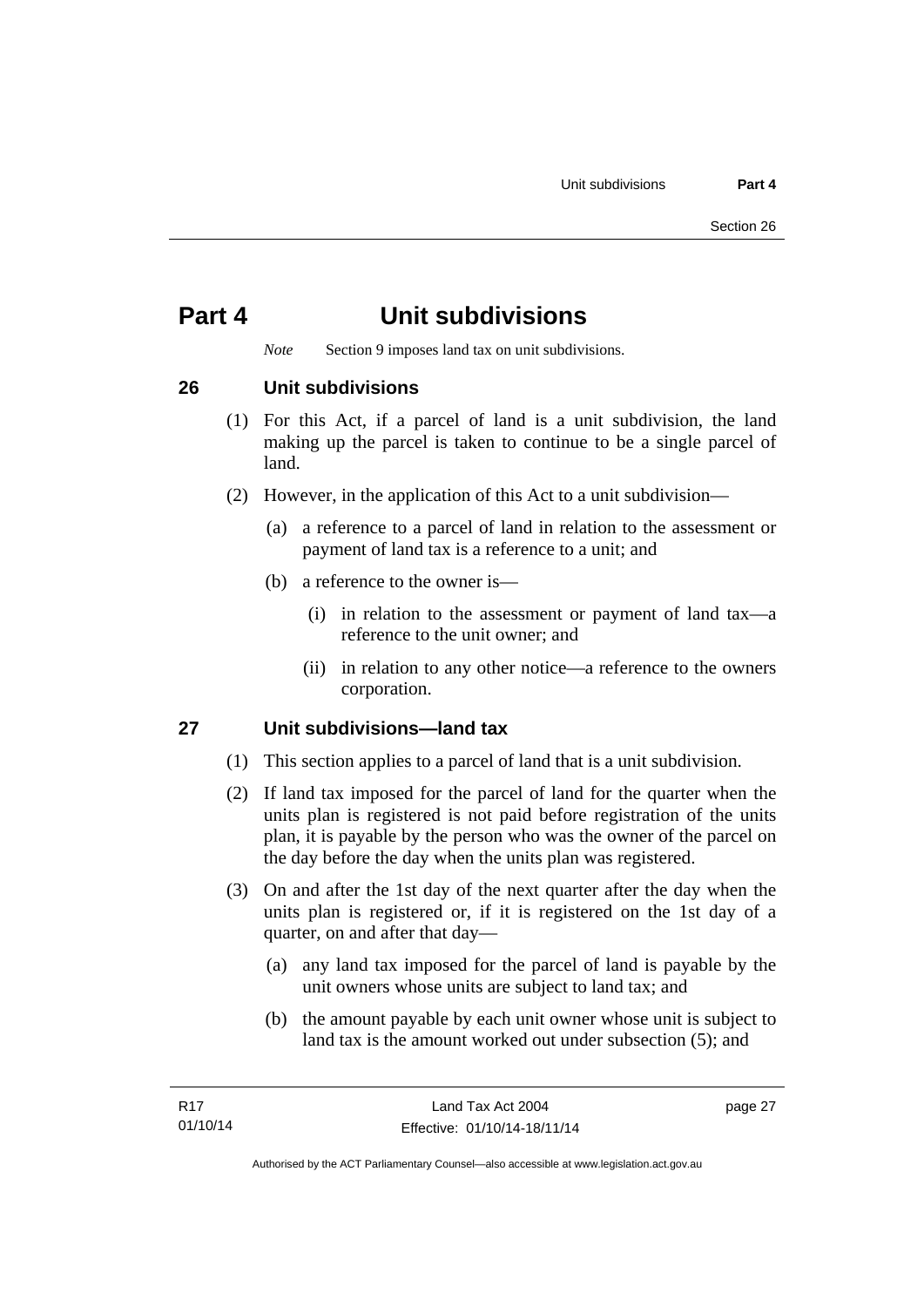Section 27

- (c) no land tax for the parcel is payable by the owners corporation.
- (4) Section 9 (Imposition of land tax) applies to impose land tax on a unit that is part of the unit subdivision as if a reference to a parcel of land were a reference to the unit.
- (5) In working out the land tax payable for the parcel of land under section 9 (Imposition of land tax), the AUV of the parcel of land is the amount worked out as follows:

$$
AUV \times \frac{UE}{TUE}
$$

(6) In this section:

*AUV* means the average unimproved value of the parcel of land under the *[Rates Act 2004](http://www.legislation.act.gov.au/a/2004-3)*.

*TUE* means the unit entitlement of all the units in the units plan.

*UE* means the unit entitlement of the unit.

*unit entitlement*—see the [Unit Titles Act](http://www.legislation.act.gov.au/a/2001-16/default.asp), section 8.

*units plan* means a units plan under the [Unit Titles Act,](http://www.legislation.act.gov.au/a/2001-16/default.asp) section 7.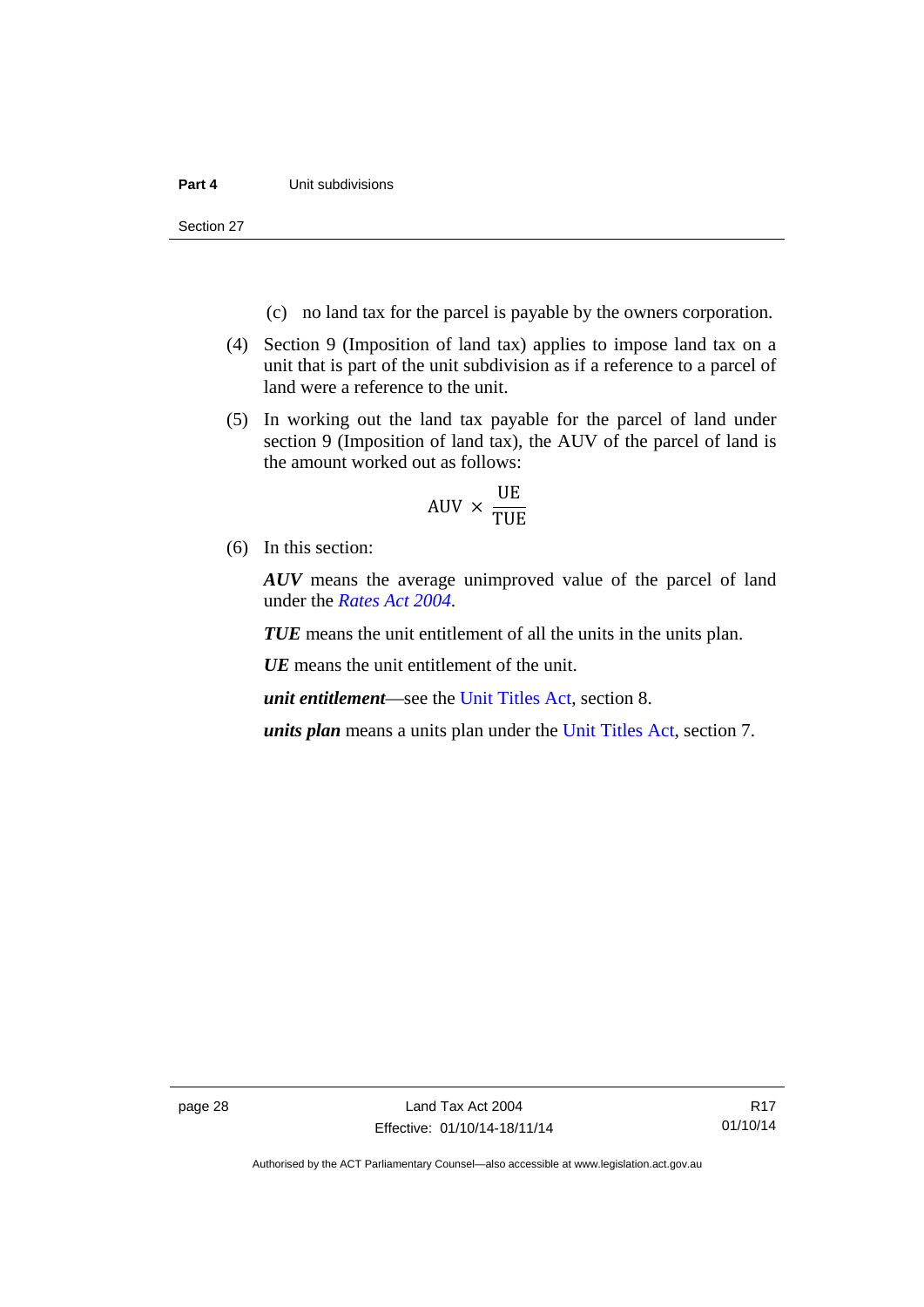## <span id="page-34-0"></span>**Part 5 Exemptions, remissions and certain interest payments**

#### <span id="page-34-1"></span>**34 Exemption from land tax**

- (1) The Minister may, in writing, exempt the owner of a parcel of land from payment of land tax owing for any period in relation to the parcel, or from payment of a stated part of the land tax.
- (2) An exemption is a notifiable instrument.

*Note* A notifiable instrument must be notified under the [Legislation Act](http://www.legislation.act.gov.au/a/2001-14).

- (3) The Minister may make guidelines for the exercise of a function under this section.
- (4) Guidelines are a disallowable instrument.
	- *Note* A disallowable instrument must be notified, and presented to the Legislative Assembly, under the [Legislation Act.](http://www.legislation.act.gov.au/a/2001-14)

#### <span id="page-34-2"></span>**35 Remission of land tax**

- (1) The Minister may remit the land tax, or part of the land tax, payable for a parcel of land if the Minister is satisfied that it is fair and reasonable in the circumstances.
- (2) The Minister may make guidelines for the exercise of a function under this section.
- (3) Guidelines are a disallowable instrument.
	- *Note* A disallowable instrument must be notified, and presented to the Legislative Assembly, under the [Legislation Act.](http://www.legislation.act.gov.au/a/2001-14)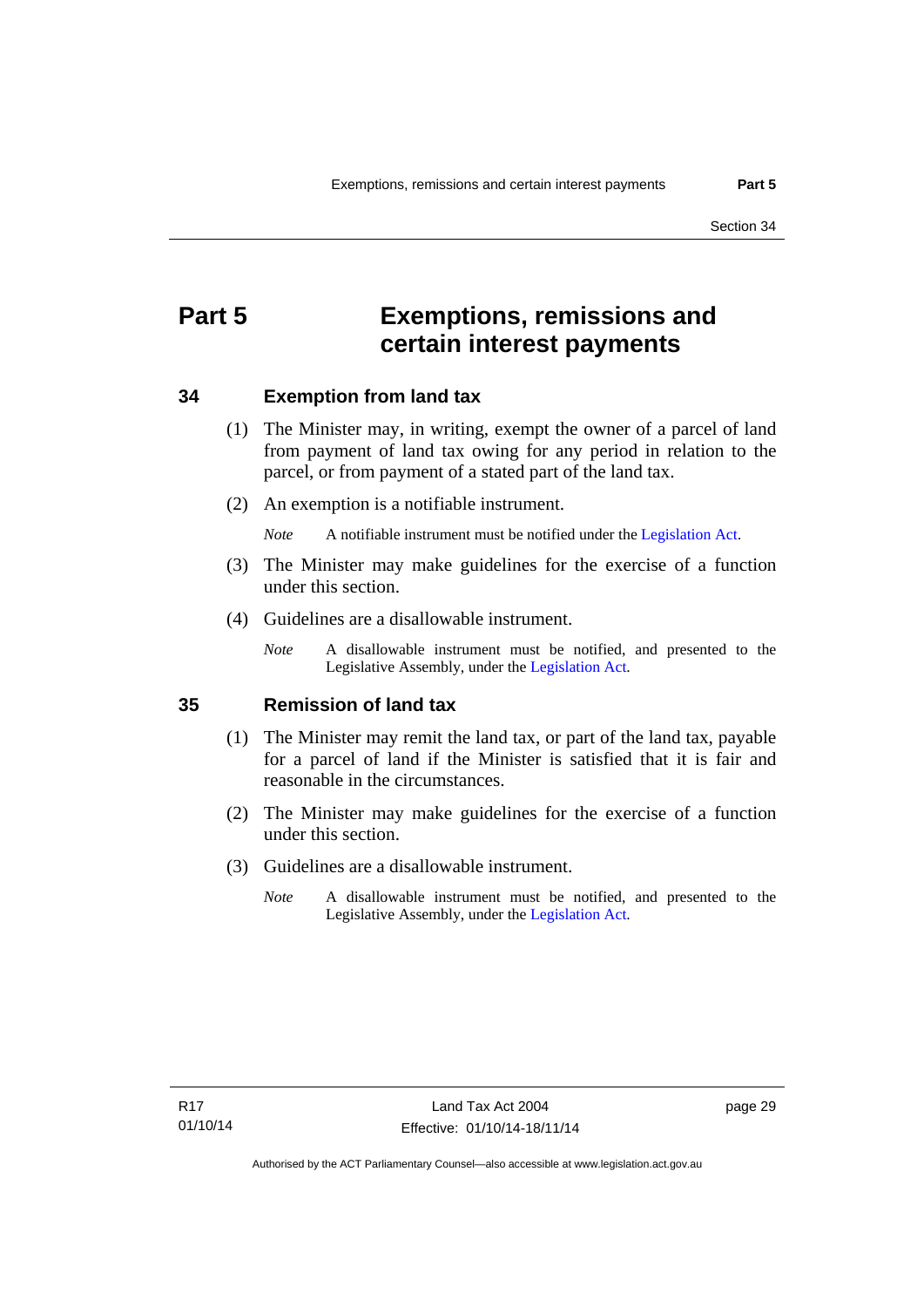Section 36

### <span id="page-35-0"></span>**36 Remission of interest**

- (1) The commissioner may remit all or part of an amount of interest payable by a person in relation to land tax if the commissioner is satisfied that it is fair and reasonable having regard to—
	- (a) any circumstances that contributed to the delay in payment of the land tax; or
	- (b) any other relevant matter.
- (2) The Minister may make guidelines for the exercise of a function under this section.
- (3) Guidelines are a disallowable instrument.
	- *Note* A disallowable instrument must be notified, and presented to the Legislative Assembly, under the [Legislation Act.](http://www.legislation.act.gov.au/a/2001-14)

### <span id="page-35-1"></span>**37 Interest on refund**

- (1) This section applies if the commissioner is satisfied that—
	- (a) an assessment of land tax payable for a parcel of land has been wrongly made because of an administrative error; and
	- (b) because of the error, a person has overpaid land tax for the parcel.
- (2) The commissioner may pay interest to the owner of the parcel—
	- (a) at the market rate component determined under the [Taxation](http://www.legislation.act.gov.au/a/1999-4/default.asp)  [Administration Act](http://www.legislation.act.gov.au/a/1999-4/default.asp), section 26; and
	- (b) worked out from the date when the overpayment was made or a later date the commissioner considers appropriate.

R17 01/10/14

Authorised by the ACT Parliamentary Counsel—also accessible at www.legislation.act.gov.au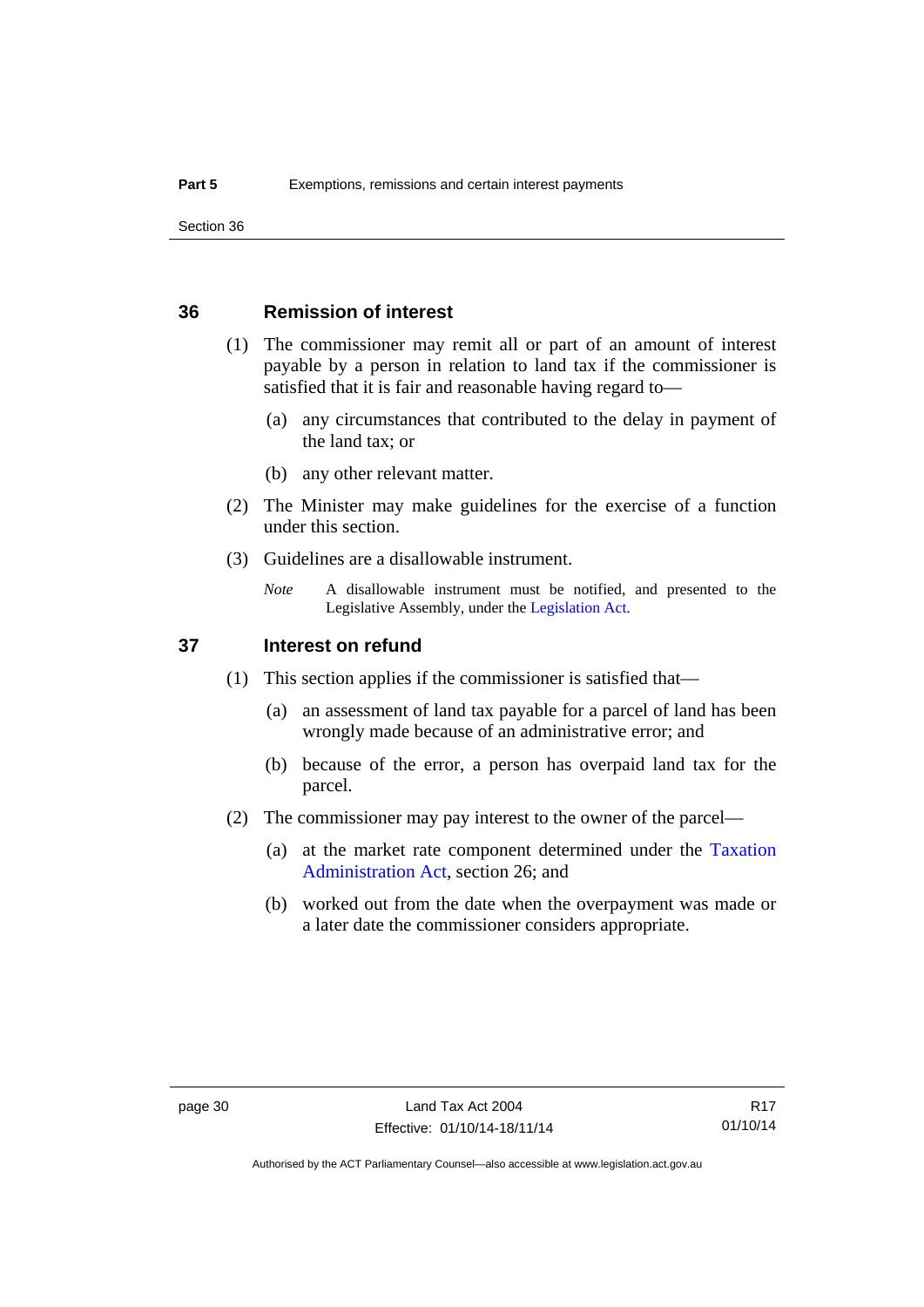## <span id="page-36-0"></span>**Part 6 Miscellaneous**

### <span id="page-36-1"></span>**38 Objections**

The following decisions of the commissioner are prescribed for the [Taxation Administration Act,](http://www.legislation.act.gov.au/a/1999-4/default.asp) section 100 (Objection):

- (a) a decision under section 13 (1) (b) to refuse to exempt a parcel of land from land tax on compassionate grounds;
- (b) a decision under section 13 (5) revoking an exemption given on compassionate grounds;
- (c) a decision under section 37 to refuse to pay interest on an overpayment or to pay interest other than from the date when the overpayment was made.
- *Note* Assessments are made under the Taxation Administration Act and objections may be made under that [Act](http://www.legislation.act.gov.au/a/1999-4/default.asp), s 100 (1) (a). For example, if a person is given an assessment for land tax and the person is dissatisfied with the assessment because land tax was not payable in relation to the parcel of land, the person may object under that paragraph.

## <span id="page-36-2"></span>**39 Review of decisions by ACAT**

- (1) This section applies to a determination by the commissioner of an objection to a decision mentioned in section 38.
- (2) The determination is prescribed for the [Taxation Administration](http://www.legislation.act.gov.au/a/1999-4/default.asp)  [Act](http://www.legislation.act.gov.au/a/1999-4/default.asp), section 107A (Meaning of *reviewable decision* etc—div 10.2).
	- *Note* Applications for review by the ACAT may be made in relation to a determination by the commissioner of a decision on an objection to an assessment.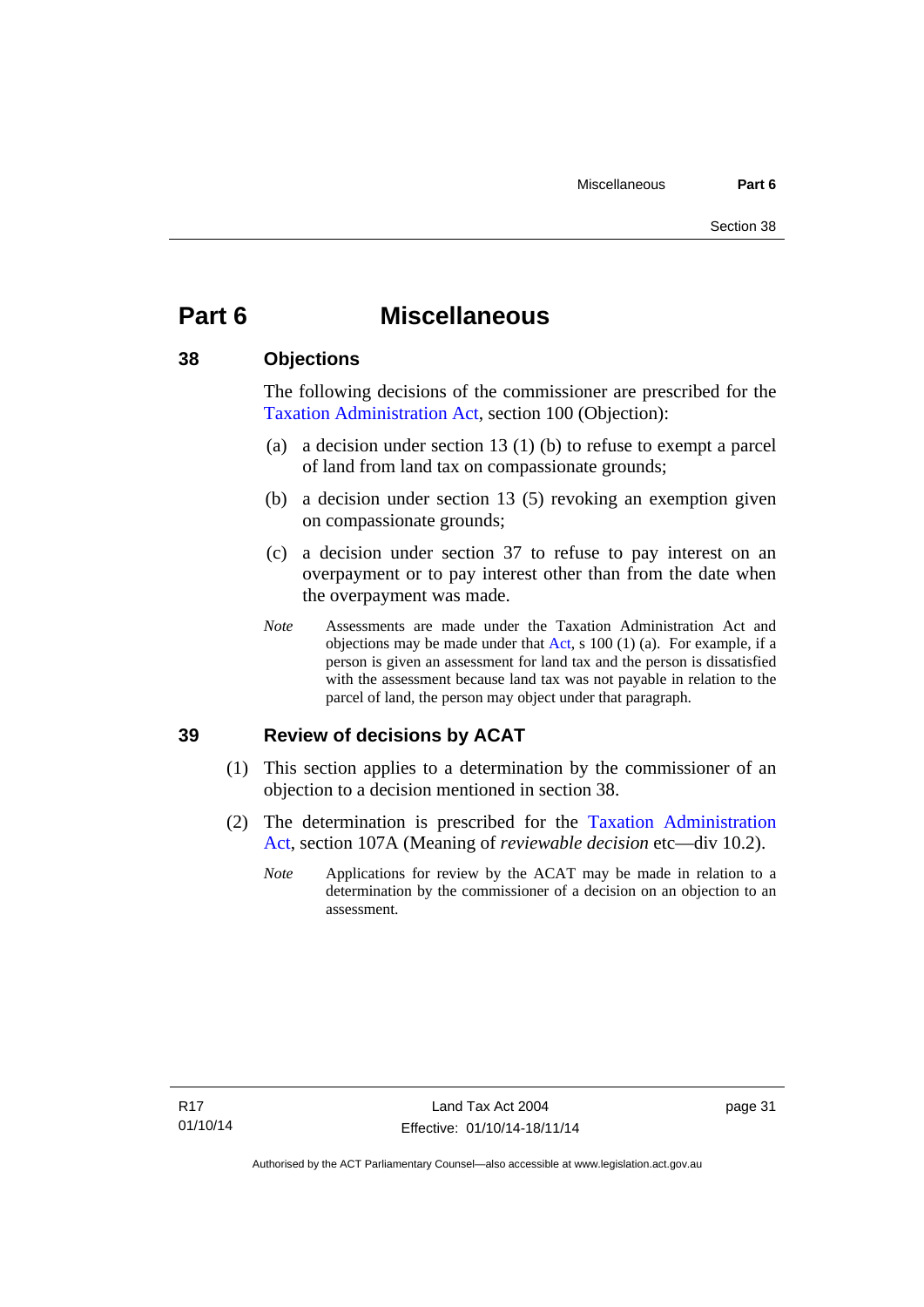#### **Part 6** Miscellaneous

#### <span id="page-37-0"></span>**40 Working out amounts with fractions for Act**

- (1) If an amount worked out under this Act contains a fraction of a cent, the amount must be rounded to the nearest cent, with  $\frac{1}{2}$  a cent being disregarded.
- (2) However, in working out the average unimproved value under section 15 (3) (Multiple dwellings), section 16 (2) (Land partly owned by corporation or trustee) or section 27 (5) (Unit subdivisions—land tax), any fraction of a dollar in the amount worked out must be disregarded.
- (3) The [Taxation Administration Act,](http://www.legislation.act.gov.au/a/1999-4/default.asp) section 123 (Adjustments of amounts) does not apply in working out an amount under this Act.

### <span id="page-37-1"></span>**41 Certificate of land tax and other charges**

- (1) A person may apply to the commissioner for a certificate of—
	- (a) the land tax assessed to be payable under this Act for a parcel of land for the current financial year; and
	- (b) the land tax and other amounts immediately payable to the commissioner under this Act in relation to the parcel.
	- *Note 1* A fee may be determined under s 43 for this provision.
	- *Note 2* If a form is approved under the [Taxation Administration Act](http://www.legislation.act.gov.au/a/1999-4/default.asp), s 139C for an application, the form must be used.
	- *Note 3* A single application form may be approved for this section and the *[Land Rent Act 2008](http://www.legislation.act.gov.au/a/2008-16)*, s 31 and the *[Rates Act 2004](http://www.legislation.act.gov.au/a/2004-3)*, s 76 (see [Legislation](http://www.legislation.act.gov.au/a/2001-14)  [Act](http://www.legislation.act.gov.au/a/2001-14) s 255 (7)).
- (2) The commissioner must give the applicant the certificate.
- (3) The certificate is conclusive proof for an honest buyer for value of the parcel of land of the matters certified.
	- *Note* The certificate may include a certificate of amounts payable under the *[Rates Act 2004](http://www.legislation.act.gov.au/a/2004-3)* in relation to the parcel (see [Legislation Act,](http://www.legislation.act.gov.au/a/2001-14) s 49).

R17 01/10/14

Authorised by the ACT Parliamentary Counsel—also accessible at www.legislation.act.gov.au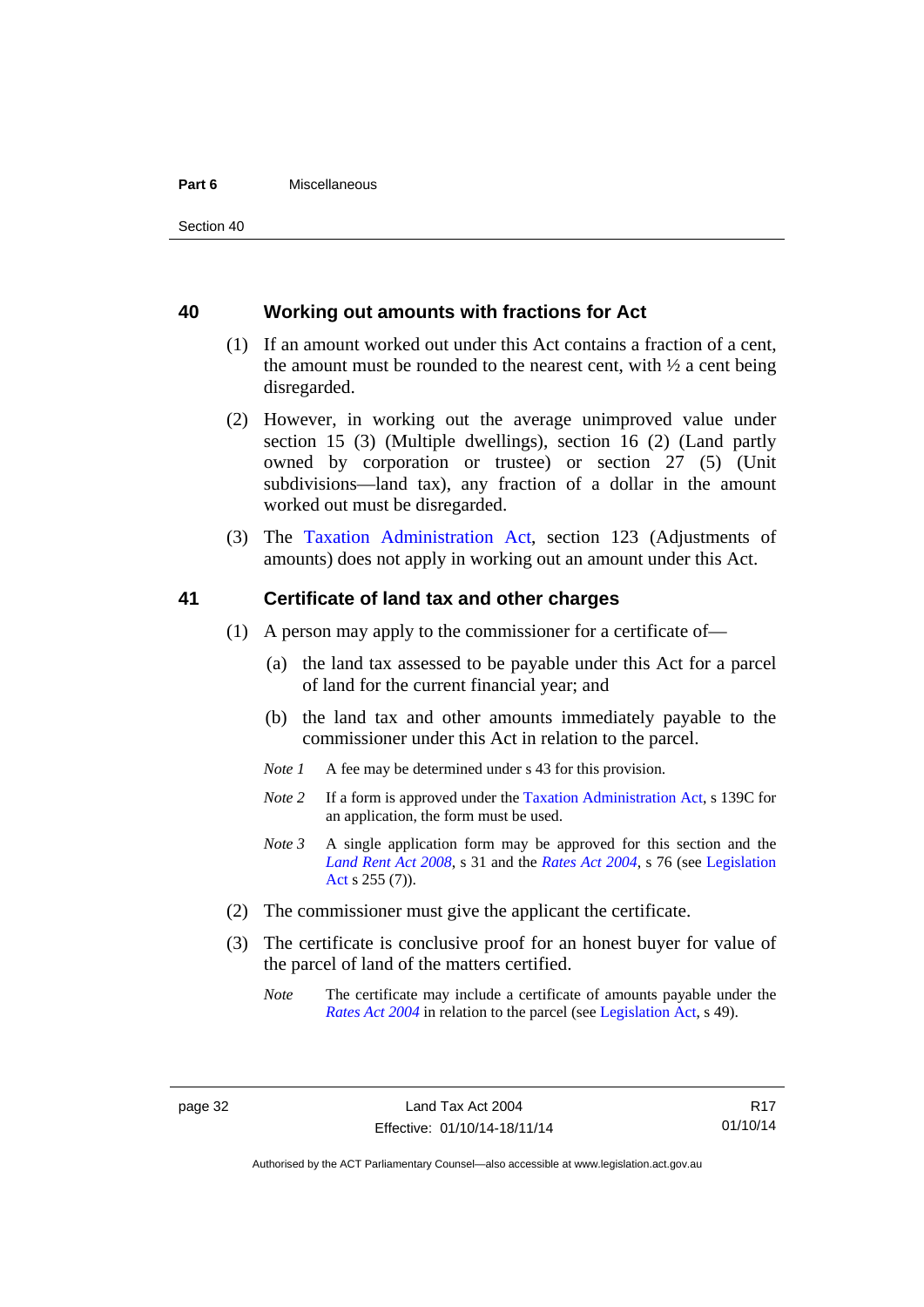(4) For this section, land tax and other amounts are taken to be payable immediately even if any necessary time after service of a notice has not ended.

### <span id="page-38-0"></span>**42 Statement of amounts payable and payments made**

- (1) A person may apply to the commissioner for a statement of—
	- (a) the amounts that became payable to the commissioner under this Act in relation to a parcel of land in a stated financial year; and
	- (b) the payments received by the commissioner in the financial year for amounts that became payable under this Act in relation to the parcel.
	- *Note 1* A fee may be determined under s 43 for this provision.
	- *Note 2* If a form is approved under the [Taxation Administration Act](http://www.legislation.act.gov.au/a/1999-4/default.asp), s 139C for an application, the form must be used.
	- *Note 3* A single application form may be approved for this section and the *[Rates Act 2004](http://www.legislation.act.gov.au/a/2004-3)*, s 77 (see [Legislation Act,](http://www.legislation.act.gov.au/a/2001-14) s 255 (7)).
- (2) The commissioner must give the applicant the statement.
	- *Note* The statement may include a statement of rates payable and received under the *[Rates Act 2004](http://www.legislation.act.gov.au/a/2004-3)* in relation to the parcel of land (see [Legislation Act,](http://www.legislation.act.gov.au/a/2001-14) s 49).

## <span id="page-38-1"></span>**43 Determination of fees**

- (1) The Minister may, in writing, determine fees for this Act.
	- *Note* The [Legislation Act](http://www.legislation.act.gov.au/a/2001-14) contains provisions about the making of determinations and regulations relating to fees (see pt 6.3)
- (2) A determination is a disallowable instrument.
	- *Note* A disallowable instrument must be notified, and presented to the Legislative Assembly, under the [Legislation Act.](http://www.legislation.act.gov.au/a/2001-14)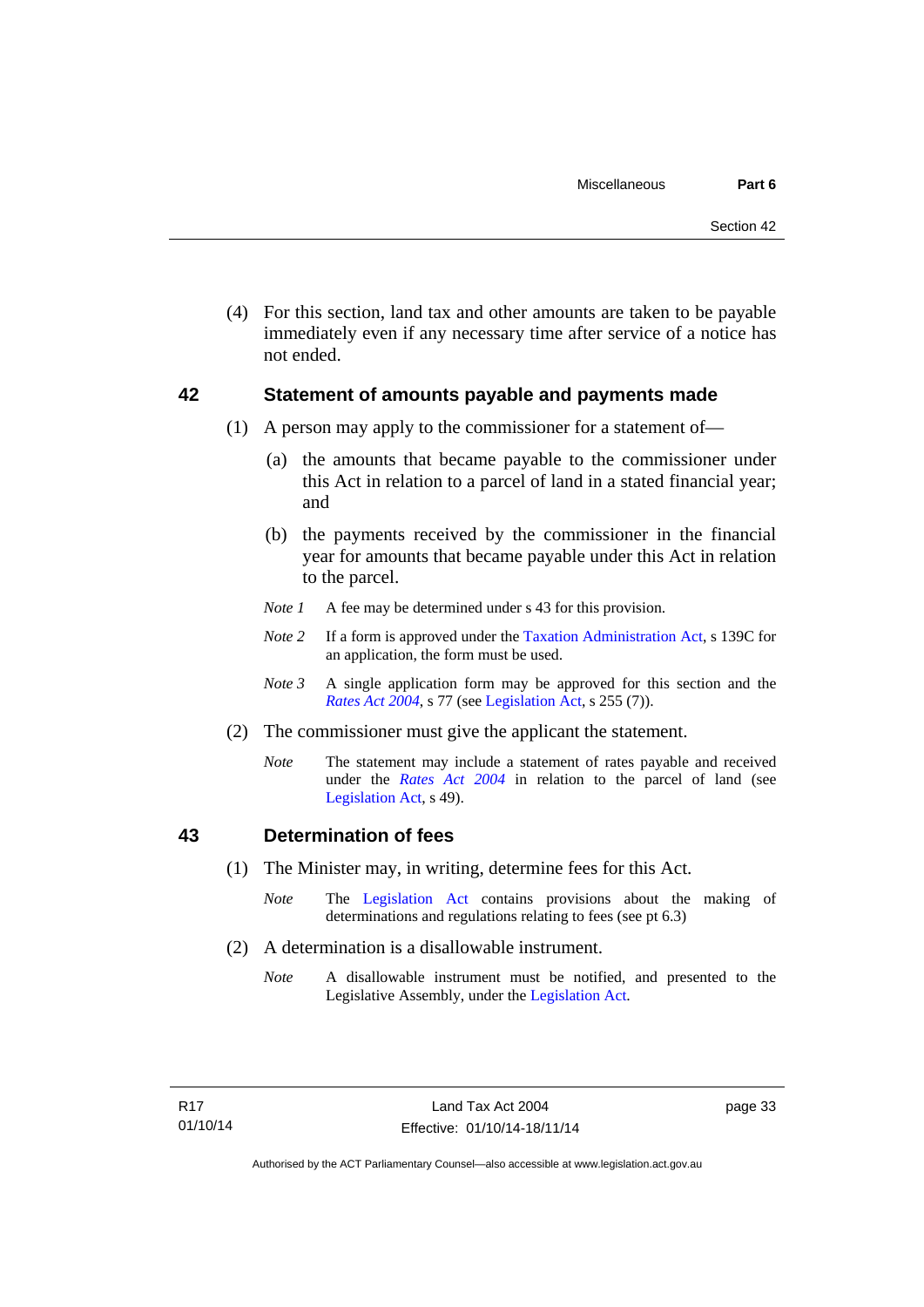#### Part 6 **Miscellaneous**

Section 44

## <span id="page-39-0"></span>**44 Regulation-making power**

The Executive may make regulations for this Act.

*Note* Regulations must be notified, and presented to the Legislative Assembly, under the [Legislation Act](http://www.legislation.act.gov.au/a/2001-14).

page 34 Land Tax Act 2004 Effective: 01/10/14-18/11/14

R17 01/10/14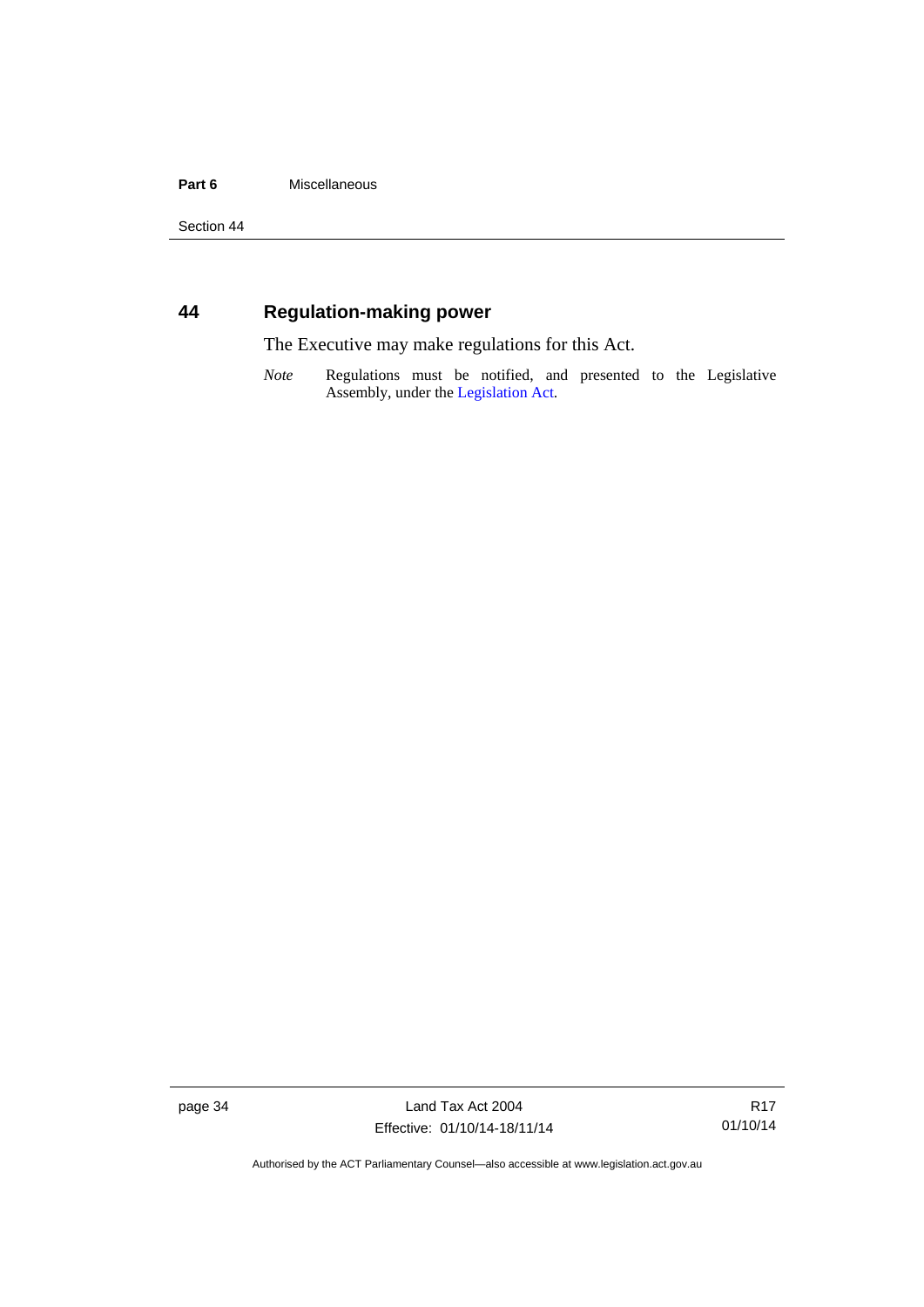## <span id="page-40-0"></span>**Dictionary**

(see s 3)

- *Note 1* The [Legislation Act](http://www.legislation.act.gov.au/a/2001-14) contains definitions and other provisions relevant to this Act.
- *Note 2* For example, the [Legislation Act](http://www.legislation.act.gov.au/a/2001-14), dict, pt 1 defines the following terms:
	- $\bullet$  ACAT
	- calendar month
	- commissioner for revenue
	- corporation
	- financial year
	- function
	- interest
	- person (see s 160)
	- quarter
	- under.

*assessment notice*, in relation to land tax, means a notice of assessment under the [Taxation Administration Act](http://www.legislation.act.gov.au/a/1999-4/default.asp), section 14 in relation to the land tax.

*commissioner* means the commissioner for revenue.

*land tax* includes—

- (a) penalty tax; and
- (b) the total of—
	- (i) the costs and expenses reasonably incurred by the Territory in attempting to recover the land tax; and
	- (ii) interest payable in relation to the land tax.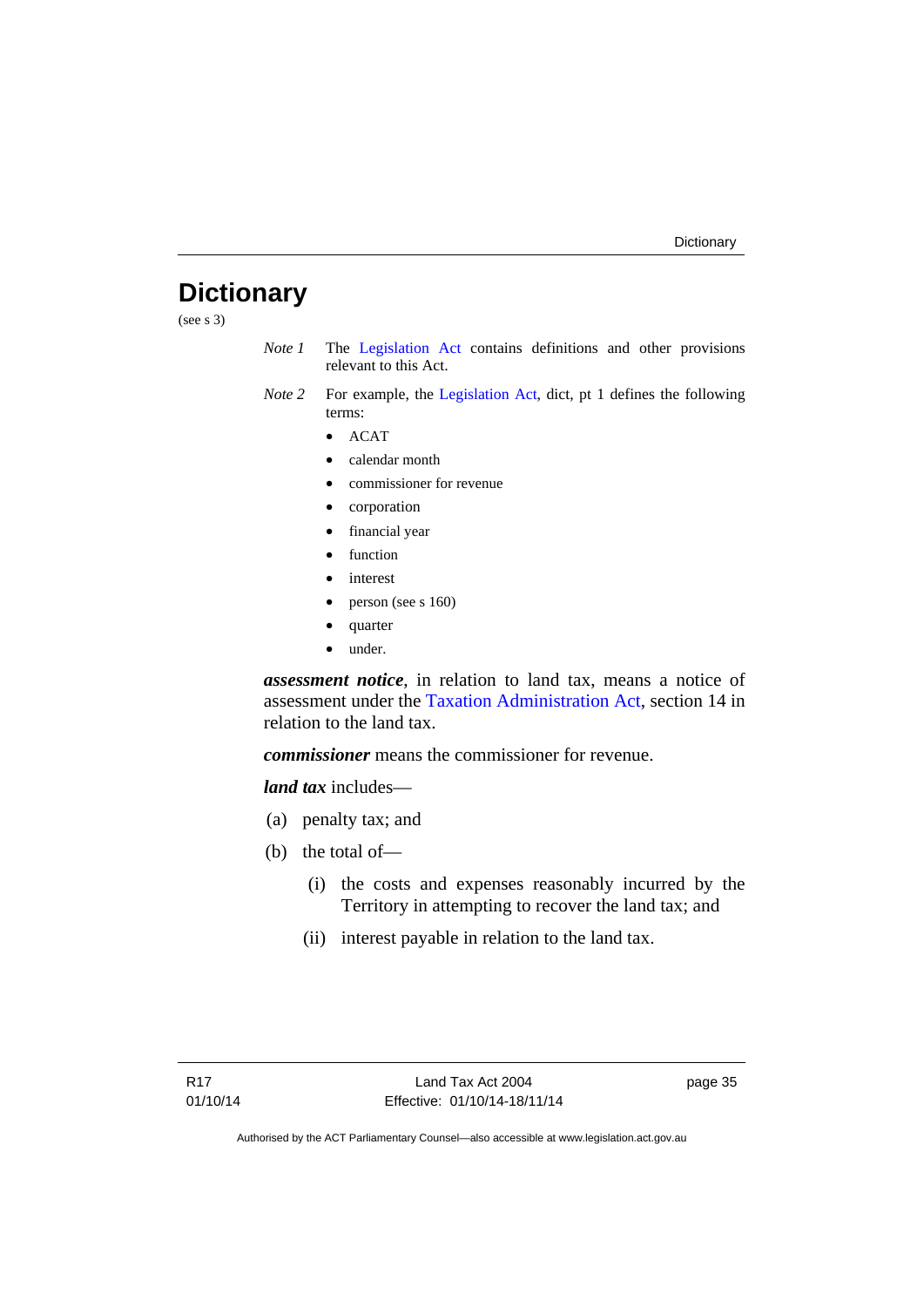*lease* means a lease from the Commonwealth or the Territory, and includes an agreement with the Commonwealth or the Territory—

- (a) for a lease of a parcel of land; or
- (b) for the tenancy or occupation of a parcel of land.

*owner*, of a parcel of land means—

- (a) the registered proprietor of an interest in the parcel (other than an interest in a lease granted by a person other than the Territory or the Commonwealth); or
- (b) if the registered proprietor has sold the interest to another person (the *new owner*) and the new owner is in possession of the parcel but not yet registered as the proprietor—the new owner; or
- (c) a mortgagee in possession of the parcel; or
- (d) a person holding the parcel under a sublease from the Territory, if the Territory holds the parcel under a lease from the Commonwealth.

*owners corporation*—see the *[Unit Titles \(Management\) Act](http://www.legislation.act.gov.au/a/2011-41)  [2011](http://www.legislation.act.gov.au/a/2011-41)*, dictionary.

*parcel* includes a part of a parcel of land that is separately held by an occupier, tenant, lessee or owner.

*primary production* means—

- (a) production resulting directly from—
	- (i) cultivation of land; or
	- (ii) keeping animals for their sale, bodily produce or natural increase; or
	- (iii) fishing operations; or
	- (iv) forest operations; and

page 36 Land Tax Act 2004 Effective: 01/10/14-18/11/14

R17 01/10/14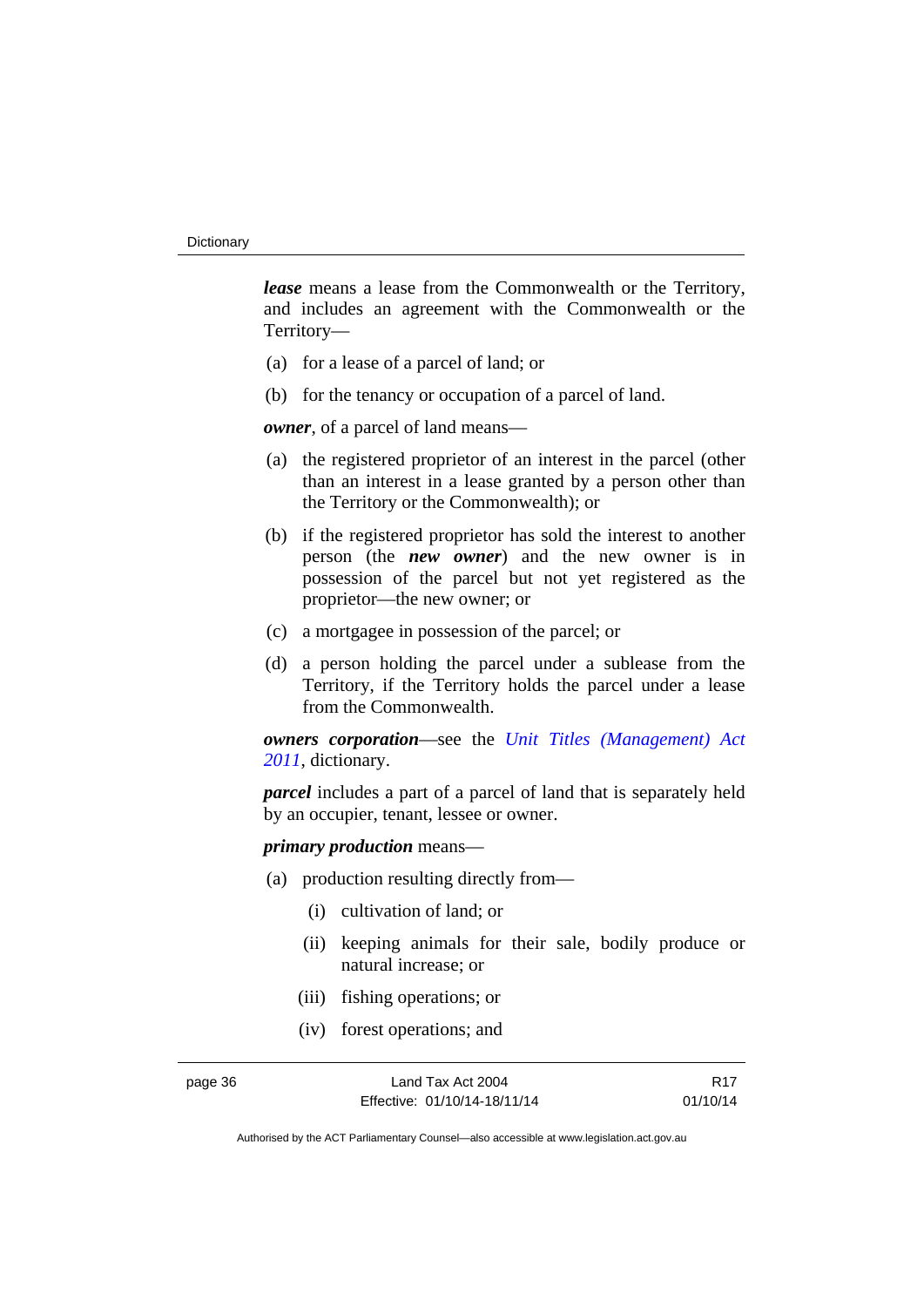(b) the manufacture of dairy produce by the person who produced the raw material used in that manufacture.

*rateable land*—see the *[Rates Act 2004](http://www.legislation.act.gov.au/a/2004-3)*, section 8.

*rates*—see the *[Rates Act 2004](http://www.legislation.act.gov.au/a/2004-3)*, dictionary.

*rent*, for part 2 (Imposition and payment of land tax)—see section 7.

*rented*, for part 2 (Imposition and payment of land tax)—see section 8.

### *residential land* means—

- (a) rateable land leased for residential purposes only; or
- (b) rateable land leased for residential purposes and other purposes but used for residential purposes only; or
- (c) a parcel of rateable land included in the common property of a community title scheme under the *[Community Title](http://www.legislation.act.gov.au/a/2001-58)  [Act 2001](http://www.legislation.act.gov.au/a/2001-58)*, if—
	- (i) at least 1 parcel of land in the scheme is residential land under paragraph (a) or (b); and
	- (ii) no parcel of land in the scheme is leased for a commercial purpose.

#### *rural land* means—

- (a) rateable land leased for the purpose of primary production only; or
- (b) rateable land leased for the purpose of primary production and other purposes but used mainly for primary production; or
- (c) a parcel of rateable land included in the common property of a community title scheme under the *[Community Title](http://www.legislation.act.gov.au/a/2001-58)  [Act 2001](http://www.legislation.act.gov.au/a/2001-58)*, if no parcel of land in the scheme is—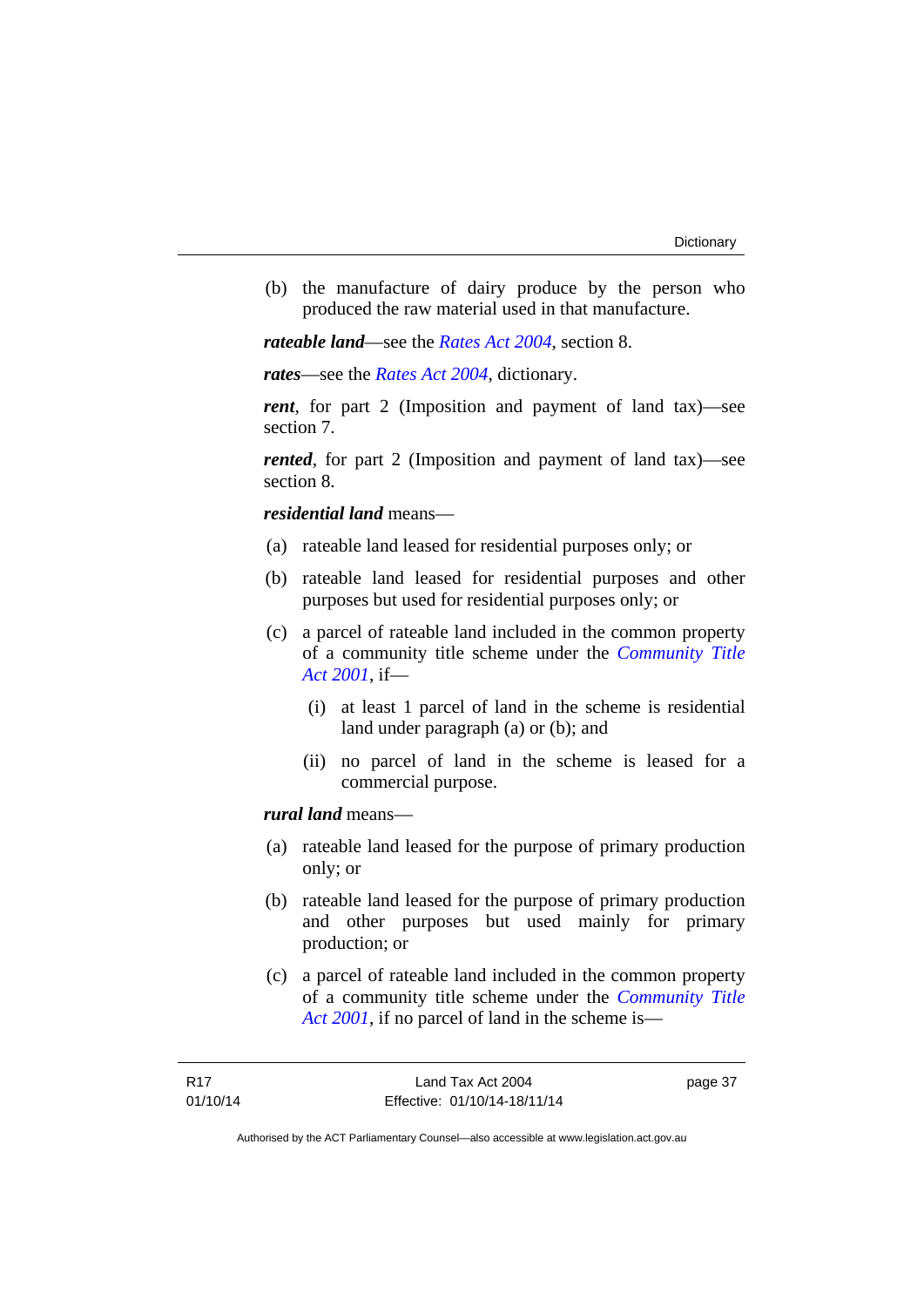- (i) residential land; or
- (ii) leased for a commercial purpose.

*Taxation Administration Act* means the *[Taxation](http://www.legislation.act.gov.au/a/1999-4)  [Administration Act 1999](http://www.legislation.act.gov.au/a/1999-4)*.

*tenancy agreement*, for part 2 (Imposition and payment of land tax)—see section 7.

*tenant*, for part 2 (Imposition and payment of land tax)—see section 7.

*trustee*, for part 2 (Imposition and payment of land tax)—see section 7.

*unit* means a unit under the [Unit Titles Act,](http://www.legislation.act.gov.au/a/2001-16/default.asp) section 9.

*unit owner* means—

- (a) the registered proprietor of the lease of a unit; or
- (b) if the registered proprietor has sold the interest to another person (the *new owner*) and the new owner is in possession of the unit but not yet registered as the proprietor—the new owner.

*unit subdivision*—see the *[Rates Act 2004](http://www.legislation.act.gov.au/a/2004-3)*, dictionary.

*Unit Titles Act* means the *[Unit Titles Act 2001](http://www.legislation.act.gov.au/a/2001-16)*.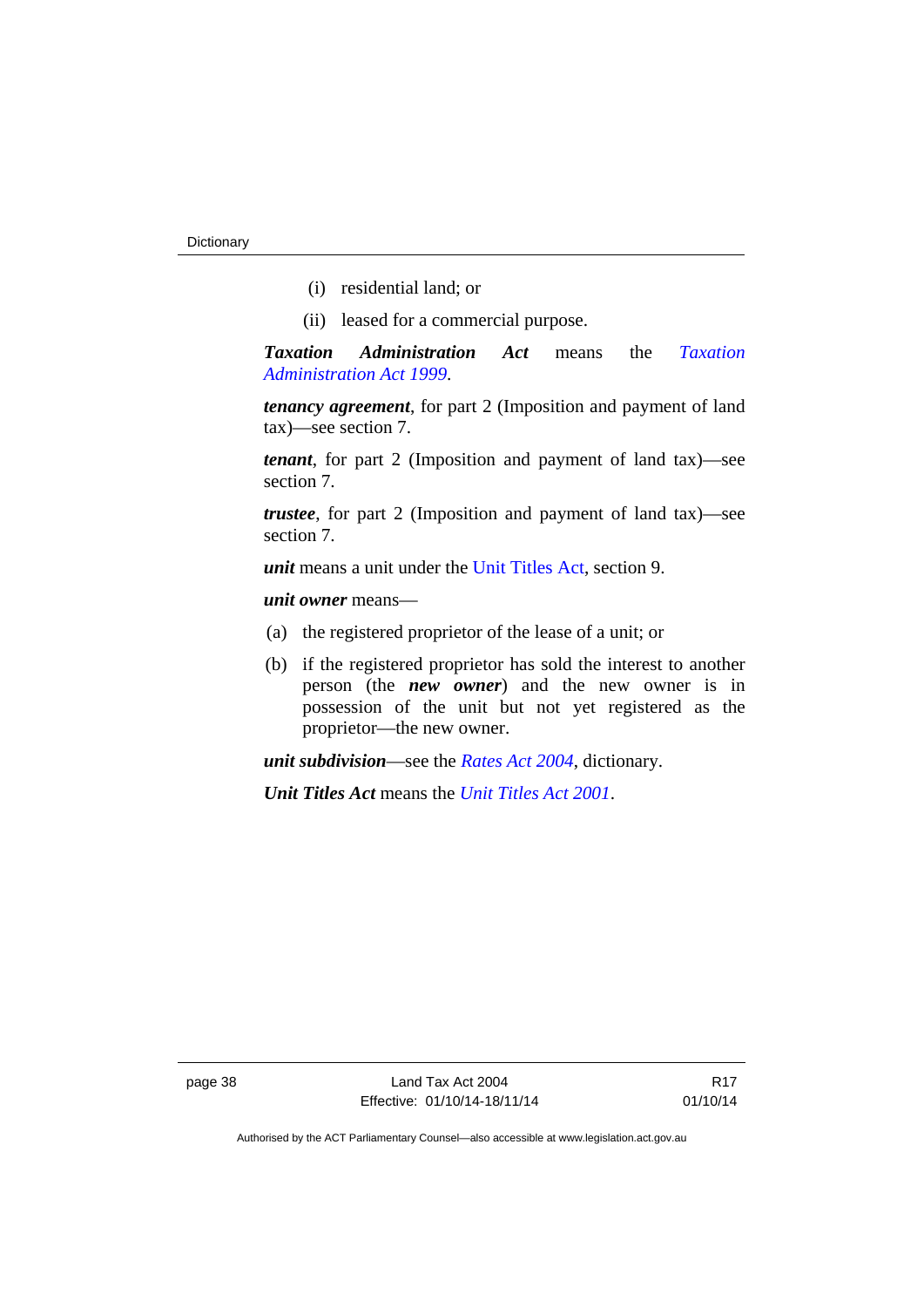## <span id="page-44-0"></span>**Endnotes**

## **1 About the endnotes**

Amending and modifying laws are annotated in the legislation history and the amendment history. Current modifications are not included in the republished law but are set out in the endnotes.

Not all editorial amendments made under the *[Legislation Act 2001](http://www.legislation.act.gov.au/a/2001-14)*, part 11.3 are annotated in the amendment history. Full details of any amendments can be obtained from the Parliamentary Counsel's Office.

Uncommenced amending laws are not included in the republished law. The details of these laws are underlined in the legislation history. Uncommenced expiries are underlined in the legislation history and amendment history.

If all the provisions of the law have been renumbered, a table of renumbered provisions gives details of previous and current numbering.

The endnotes also include a table of earlier republications.

| $A = Act$                                    | $NI =$ Notifiable instrument                |
|----------------------------------------------|---------------------------------------------|
| $AF =$ Approved form                         | $o = order$                                 |
| $am = amended$                               | om = omitted/repealed                       |
| $amdt = amendment$                           | $ord = ordinance$                           |
| $AR = Assembly resolution$                   | $orig = original$                           |
| $ch = chapter$                               | par = paragraph/subparagraph                |
| $CN =$ Commencement notice                   | $pres = present$                            |
| $def = definition$                           | $prev = previous$                           |
| $DI = Disallowable instrument$               | $(\text{prev}) = \text{previously}$         |
| $dict = dictionary$                          | $pt = part$                                 |
| disallowed = disallowed by the Legislative   | $r = rule/subrule$                          |
| Assembly                                     | $reloc = relocated$                         |
| $div = division$                             | $renum = renumbered$                        |
| $exp = expires/expired$                      | $R[X]$ = Republication No                   |
| $Gaz = gazette$                              | $RI = reissue$                              |
| $hdg = heading$                              | $s = section/subsection$                    |
| $IA = Interpretation Act 1967$               | $sch = schedule$                            |
| $ins = inserted/added$                       | $sdiv = subdivision$                        |
| $LA =$ Legislation Act 2001                  | $SL = Subordinate$ law                      |
| $LR =$ legislation register                  | $sub =$ substituted                         |
| $LRA =$ Legislation (Republication) Act 1996 | $underlining = whole or part not commenced$ |
| $mod = modified/modification$                | or to be expired                            |
|                                              |                                             |

## <span id="page-44-2"></span>**2 Abbreviation key**

R17 01/10/14

Land Tax Act 2004 Effective: 01/10/14-18/11/14 page 39

<span id="page-44-1"></span>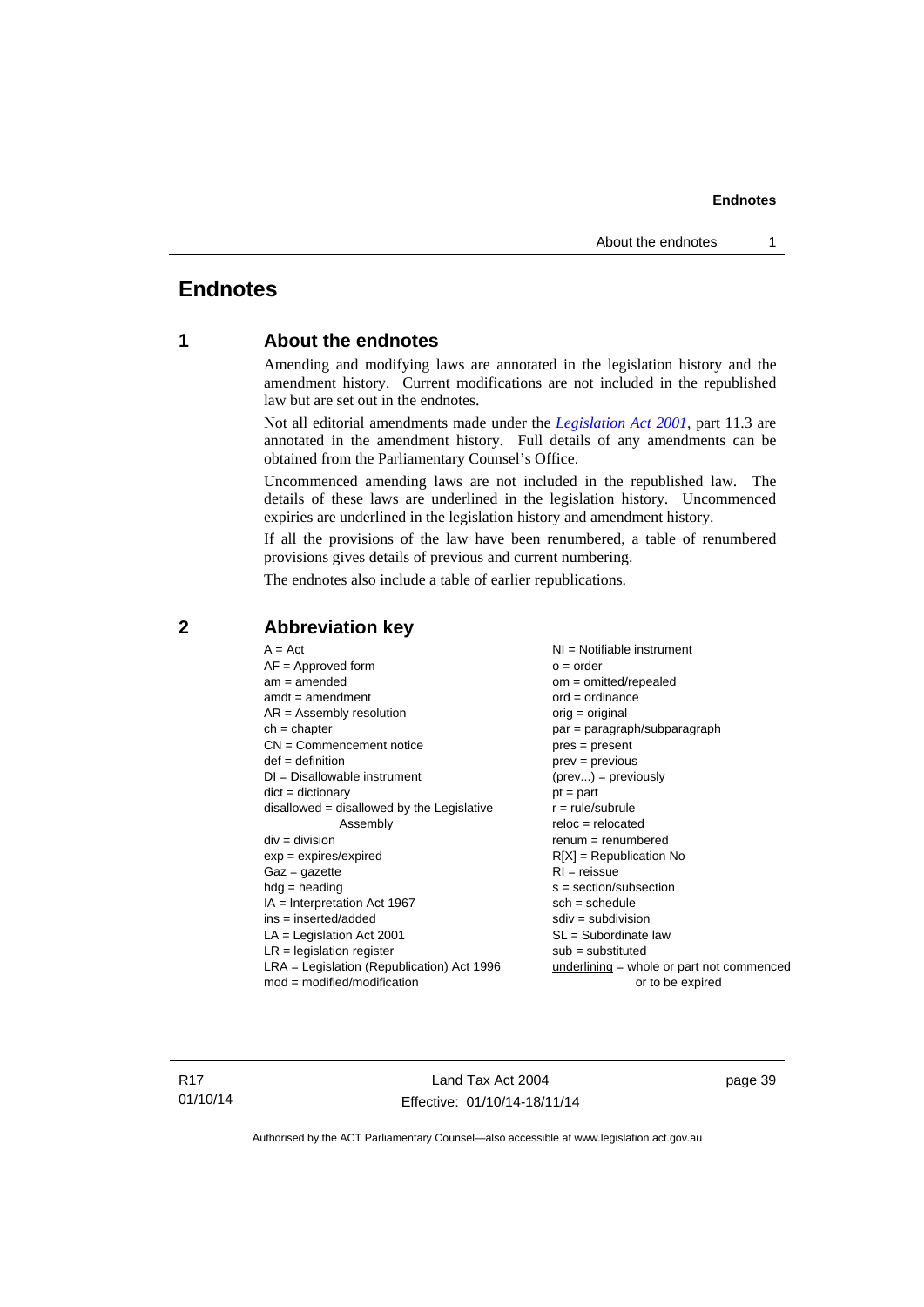| Legislation history<br>3 |  |
|--------------------------|--|
|--------------------------|--|

#### <span id="page-45-0"></span>**3 Legislation history**

#### **Land Tax Act 2004 A2004-4**

notified LR 18 February 2004 s 1, s 2 commenced 18 February 2004 (LA s 75 (1)) remainder commenced 1 July 2004 (s 2)

as amended by

#### **[Statute Law Amendment Act 2005](http://www.legislation.act.gov.au/a/2005-20) A2005-20 sch 3 pt 3.32**

notified LR 12 May 2005 s 1, s 2 taken to have commenced 8 March 2005 (LA s 75 (2)) sch 3 pt 3.32 commenced 2 June 2005 (s 2 (1))

#### **[Revenue Legislation Amendment Act 2005](http://www.legislation.act.gov.au/a/2005-29) A2005-29 pt 3**

notified LR 28 June 2005 s 1, s 2 commenced 28 June 2005 (LA s 75 (1)) pt 3 commenced 29 June 2005 (s 2 (2))

#### **[Revenue Legislation Amendment Act 2006](http://www.legislation.act.gov.au/a/2006-19) A2006-19 pt 3**

notified LR 17 May 2006 s 1, s 2 commenced 17 May 2006 (LA s 75 (1)) pt 3 commenced 18 May 2006 (s 2 (3))

#### **[Housing Assistance Act 2007](http://www.legislation.act.gov.au/a/2007-8) A2007-8 sch 1 pt 1.5**

notified LR 10 May 2007 s 1, s 2 commenced 10 May 2007 (LA s 75 (1)) sch 1 pt 1.5 commenced 10 November 2007 (s 2 and LA s 79)

#### **[Land Tax \(Interest and Penalty\) Amendment Act 2007](http://www.legislation.act.gov.au/a/2007-20) A2007-20**

notified LR 14 June 2007 s 1, s 2 commenced 14 June 2007 (LA s 75 (1)) remainder commenced 15 June 2007 (s 2)

#### **[Revenue Legislation Amendment Act 2007](http://www.legislation.act.gov.au/a/2007-21) A2007-21 pt 3**

notified LR 19 June 2007 s 1, s 2 commenced 19 June 2007 (LA s 75 (1)) pt 3 commenced 20 June 2007 (s 2)

R17 01/10/14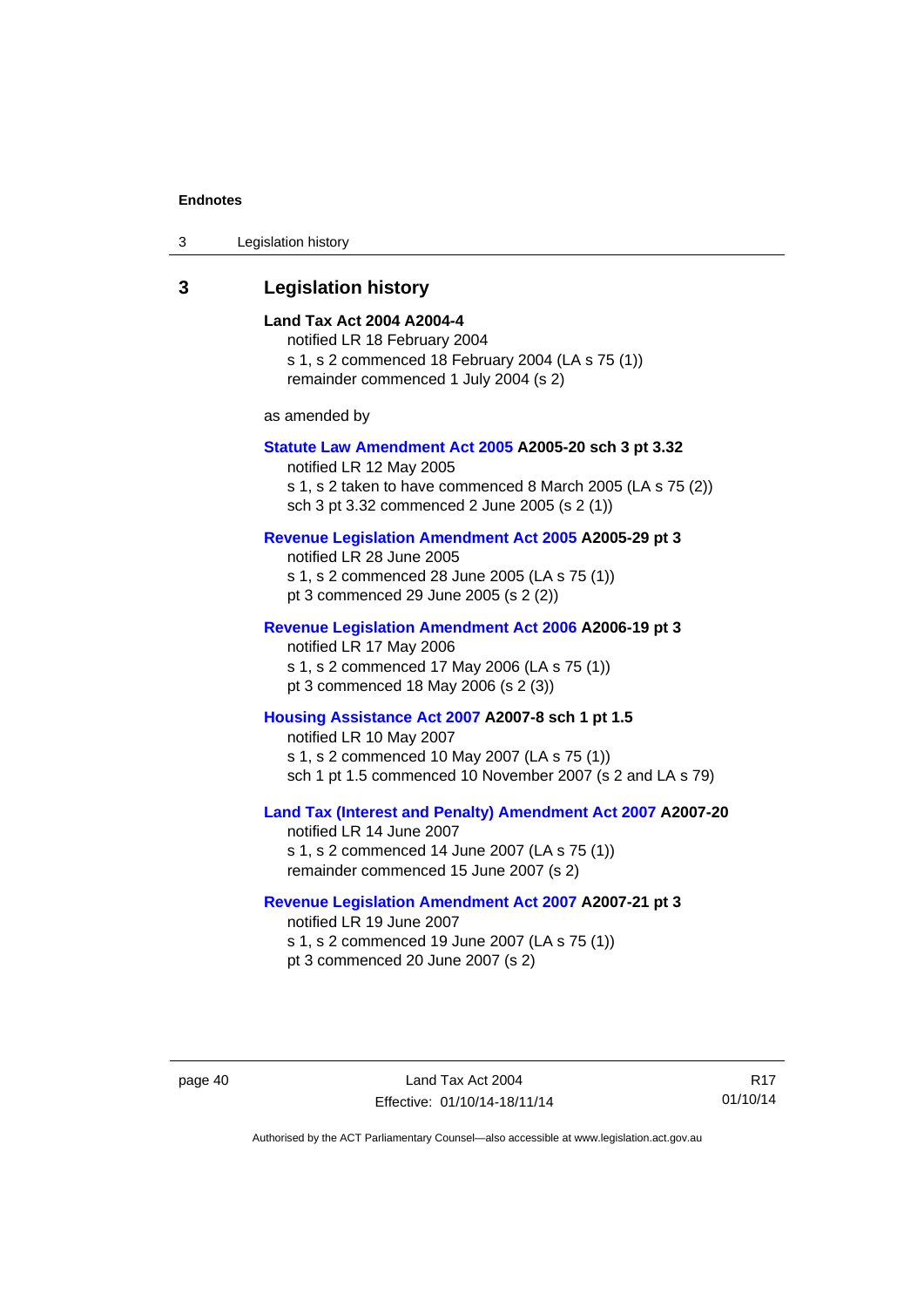Legislation history 3

#### **[Revenue Legislation \(Housing Affordability Initiatives\) Amendment](http://www.legislation.act.gov.au/a/2007-29)  [Act 2007](http://www.legislation.act.gov.au/a/2007-29) A2007-29 pt 3**

#### notified LR 2 October 2007

s 1, s 2 commenced 2 October 2007 (LA s 75 (1)) pt 3 commenced 3 October 2007 (s 2)

#### **[Land Rent Act 2008](http://www.legislation.act.gov.au/a/2008-16) A2008-16 sch 1 pt 1.1**

notified LR 30 June 2008

s 1, s 2 commenced 30 June 2008 (LA s 75 (1)) sch 1 pt 1.1 commenced 1 July 2008 (s 2 and [CN2008-10\)](http://www.legislation.act.gov.au/cn/2008-10/default.asp)

#### **[ACT Civil and Administrative Tribunal Legislation Amendment](http://www.legislation.act.gov.au/a/2008-37)**

#### **[Act 2008 \(No 2\)](http://www.legislation.act.gov.au/a/2008-37) A2008-37 sch 1 pt 1.62**

notified LR 4 September 2008

s 1, s 2 commenced 4 September 2008 (LA s 75 (1)) sch 1 pt 1.62 commenced 2 February 2009 (s 2 (1) and see [ACT Civil](http://www.legislation.act.gov.au/a/2008-35)  [and Administrative Tribunal Act 2008](http://www.legislation.act.gov.au/a/2008-35) A2008-35, s 2 (1) and [CN2009-2](http://www.legislation.act.gov.au/cn/2009-2/default.asp))

#### **[Rates and Land Tax Legislation Amendment Act 2009](http://www.legislation.act.gov.au/a/2009-52) A2009-52 pt 2**

notified LR 18 December 2009 s 1, s 2 commenced 18 December 2009 (LA s 75 (1)) pt 2 commenced 1 January 2010 (s 2)

#### **[Land Tax Amendment Act 2011](http://www.legislation.act.gov.au/a/2011-33) A2011-33**

notified LR 1 September 2011 s 1, s 2 commenced 1 September 2011 (LA s 75 (1)) remainder commenced 2 September 2011 (s 2)

#### **[Unit Titles \(Management\) Act 2011](http://www.legislation.act.gov.au/a/2011-41) A2011-41 sch 5 pt 5.5**

notified LR 3 November 2011 s 1, s 2 commenced 3 November 2011 (LA s 75 (1)) sch 5 pt 5.5 commenced 30 March 2012 (s 2 and [CN2012-6\)](http://www.legislation.act.gov.au/cn/2012-6/default.asp)

#### **[Rates and Land Tax Legislation Amendment Act 2012](http://www.legislation.act.gov.au/a/2012-37) A2012-37 pt 2**

notified LR 18 June 2012 s 1, s 2 commenced 18 June 2012 (LA s 75 (1)) pt 2 commenced 1 July 2012 (s 2)

R17 01/10/14

Land Tax Act 2004 Effective: 01/10/14-18/11/14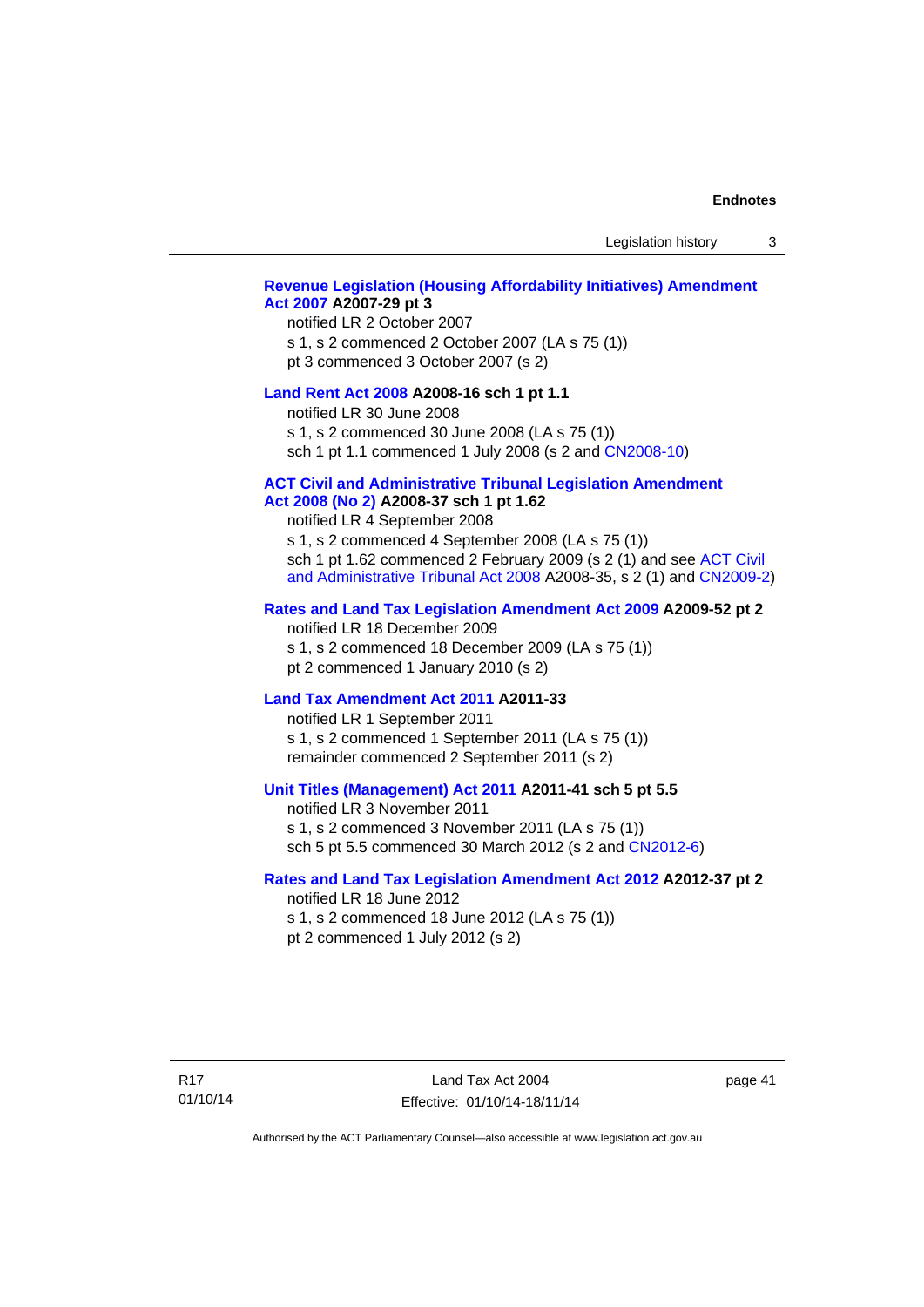3 Legislation history

**[Revenue Legislation \(Tax Reform\) Amendment Act 2013](http://www.legislation.act.gov.au/a/2013-17) A2013-17 sch 1 pt 1.1**  notified LR 22 May 2013 s 1, s 2 commenced 22 May 2013 (LA s 75 (1))

sch 1 pt 1.1 commenced 23 May 2013 (s 2)

**[Land Tax Amendment Act 2014](http://www.legislation.act.gov.au/a/2014-36) A2014-36** 

notified LR 22 August 2014 s 1, s 2 commenced 22 August 2014 (LA s 75 (1)) remainder commenced 1 October 2014 (s 2)

page 42 Land Tax Act 2004 Effective: 01/10/14-18/11/14

R17 01/10/14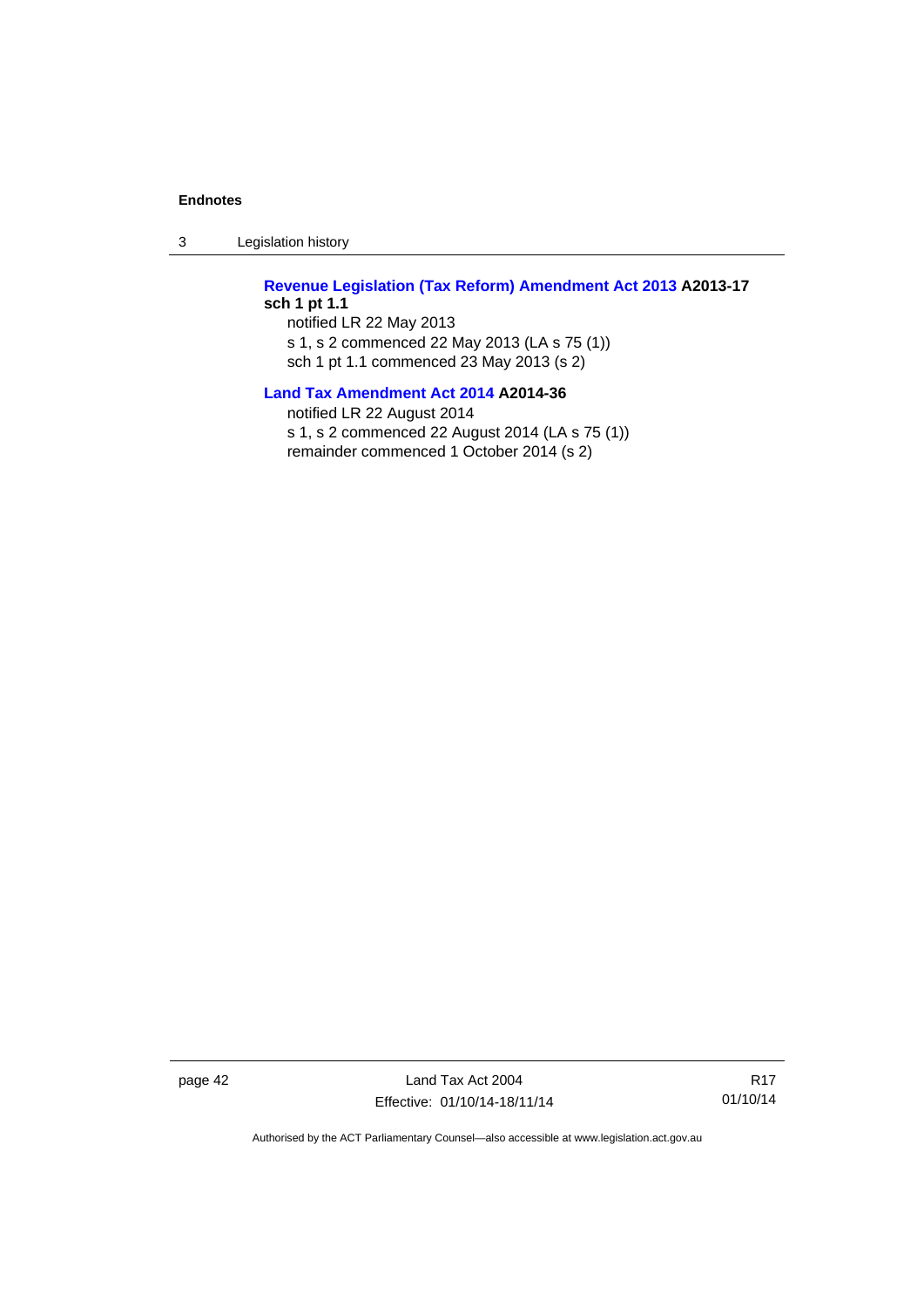## <span id="page-48-0"></span>**4 Amendment history Commencement**  s 2 om LA s 89 (4) **Imposition of land tax**  s 9 am [A2005-29](http://www.legislation.act.gov.au/a/2005-29) s 11; [A2013-17](http://www.legislation.act.gov.au/a/2013-17) amdt 1.1, amdt 1.2; [A2014-36](http://www.legislation.act.gov.au/a/2014-36) s 4, s 5 **Land exempted from s 9 generally**  s 10 am [A2007-29](http://www.legislation.act.gov.au/a/2007-29) s 14; pars renum R8 LA; [A2007-8](http://www.legislation.act.gov.au/a/2007-8) amdt 1.11 **Commissioner to be told if residential land rented**  s 14 sub [A2009-52](http://www.legislation.act.gov.au/a/2009-52) s 4 **Commissioner to be told if residential land owned by an individual as trustee**  s 14A ins [A2011-33](http://www.legislation.act.gov.au/a/2011-33) s 4 **Multiple dwellings**  s 15 am [A2005-29](http://www.legislation.act.gov.au/a/2005-29) s 12; [A2014-36](http://www.legislation.act.gov.au/a/2014-36) s 6, s 7; ss renum R17 LA **Land partly owned by corporation or trustee**  s 16 am [A2005-29](http://www.legislation.act.gov.au/a/2005-29) s 13; [A2014-36](http://www.legislation.act.gov.au/a/2014-36) s 8, s 9; ss renum R17 LA **Payment of land tax**  am [A2007-21](http://www.legislation.act.gov.au/a/2007-21) s 9; ss renum R7 LA **Land tax for part of quarter**  s 18 am [A2005-29](http://www.legislation.act.gov.au/a/2005-29) s 14 **Interest and penalty tax payable on land tax if no disclosure**   $ins A2007-20 s 4$  $ins A2007-20 s 4$  $ins A2007-20 s 4$ **Sale of land for nonpayment of land tax**  s 24 sub [A2006-19](http://www.legislation.act.gov.au/a/2006-19) s 20 am [A2008-16](http://www.legislation.act.gov.au/a/2008-16) amdt 1.1, amdt 1.2 **Application may relate to more than 1 parcel**  s 25 am [A2006-19](http://www.legislation.act.gov.au/a/2006-19) s 21 **Application of Act to unit subdivisions**  om [A2013-17](http://www.legislation.act.gov.au/a/2013-17) amdt 1.3 **Unit subdivisions—land tax**  s 27 am [A2005-20](http://www.legislation.act.gov.au/a/2005-20) amdt 3.185; [A2014-36](http://www.legislation.act.gov.au/a/2014-36) s 10 **Certain proposed unit subdivisions**  div 4.2 hdg om [A2013-17](http://www.legislation.act.gov.au/a/2013-17) amdt 1.4 **Meaning of** *qualifying parcel of land* **for div 4.2**  s 28 om [A2013-17](http://www.legislation.act.gov.au/a/2013-17) amdt 1.4 **When div 4.2 applies to parcel of land**  s 29 om [A2013-17](http://www.legislation.act.gov.au/a/2013-17) amdt 1.4

R17 01/10/14

Land Tax Act 2004 Effective: 01/10/14-18/11/14 page 43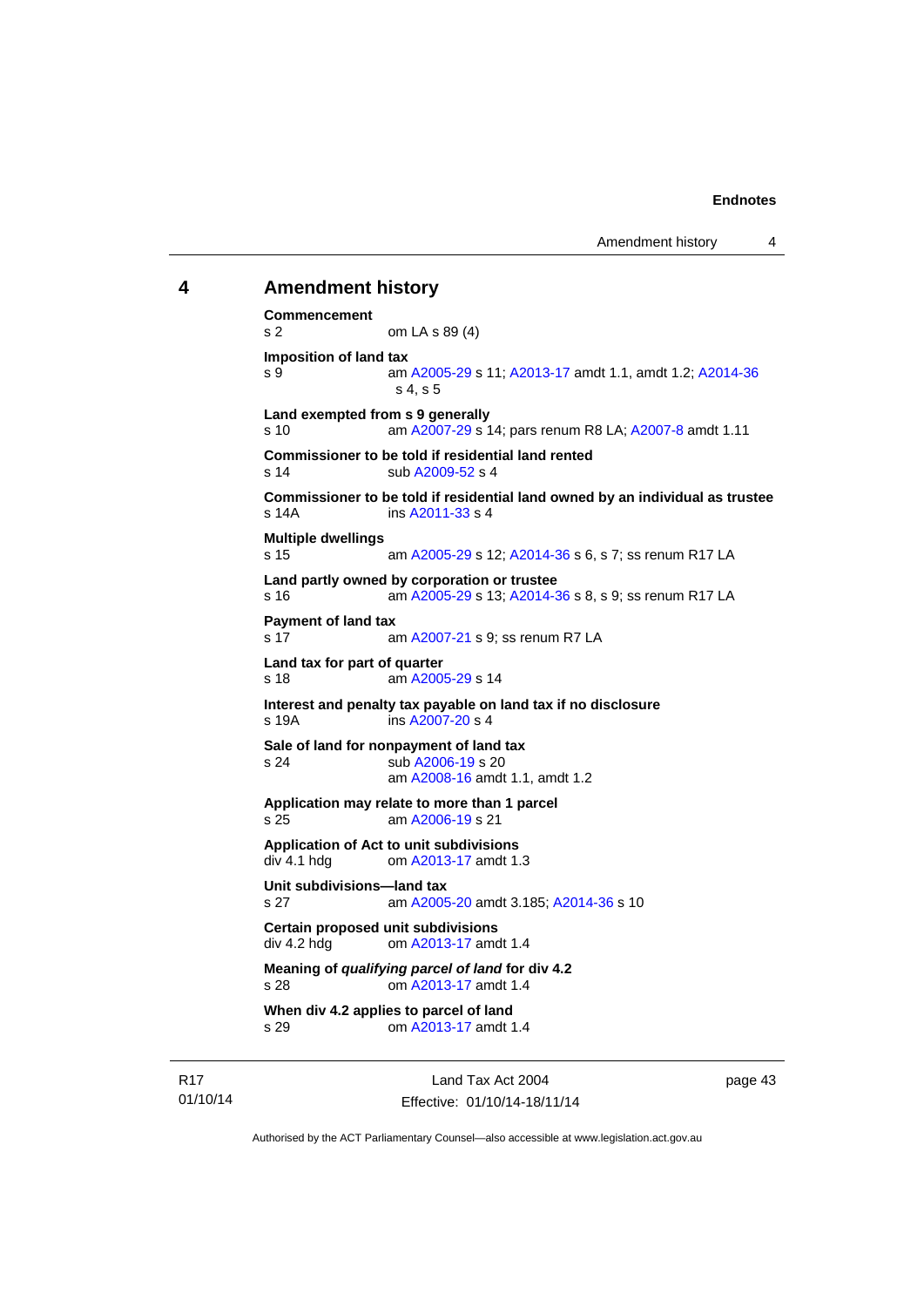4 Amendment history

```
Imposition of land tax—qualifying parcels of land 
s 30 am A2005-29 s 15 
                om A2013-17 amdt 1.4
End of application of div 4.2 
s 31 om A2013-17 amdt 1.4
Reassessment—completion of development 
s 32 om A2013-17 amdt 1.4
Reassessment—noncompletion of development 
s 33 om A2013-17 amdt 1.4
Interest on refund 
s 37 am A2005-29 s 16 
Review of decisions by ACAT 
s 39 sub A2008-37 amdt 1.286 
Certificate of land tax and other charges 
s 41 am A2008-16 amdt 1.3
Transitional 
pt 7 hdg exp 1 July 2005 (s 57) 
Meaning of repealed Act for pt 7 
s 45 exp 1 July 2005 (s 57) 
Special provision for period to 30 June 1987 
s 46 exp 1 July 2005 (s 57) 
Meaning of assessment
s 47 exp 1 July 2005 (s 57) 
Land tax payable under repealed Act 
s 48 exp 1 July 2005 (s 57) 
Land to which repealed Act, pt 4A applied 
s 49 exp 1 July 2005 (s 57) 
Right to object if no objection lodged 
s 50 exp 1 July 2005 (s 57) 
Objections lodged under repealed Act 
s 51 exp 1 July 2005 (s 57) 
Applications for review if no application lodged 
s 52 exp 1 July 2005 (s 57) 
Application for review if application lodged 
s 53 exp 1 July 2005 (s 57) 
Notice of land tax in arrears 
s 54 exp 1 July 2005 (s 57)
```
page 44 Land Tax Act 2004 Effective: 01/10/14-18/11/14

R17 01/10/14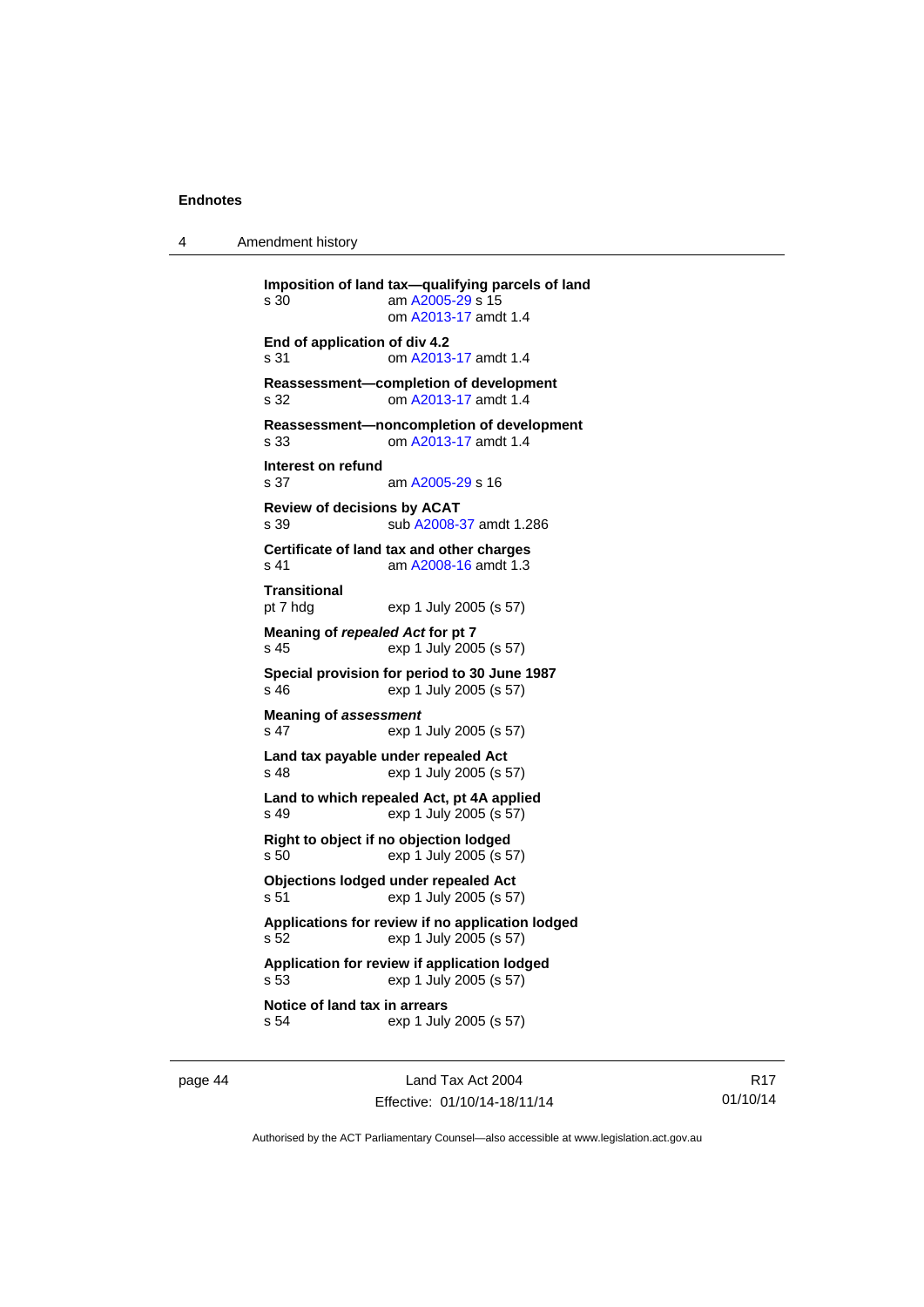Amendment history 4

| Statements under s 42<br>s 55 |                                          | exp 1 July 2005 (s 57)                                                                                                                                                                                                                                                                                        |
|-------------------------------|------------------------------------------|---------------------------------------------------------------------------------------------------------------------------------------------------------------------------------------------------------------------------------------------------------------------------------------------------------------|
|                               | Modification of pt 7's operation<br>s 56 | exp 1 July 2005 (s 57)                                                                                                                                                                                                                                                                                        |
|                               | Expiry of pt 7<br>s 57                   | exp 1 July 2005 (s 57)                                                                                                                                                                                                                                                                                        |
|                               | <b>Dictionary</b><br>dict                | am A2008-37 amdt 1.287<br>def owner am A2009-52 s 5, pars renum R12 LA<br>def owners corporation sub A2011-41 amdt 5.9<br>def qualifying parcel of land om A2013-17 amdt 1.5<br>def residential land sub A2012-37 s 4<br>def <i>rural land</i> sub $A2012-37$ s 4<br>def <i>unit</i> owner sub $A2009-52$ s 6 |

R17 01/10/14

Land Tax Act 2004 Effective: 01/10/14-18/11/14 page 45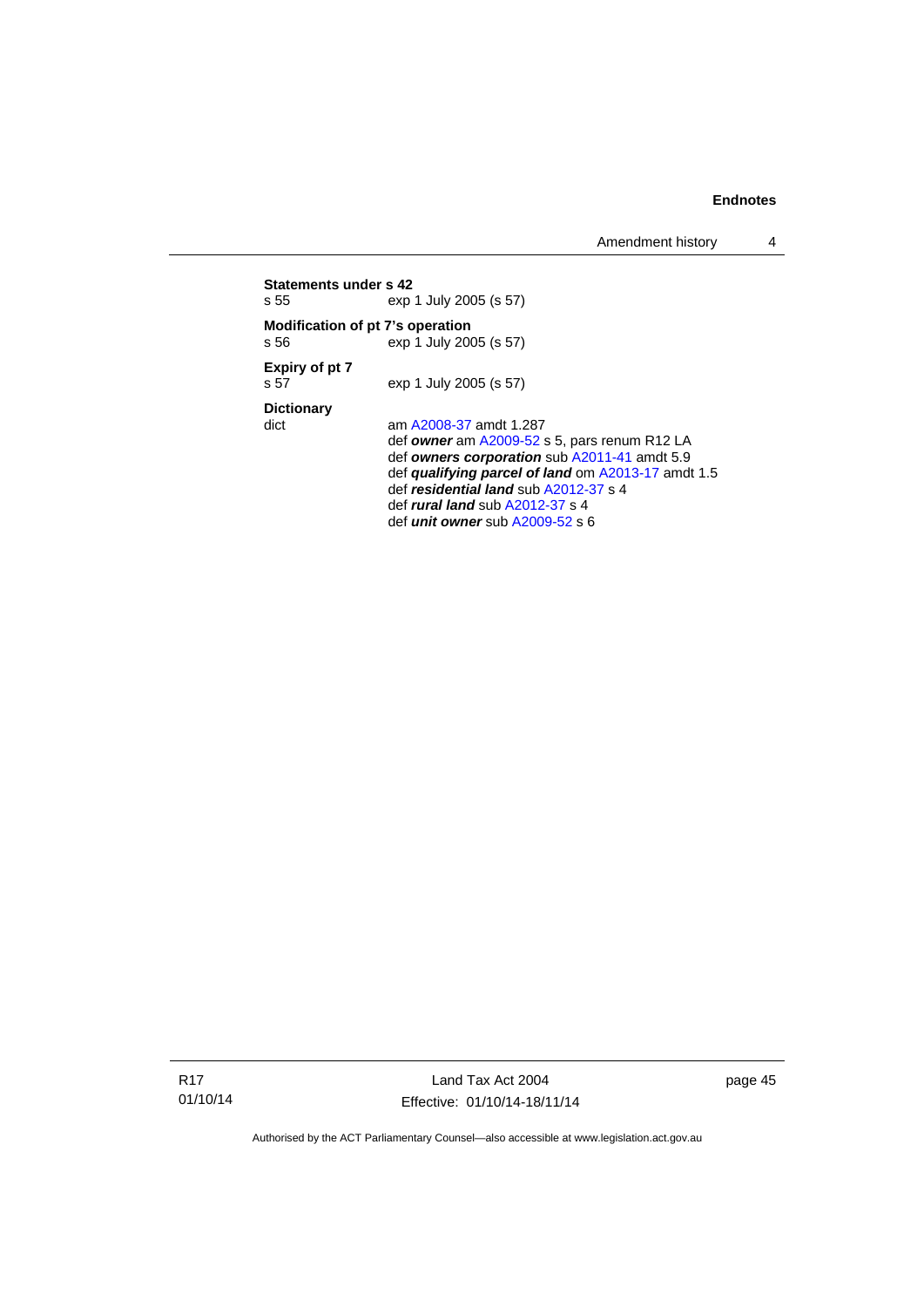5 Earlier republications

## <span id="page-51-0"></span>**5 Earlier republications**

Some earlier republications were not numbered. The number in column 1 refers to the publication order.

Since 12 September 2001 every authorised republication has been published in electronic pdf format on the ACT legislation register. A selection of authorised republications have also been published in printed format. These republications are marked with an asterisk (\*) in column 1. Electronic and printed versions of an authorised republication are identical.

| <b>Republication</b><br>No and date | <b>Effective</b>            | Last<br>amendment<br>made by | <b>Republication</b><br>for |
|-------------------------------------|-----------------------------|------------------------------|-----------------------------|
| R <sub>1</sub><br>1 July 2004       | 1 July 2004-<br>1 June 2005 | not amended                  | new Act                     |
| R <sub>2</sub>                      | 2 June 2005-                | A2005-20                     | amendments by               |
| 2 June 2005                         | 28 June 2005                |                              | A2005-20                    |
| R <sub>3</sub>                      | 29 June 2005-               | A2005-29                     | amendments by               |
| 29 June 2005                        | 1 July 2005                 |                              | A2005-29                    |
| R4<br>2 July 2005                   | 2 July 2005-<br>17 May 2006 | A2005-29                     | commenced expiry            |
| R <sub>5</sub>                      | 18 May 2006-                | A2006-19                     | amendments by               |
| 18 May 2006                         | 14 June 2007                |                              | A2006-19                    |
| R <sub>6</sub>                      | 15 June 2007-               | A2007-20                     | amendments by               |
| 15 June 2007                        | 19 June 2007                |                              | A2007-20                    |
| R7                                  | 20 June 2007-               | A2007-21                     | amendments by               |
| 20 June 2007                        | 2 Oct 2007                  |                              | A2007-21                    |
| R <sub>8</sub>                      | 3 Oct 2007-                 | A2007-29                     | amendments by               |
| 3 Oct 2007                          | 9 Nov 2007                  |                              | A2007-29                    |
| R <sub>9</sub>                      | 10 Nov 2007-                | A2007-29                     | amendments by               |
| 10 Nov 2007                         | 30 June 2008                |                              | A2007-8                     |
| R <sub>10</sub>                     | 1 July 2008-                | A2008-16                     | amendments by               |
| 1 July 2008                         | 1 Feb 2009                  |                              | A2008-16                    |
| R <sub>11</sub>                     | 2 Feb 2009-                 | A2008-37                     | amendments by               |
| 2 Feb 2009                          | 31 Dec 2009                 |                              | A2008-37                    |
| R <sub>12</sub> *                   | 1 Jan 2010-                 | A2009-52                     | amendments by               |
| 1 Jan 2010                          | 1 Sept 2011                 |                              | A2009-52                    |

page 46 Land Tax Act 2004 Effective: 01/10/14-18/11/14

R17 01/10/14